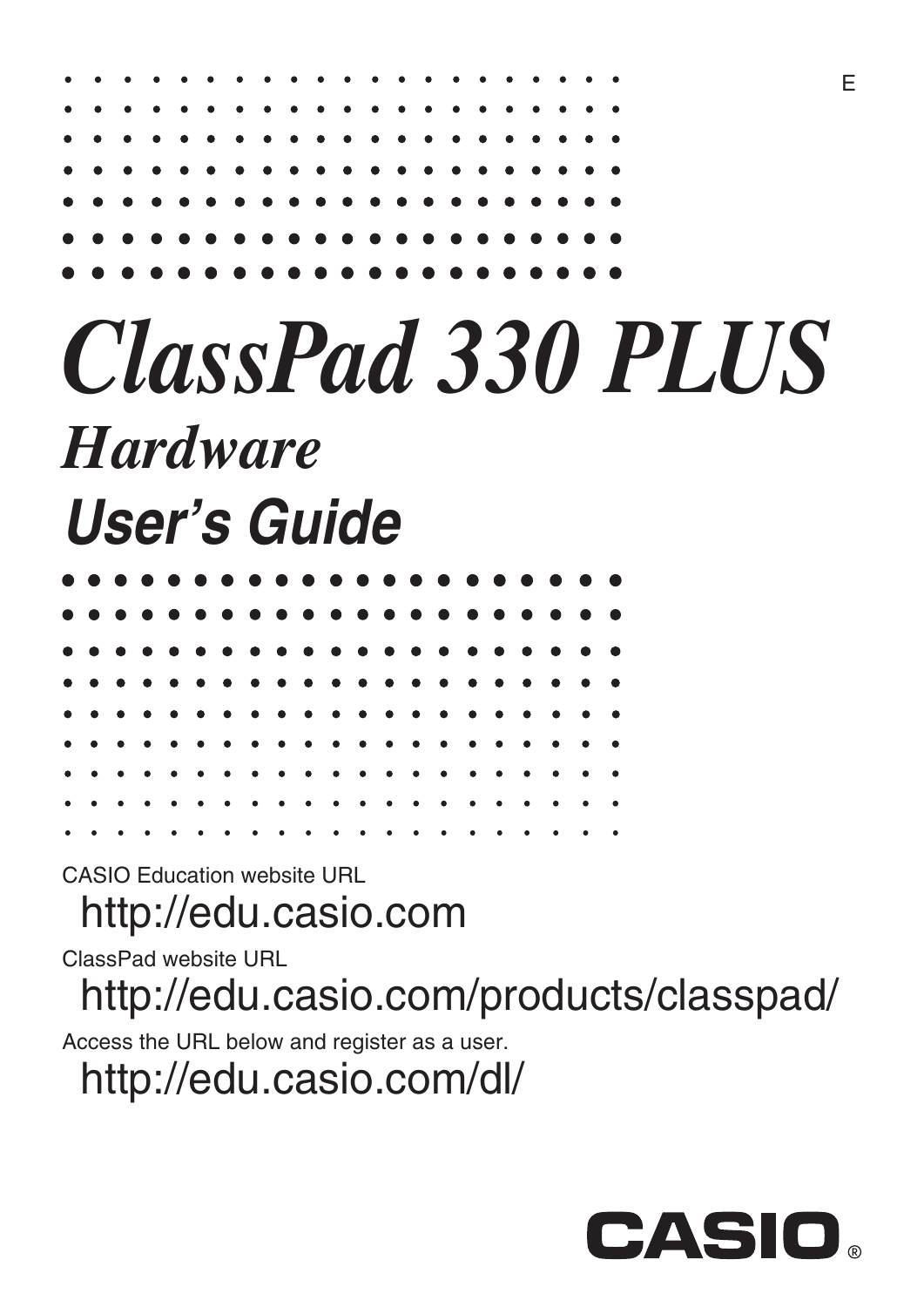GUIDELINES LAID DOWN BY FCC RULES FOR USE OF THE UNIT IN THE U.S.A. (not applicable to other areas).

#### **NOTICE**

This equipment has been tested and found to comply with the limits for a Class B digital device, pursuant to Part 15 of the FCC Rules. These limits are designed to provide reasonable protection against harmful interference in a residential installation. This equipment generates, uses and can radiate radio frequency energy and, if not installed and used in accordance with the instructions, may cause harmful interference to radio communications. However, there is no guarantee that interference will not occur in a particular installation. If this equipment does cause harmful interference to radio or television reception, which can be determined by turning the equipment off and on, the user is encouraged to try to correct the interference by one or more of the following measures:

- Reorient or relocate the receiving antenna.
- Increase the separation between the equipment and receiver.
- Connect the equipment into an outlet on a circuit different from that to which the receiver is connected.
- Consult the dealer or an experienced radio/TV technician for help.

#### **FCC WARNING**

Changes or modifications not expressly approved by the party responsible for compliance could void the user's authority to operate the equipment.

Proper connectors must be used for connection to host computer and/or peripherals in order to meet FCC emission limits.

Connector SB-62 ClassPad to ClassPad USB connector for the ClassPad

ClassPad to Windows<sup>®</sup> compatible PC/Macintosh computer

#### **Declaration of Conformity**

Model Number: ClassPad 330 PLUS Trade Name: CASIO COMPUTER CO., LTD. Responsible party: CASIO AMERICA, INC. Address: 570 MT. PLEASANT AVENUE, DOVER, NEW JERSEY 07801 Telephone number: 973-361-5400

This device complies with Part 15 of the FCC Rules. Operation is subject to the following two conditions: (1) This device may not cause harmful interference, and (2) this device must accept any interference received, including interference that may cause undesired operation.

Windows and Windows Vista are registered trademarks or trademarks of Microsoft Corporation in the United States and/or other countries.

Mac, Macintosh, and Mac OS are registered trademarks or trademarks of Apple Inc. in the United States and/or other countries.

Fugue © 1999 – 2002 Kyoto Software Research, Inc. All rights reserved.

Company and product names used in this user's guide may be registered trademarks or trademarks of their respective owners.

Note that trademark ™ and registered trademark ® are not used within the text of this user's quide.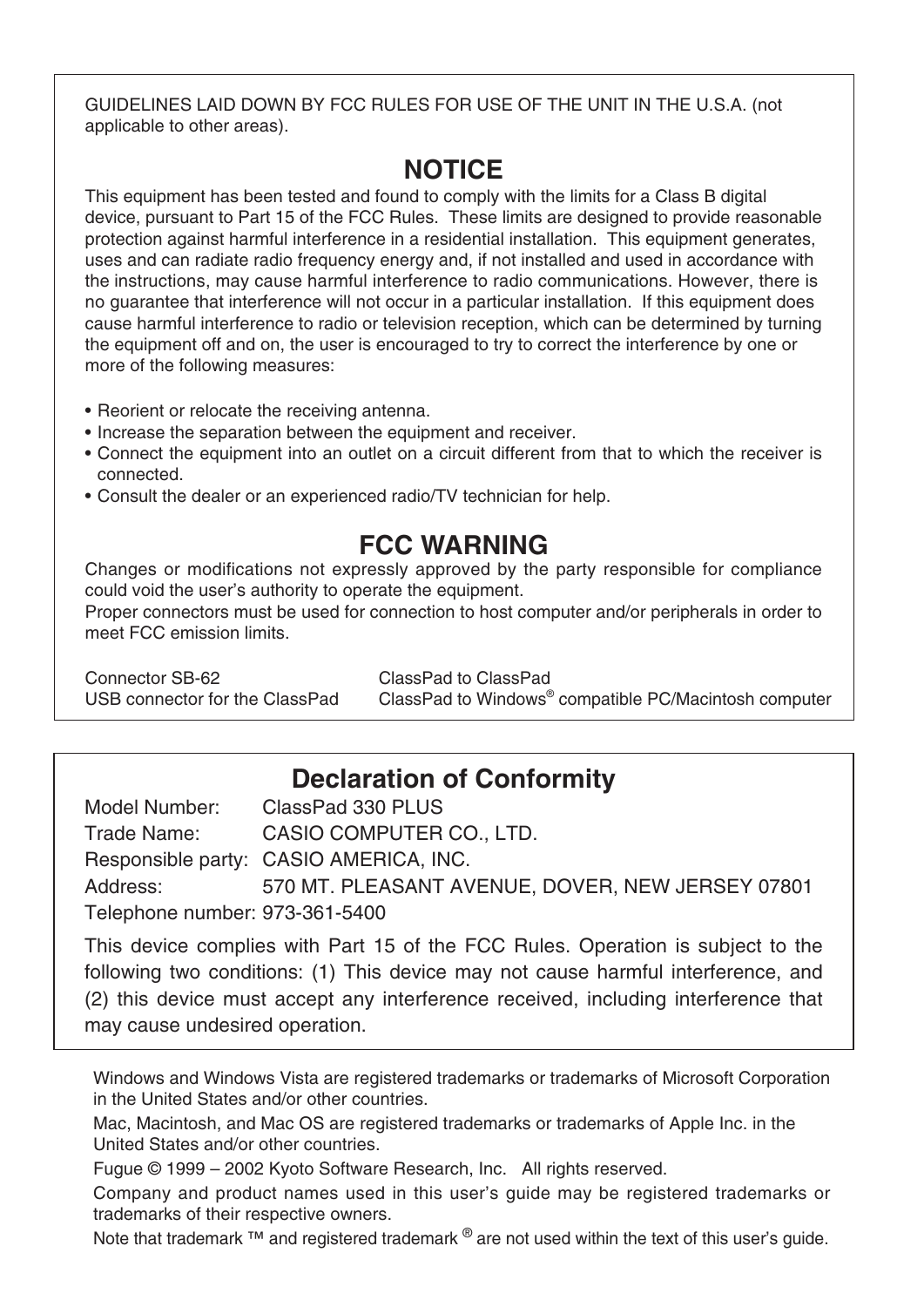

## **Contents**

|                 | <b>Chapter 1 Getting Ready</b>                                  |
|-----------------|-----------------------------------------------------------------|
|                 |                                                                 |
|                 |                                                                 |
|                 |                                                                 |
|                 | 1-4 Replacing Batteries and Setting Up the ClassPad  1-4-1      |
|                 |                                                                 |
|                 |                                                                 |
|                 |                                                                 |
|                 |                                                                 |
|                 |                                                                 |
|                 |                                                                 |
|                 |                                                                 |
|                 |                                                                 |
|                 |                                                                 |
|                 | <b>Chapter 2 Performing Data Communication</b>                  |
|                 |                                                                 |
|                 |                                                                 |
|                 |                                                                 |
|                 |                                                                 |
|                 | 2-2 Connecting the ClassPad to Another Device  2-2-1            |
|                 |                                                                 |
|                 |                                                                 |
|                 |                                                                 |
|                 |                                                                 |
|                 |                                                                 |
|                 |                                                                 |
|                 |                                                                 |
|                 |                                                                 |
|                 |                                                                 |
|                 |                                                                 |
|                 | 2-5 Transferring Data between ClassPad and a Computer  2-5-1    |
|                 |                                                                 |
|                 | 2-7 Projecting ClassPad Screen Contents from a Projector  2-7-1 |
| <b>Appendix</b> |                                                                 |
| 1.              |                                                                 |
| $\mathbf{2}$    |                                                                 |
|                 |                                                                 |
|                 |                                                                 |
|                 |                                                                 |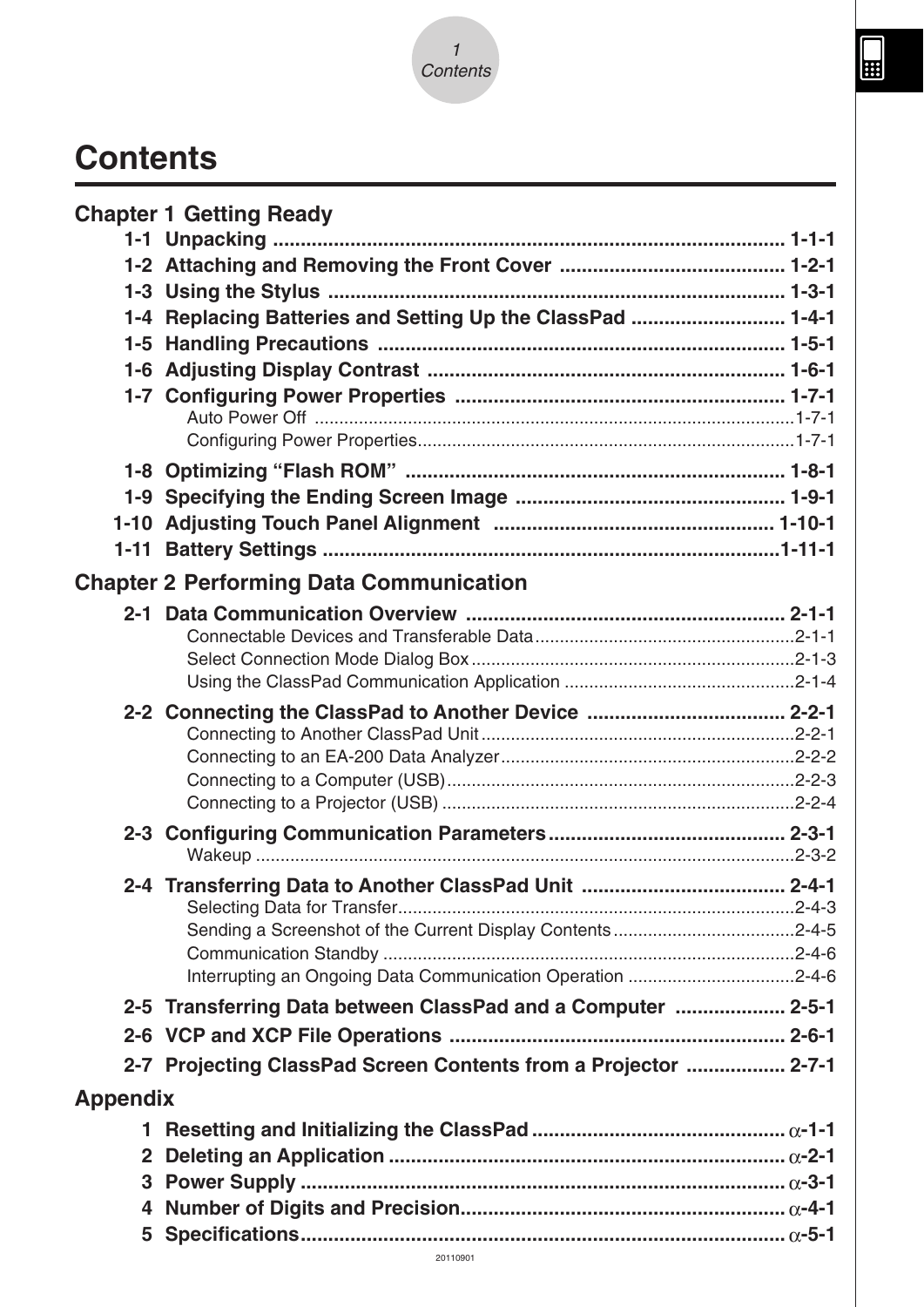# <span id="page-3-0"></span>**1 Chapter**

## **Getting Ready**

This section contains important information you need to know before using the ClassPad for the first time.

- **[1-1 Unpacking](#page-4-0)**
- **[1-2 Attaching and Removing the Front Cover](#page-5-0)**
- **[1-3 Using the Stylus](#page-6-0)**
- **[1-4 Replacing Batteries and Setting Up the ClassPad](#page-7-0)**
- **[1-5 Handling Precautions](#page-11-0)**
- **[1-6 Adjusting Display Contrast](#page-13-0)**
- **[1-7 Configuring Power Properties](#page-14-0)**
- **[1-8 Optimizing "Flash ROM"](#page-15-0)**
- **[1-9 Specifying the Ending Screen Image](#page-16-0)**
- **[1-10 Adjusting Touch Panel Alignment](#page-17-0)**
- **[1-11 Battery Settings](#page-18-0)**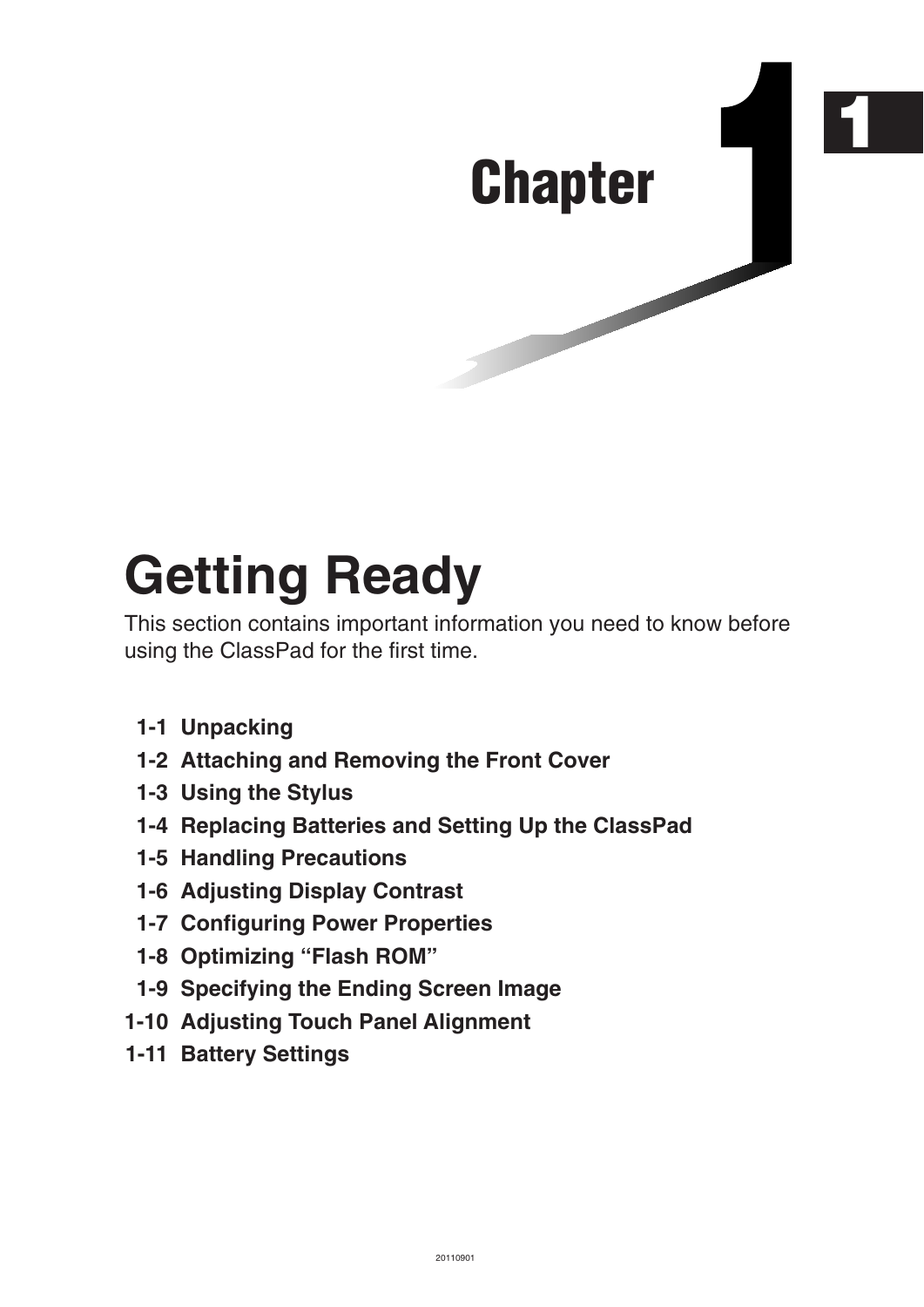$1 - 1 - 1$ **Unpacking** 

圌

## <span id="page-4-0"></span>**1-1 Unpacking**

When unpacking your ClassPad, check to make sure that all of the items shown here are included. If anything is missing, contact your original retailer immediately.

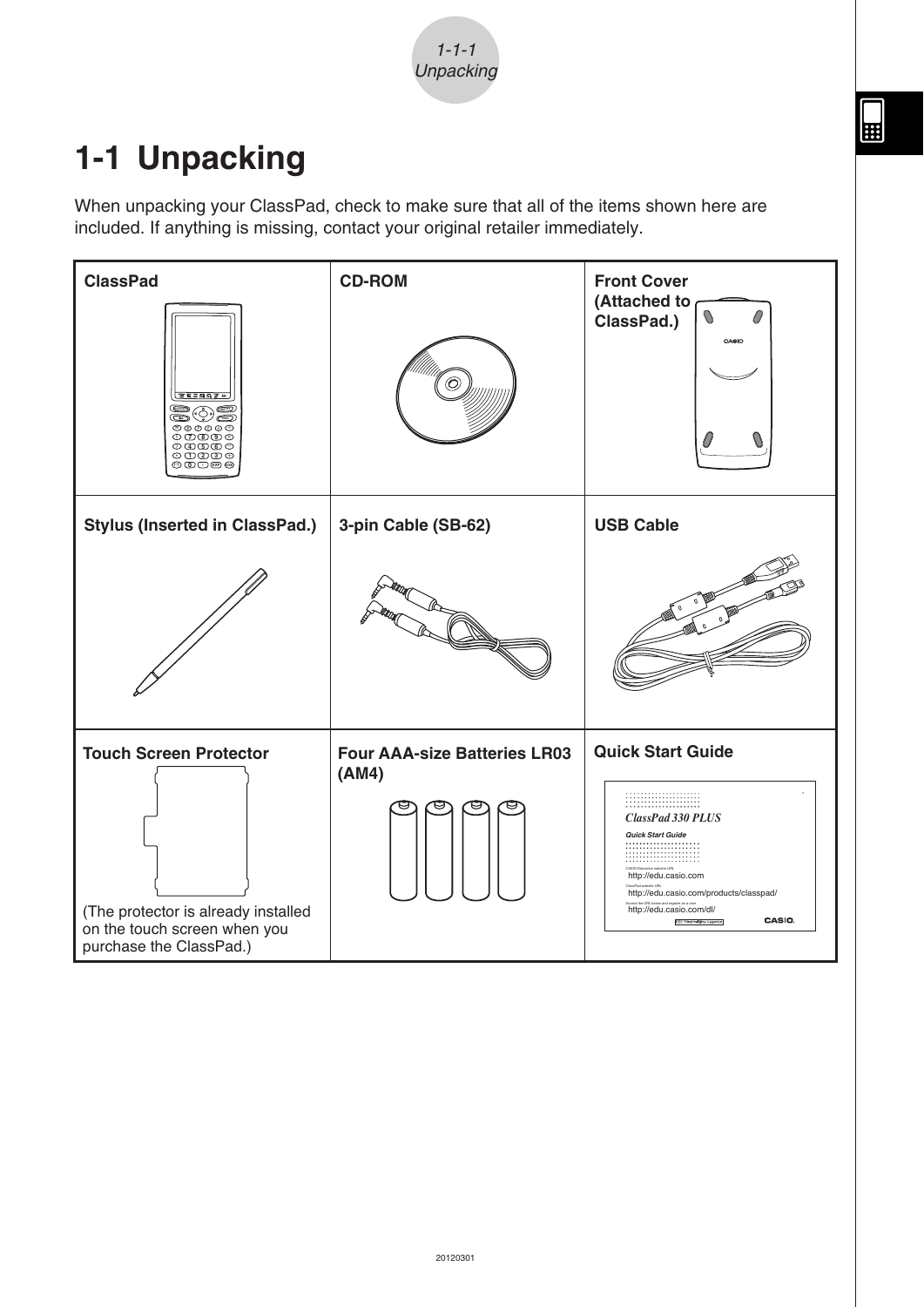## <span id="page-5-0"></span>**1-2 Attaching and Removing the Front Cover**

#### $\bullet$  **To remove the front cover**

Before using the ClassPad, remove the front cover and attach it to the back.



#### **• To attach the front cover**

When you are not using the ClassPad, attach the front cover to the front.



#### *Important!*

• Always attach the front cover to the ClassPad whenever you are not using it. Otherwise, accidental operation of the touch screen or the  $\widehat{(\text{upper})}$  key can cause the power to turn on and run down the batteries.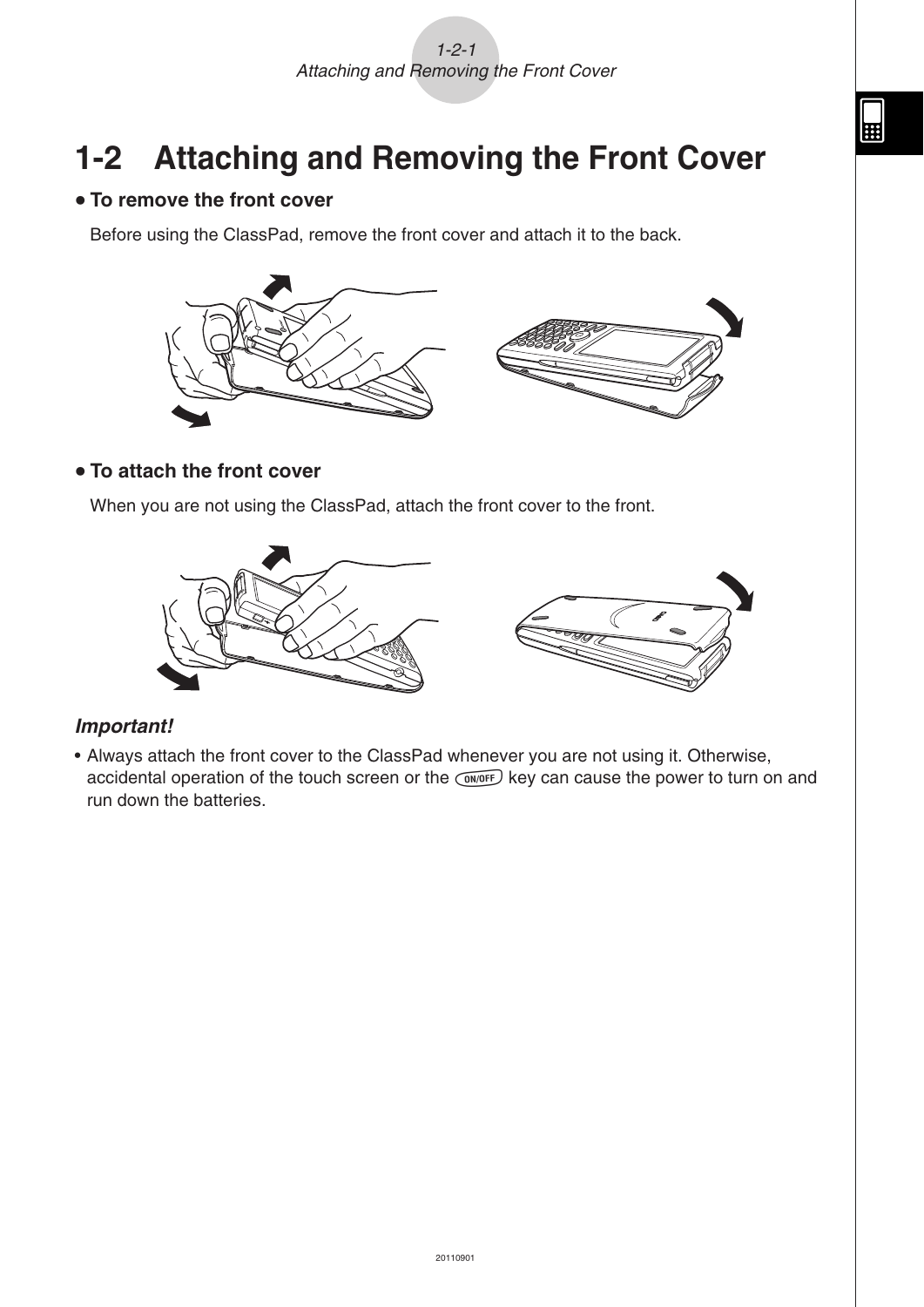1-3-1 Using the Stylus

## <span id="page-6-0"></span>**1-3 Using the Stylus**

Slide the stylus from the slot provided for it on the ClassPad, and then use it to perform touch panel operations.



#### *Important!*

- Be careful so that you do not misplace or lose the stylus. When you are not using it, always keep the stylus in the slot provided for it on the ClassPad.
- Be careful so that you do not damage the tip of the stylus. A damaged tip can scratch or otherwise damage the ClassPad touch panel.
- Use only the supplied stylus or a similar instrument to perform touch panel operations. Never use a pen, pencil, or other writing instrument.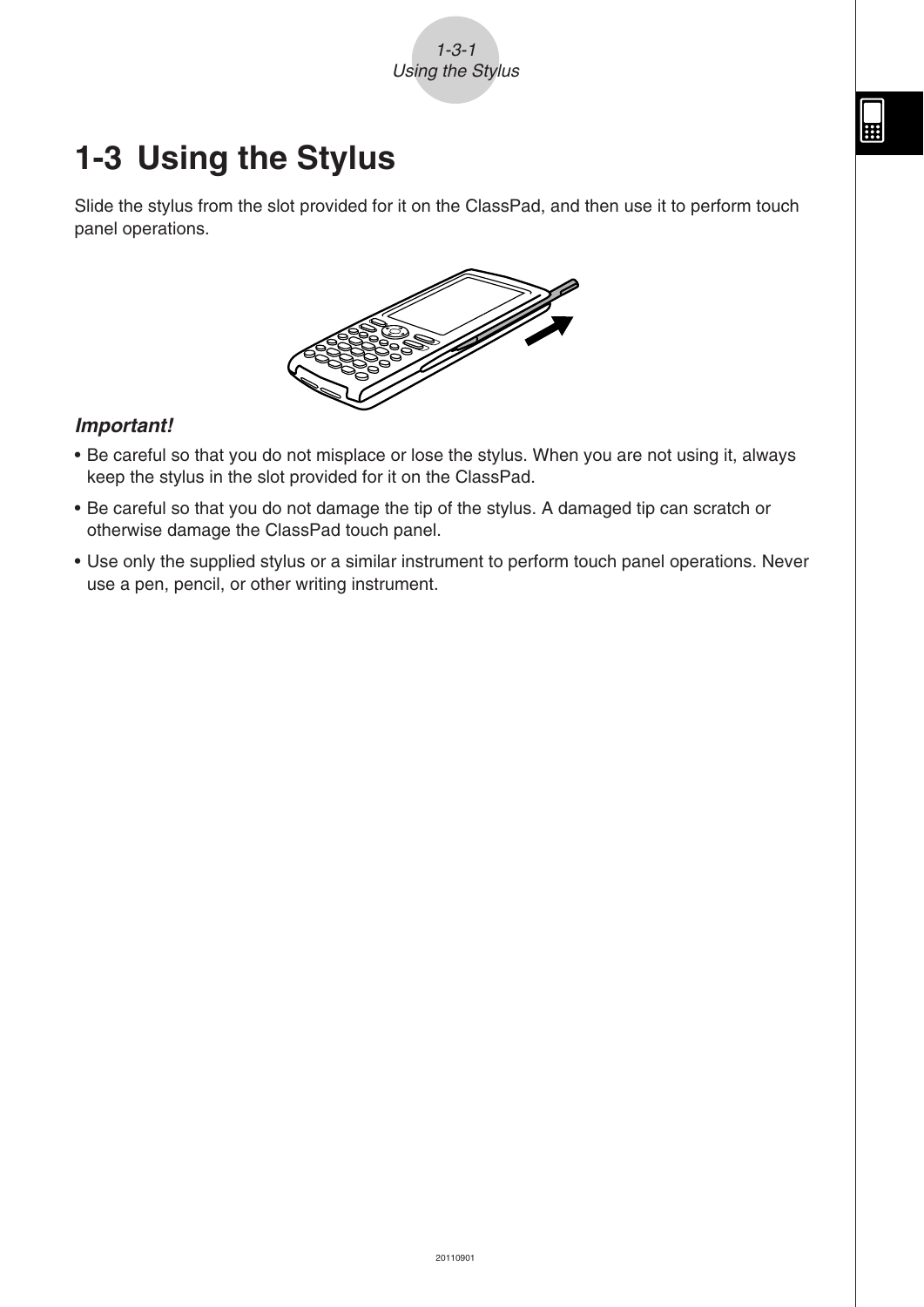### <span id="page-7-0"></span>**1-4 Replacing Batteries and Setting Up the ClassPad**

#### **Precautions:**

Incorrectly using batteries can cause them to burst or leak, possibly damaging the interior of the ClassPad. Note the following precautions:

- Use only the batteries that are specifically listed in "Recommended Batteries" (shown below). Never use any other type of batteries.
- Be sure that the positive (+) and negative (–) poles of each battery are facing in the proper directions.
- Never mix batteries of different brands or models.
- When using nickel-metal hydride batteries, make sure to fully charge the batteries before use.
- For details about how to charge nickel-metal hydride batteries, see the user documentation that comes with the batteries.



- Note that the amount of operation between charges provided by nickel-metal hydride batteries may be shorter than the life of alkaline batteries.
- Never mix batteries of different types.
- Never mix old batteries and new ones.
- Never leave dead batteries in the battery compartment.
- Remove the batteries if you do not plan to use the ClassPad for long periods.
- Never try to recharge the batteries supplied with the ClassPad.
- Do not expose batteries to direct heat, let them become shorted, or try to take them apart.
- For details about how to use batteries, see the user documentation that comes with the batteries.

(Should a battery leak, clean out the battery compartment of the ClassPad immediately, taking care to avoid letting the battery fluid come into direct contact with your skin.)

Keep batteries out of the reach of small children. If swallowed, consult with a physician immediately.

#### **• Recommended Batteries**

AAA-size alkaline batteries:

LR03 (AM4)

AAA-size nickel-metal hydride batteries:

Duracell rechargeable

Energizer rechargeable

SANYO eneloop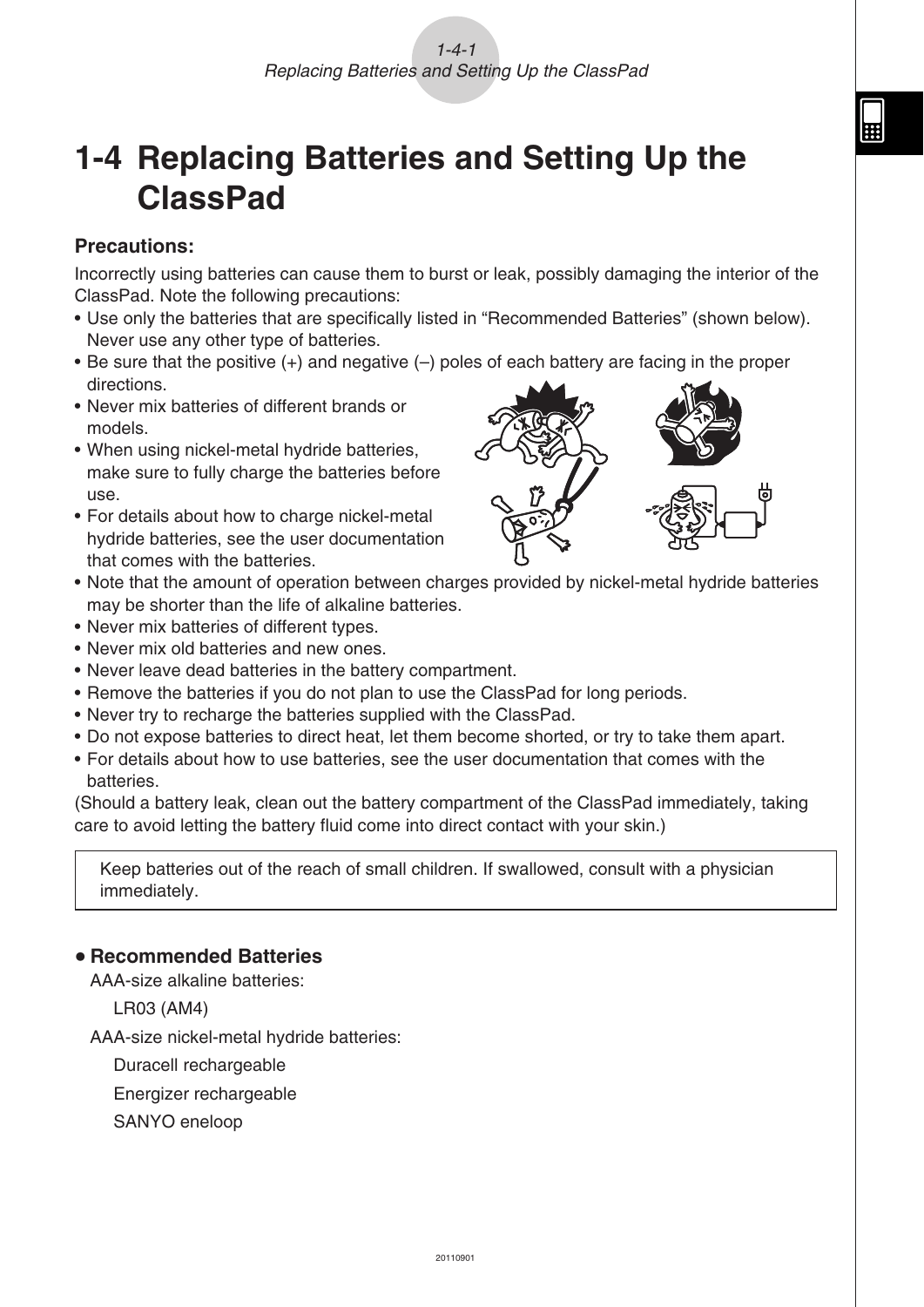#### u **ClassPad Operation**

(1) Making sure that you do not accidentally press the  $\widehat{C}$  key, attach the front cover to the ClassPad and then turn the ClassPad over. Remove the battery cover from the ClassPad by pulling with your finger at the point marked  $(1)$ .



- (2) Load the four batteries that come with ClassPad.
	- Make sure that the positive  $(+)$  and negative  $(-)$  ends of the batteries are facing correctly.
- (3) Replace the battery cover, making sure that its tabs enter the holes marked  $(2)$  and turn the ClassPad front side up.



- (5) Align the touch panel.
	- a. Your ClassPad should turn on automatically and display the Touch Panel Alignment screen.







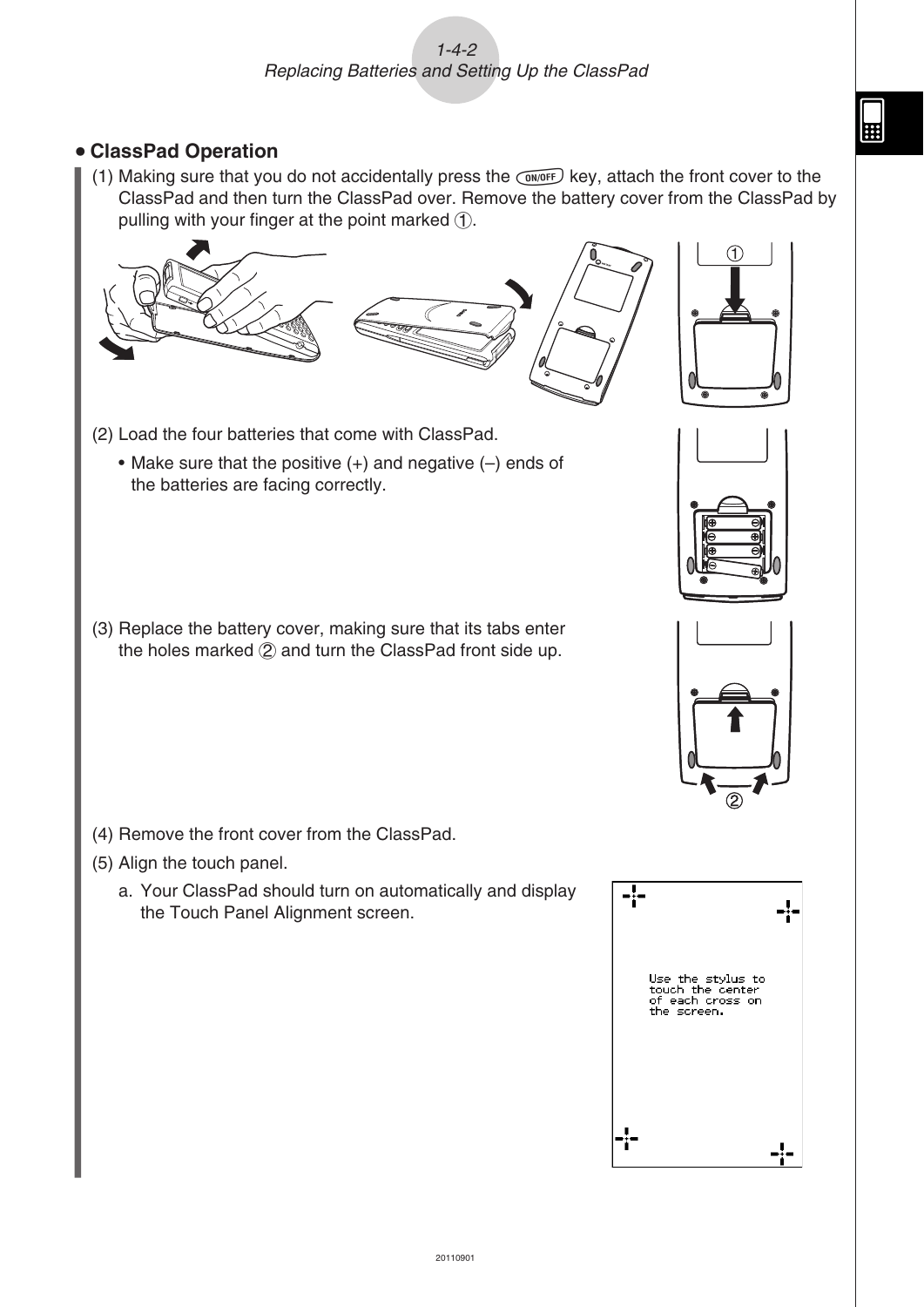#### $1 - 4 - 3$ Replacing Batteries and Setting Up the ClassPad

- b. Tap the center of each of the four cross marks as they appear on the display.
	- If the Touch Panel Alignment screen does not appear, use the stylus to press the RESTART button on the back of the ClassPad.

#### *Important!*

- It may take a little time for your ClassPad to start up after you press the RESTART button.
- (6) Adjust the display contrast.
	- a. Tap the **button to make contrast darker**, or the **b** button to make it lighter.

- b. After the contrast setting is the way you want, tap [Set].
	- Tapping [Initial] on the Contrast dialog box returns contrast to its initial factory default setting.
- (7) Specify the display language.
	- a. On the list that appears, tap the language you want to use.
		- You can select German, English, Spanish, French, or Portuguese.



RESTART **Button** 

the display.

Set

Lighter

 $\int_{\bigodot_{\text{resmax}}}$ 

Contrast Adjust the contrast of

 $\ell$ 

Darker

Þ

**SANSKE STATE** 

**Initial** 

- b. When the language you want is selected, tap [Set].
	- Tapping [Cancel] selects English and advances to the next dialog box.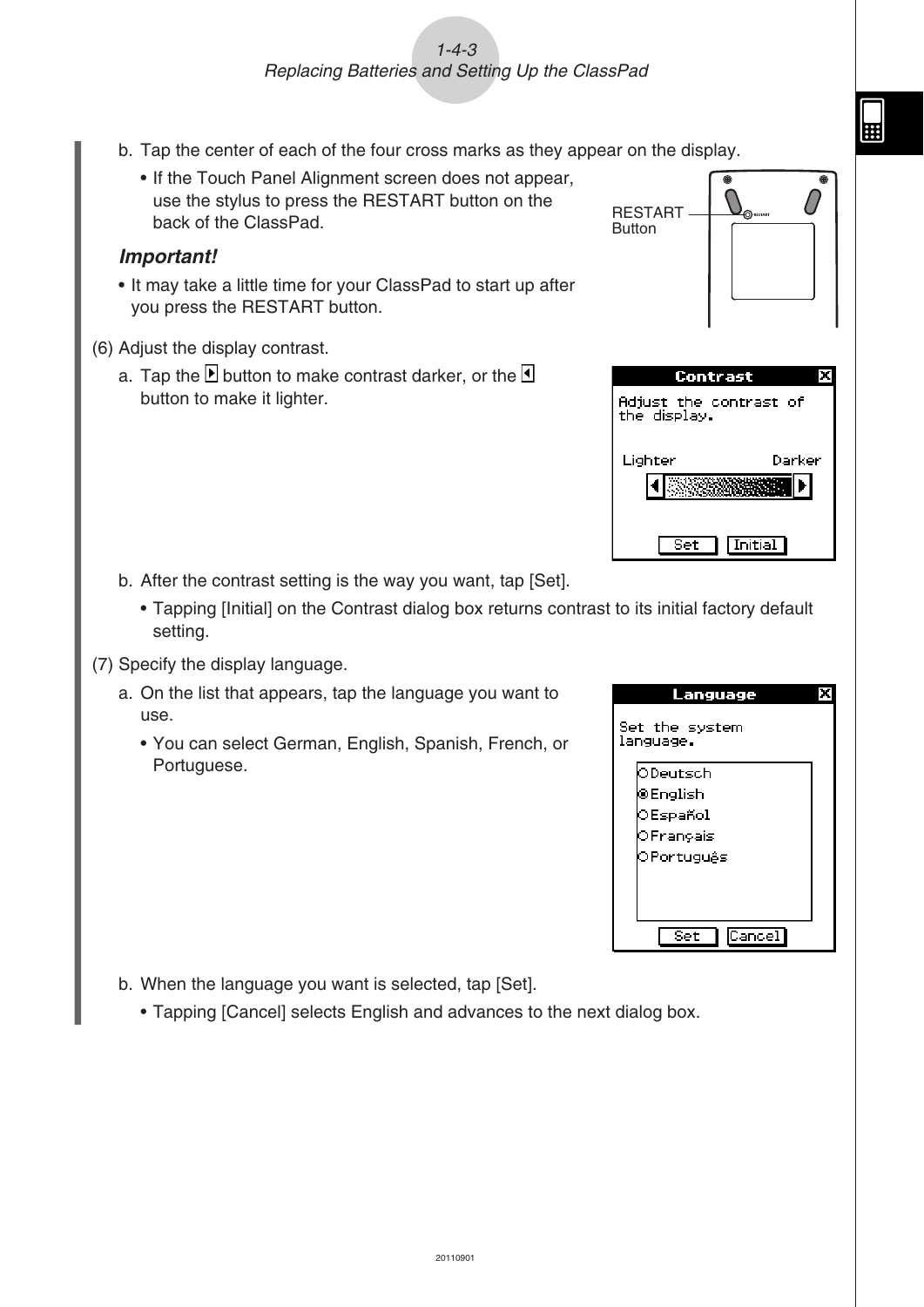#### $1 - 4 - 4$ Replacing Batteries and Setting Up the ClassPad

- (8) Specify the soft keyboard key arrangement.
	- a. On the list that appears, tap the key arrangement you want to use.

| Keyboard                       |  |
|--------------------------------|--|
| Select the keyboard<br>format. |  |
| l⊛QWERTY                       |  |
| OAZERTY                        |  |
| OQWERTZ                        |  |
|                                |  |
| Cancell<br>Set                 |  |

**Battery Settings** 

囲

b. When the key arrangement you want is selected, tap [Set].

- Tapping [Cancel] selects QWERTY arrangement and advances to the next dialog box.
- (9) Specify the battery type.
	- a. On the list that appears, tap the battery type that matches the batteries loaded in the ClassPad.
		- If you are using the batteries that came with the ClassPad, select "Alkaline batteries".
- Select the type of<br>batteries that are loaded. **OAlkaline** batteries юмі-мн  $Set$ WARNING! x WARNING! А You selected alkaline batteries. Battery capacity detection depends on battery type. OK?  $\overline{\alpha}$ Cancel
- b. Tap [Set].
	- This displays the confirmation dialog box.

- c. Tap [OK].
	- Tapping [Cancel] returns to Battery Settings dialog box.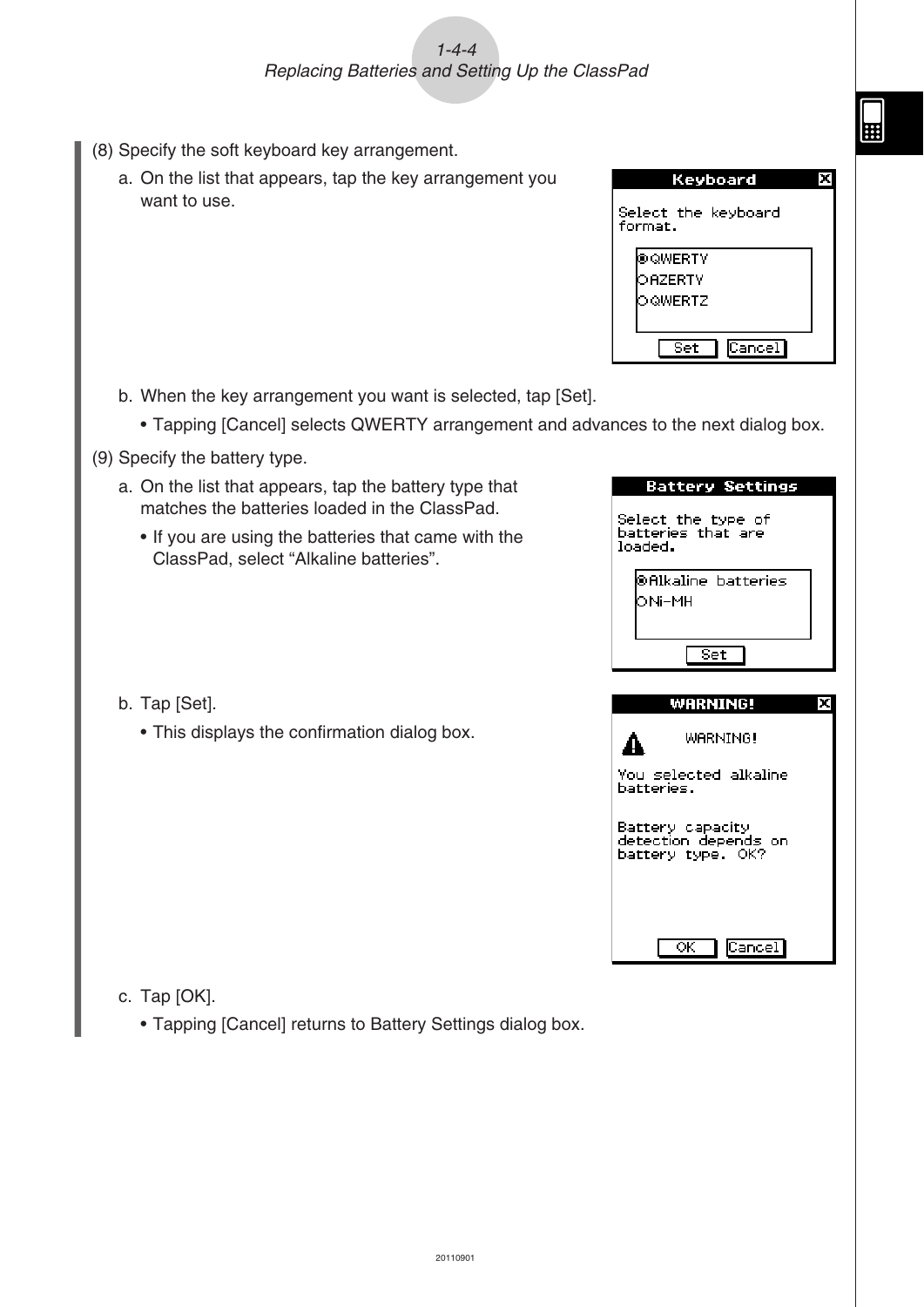#### 1-5-1 Handling Precautions

## <span id="page-11-0"></span>**1-5 Handling Precautions**

- Your ClassPad is made of precision components. Never try to take it apart.
- Avoid dropping your ClassPad and subjecting it to strong impact.
- Do not store the ClassPad or leave it in areas exposed to high temperatures or humidity, or large amounts of dust. When exposed to low temperatures, the ClassPad may require more time to display results and may even fail to operate. Correct operation will resume once the ClassPad is brought back to normal temperature.
- Your ClassPad supports use of both alkaline batteries and rechargeable nickel-metal hydride batteries. Note that the amount of operation between charges provided by nickel-metal hydride batteries is shorter than the life of alkaline batteries. Use only batteries that are specifically recommended for this ClassPad.
- Replace the batteries once every one year regardless of how much the ClassPad is used during that period. Never leave dead batteries in the battery compartment. They can leak and damage the ClassPad. Immediately remove nickel-metal hydride batteries from the ClassPad after their charge is used up. Leaving uncharged nickel-metal hydride batteries in the ClassPad can cause them to deteriorate.
- Keep batteries out of the reach of small children. If swallowed, consult a physician immediately.
- Avoid using volatile liquids such as thinners or benzine to clean the ClassPad. Wipe it with a soft, dry cloth, or with a cloth that has been moistened with a solution of water and a neutral detergent and wrung out.
- Always be gentle when wiping dust off the display to avoid scratching it.
- In no event will the manufacturer and its suppliers be liable to you or any other person for any damages, expenses, lost profits, lost savings or any other damages caused by loss of data and/or formulas arising out of malfunction, repairs, or battery replacement. It is up to you to prepare physical records of data to protect against such data loss.
- Never dispose of batteries, the liquid crystal panel, or other components by burning them.
- When the "Batteries are extremely low!" message appears on the display, replace the batteries as soon as possible.
- Be sure to turn off the ClassPad before replacing the batteries.
- If the ClassPad is exposed to a strong electrostatic charge, its memory contents may be damaged or the keys may stop working. In such a case, perform the reset operation to clear the memory and restore normal key operation.
- If the ClassPad stops operating correctly for some reason, use the stylus to press the RESTART button on the back of the ClassPad. Note, however, that this clears all the data in ClassPad memory.
- Note that strong vibration or impact during program execution can cause execution to stop or can damage the ClassPad's memory contents.
- Using the ClassPad near a television or radio can cause interference with TV or radio reception.
- Before assuming malfunction of the ClassPad, be sure to carefully reread this user's guide to ensure that the problem is not due to insufficient battery power, programming, or operational errors.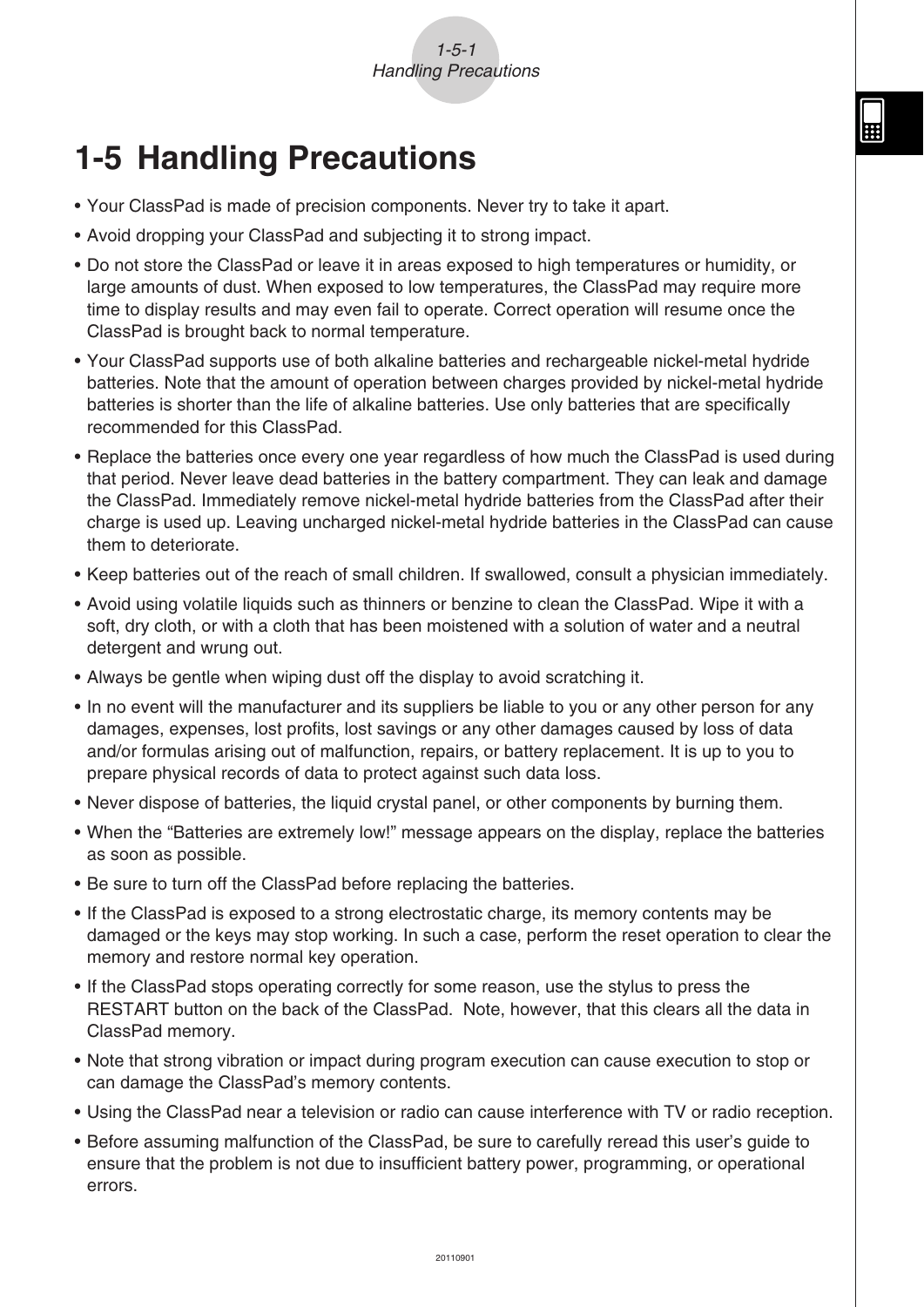

- Make sure nothing gets between the front cover and the touch screen. Besides creating the risk of scratching the touch screen, an object coming into contact with the screen can cause the power to turn on and run down the batteries.
- Always attach the front cover to the ClassPad whenever you are not using it. Otherwise, accidental operation of the touch screen or the  $\widehat{(\omega)}$  key can cause the power to turn on and run down the batteries.

#### *Be sure to keep physical records of all important data!*

Low battery power or incorrect replacement of the batteries that power the ClassPad can cause the data stored in memory to be corrupted or even lost entirely. Stored data can also be affected by strong electrostatic charge or strong impact. It is up to you to keep back up copies of data to protect against its loss.

#### *Backing Up Data*

ClassPad data can be converted to a VCP file or XCP file and transferred to a computer for storage. For details, see "2-5 Transferring Data between ClassPad and a Computer" and "2-6 VCP and XCP File Operations".

In no event shall CASIO Computer Co., Ltd. be liable to anyone for special, collateral, incidental, or consequential damages in connection with or arising out of the purchase or use of these materials. Moreover, CASIO Computer Co., Ltd. shall not be liable for any claim of any kind whatsoever against the use of these materials by any other party.

- Be sure to keep all user documentation handy for future reference.
- The contents of this user's guide are subject to change without notice.
- No part of this user's guide may be reproduced in any form without the express written consent of the manufacturer.
- The options described in Chapter 2 of this user's guide may not be available in certain geographic areas. For full details on availability in your area, contact your nearest CASIO dealer or distributor.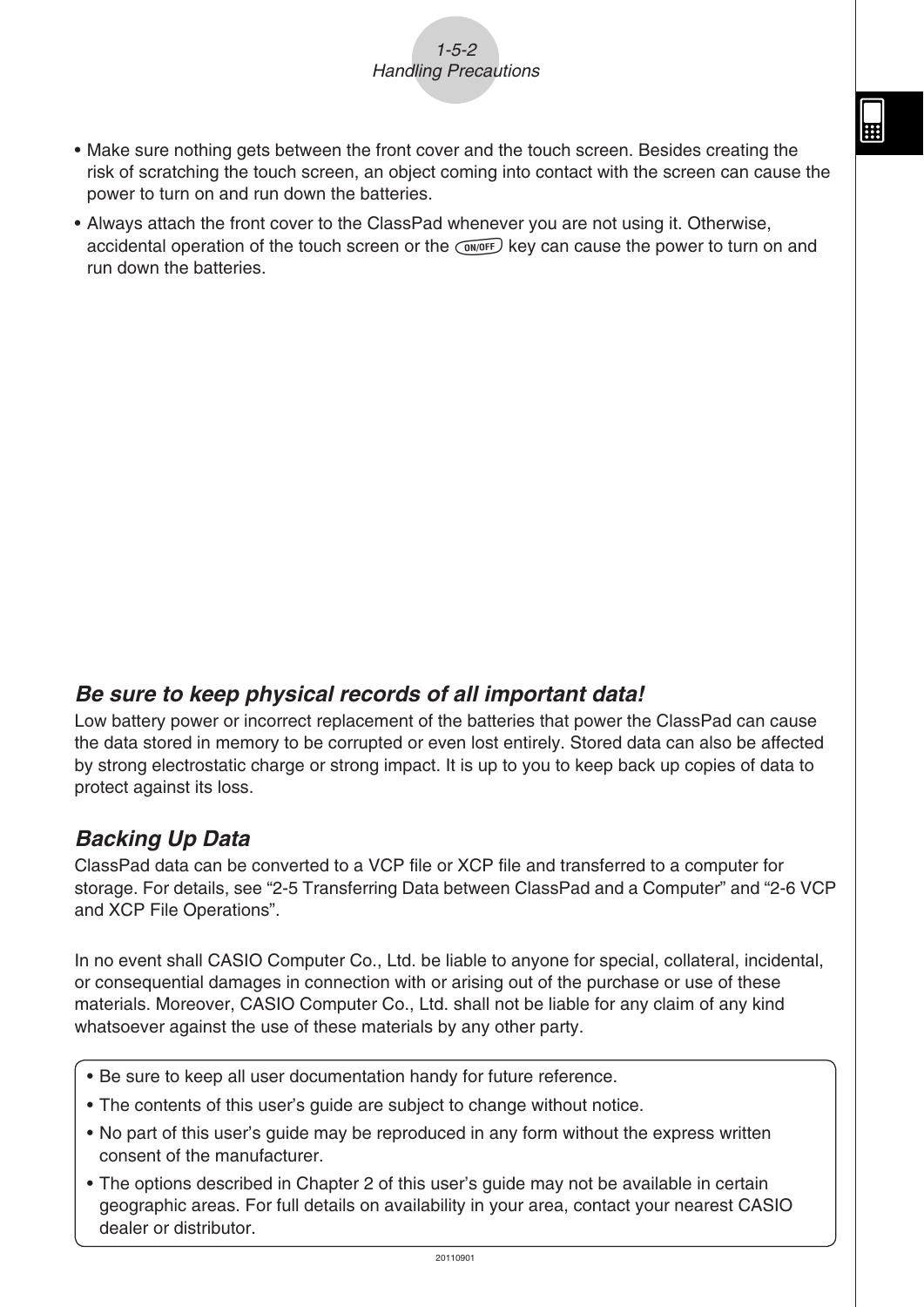X

Darker

**Initial** 

 $\blacksquare$  $\overline{\phantom{1}}$ 

Þ.

Contrast

Set

## <span id="page-13-0"></span>**1-6 Adjusting Display Contrast**

Use the following procedure to display the Contrast dialog box and adjust display contrast.



• Tapping and holding  $\bigcirc$  or  $\bigcirc$  continually performs the applicable operation until you release the button.

(4) To close the Contrast dialog box, tap [Set].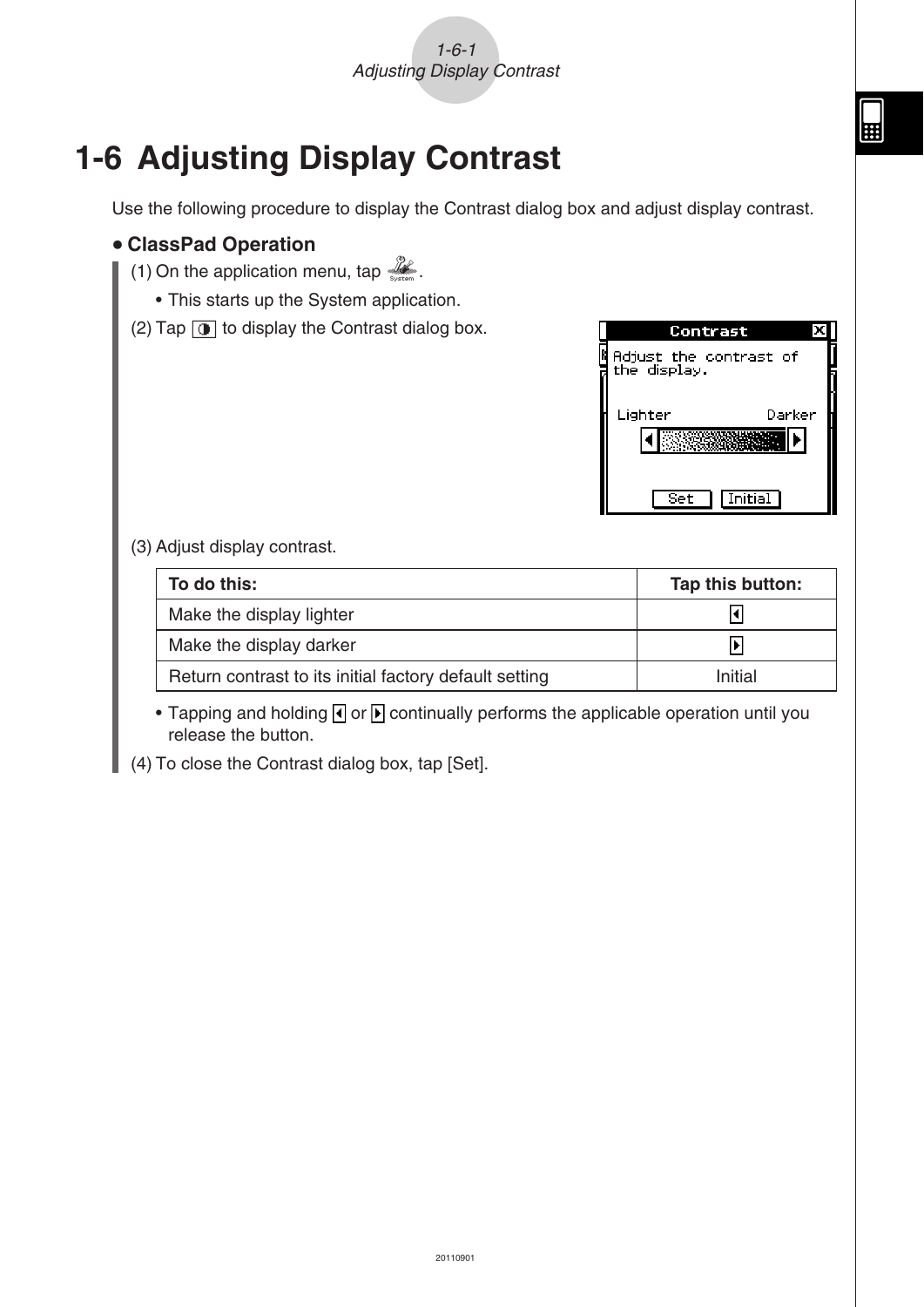

<span id="page-14-0"></span>Use the Power Properties dialog box to configure the auto power off (APO) setting.

#### **Auto Power Off**

The Auto Power Off (APO) feature helps conserve battery power by turning off the ClassPad unit automatically whenever you do not perform any operation for specified amount of time. You can specify 10 or 60 minutes for the Auto Power Off trigger time. The initial default APO setting is 10 minutes.

#### **Configuring Power Properties**

#### u **ClassPad Operation**

- (1) On the application menu, tap  $\frac{1}{2}$ .
	- This starts up the System application.
- (2) Tap  $\boxed{\oplus}$  to display the Power Properties dialog box.

| <b>Power Properties</b><br>Auto Power Off                         |
|-------------------------------------------------------------------|
| 10 min                                                            |
| After the selected time,<br>power is turned off<br>automatically. |
| Cancel <br>Set I                                                  |

- (3) Configure the Auto Power Off setting.
- (4) After the Auto Power Off setting is the way you want, tap [Set] to apply it and close the Power Properties dialog box, or tap [Cancel] to close without changing the setting.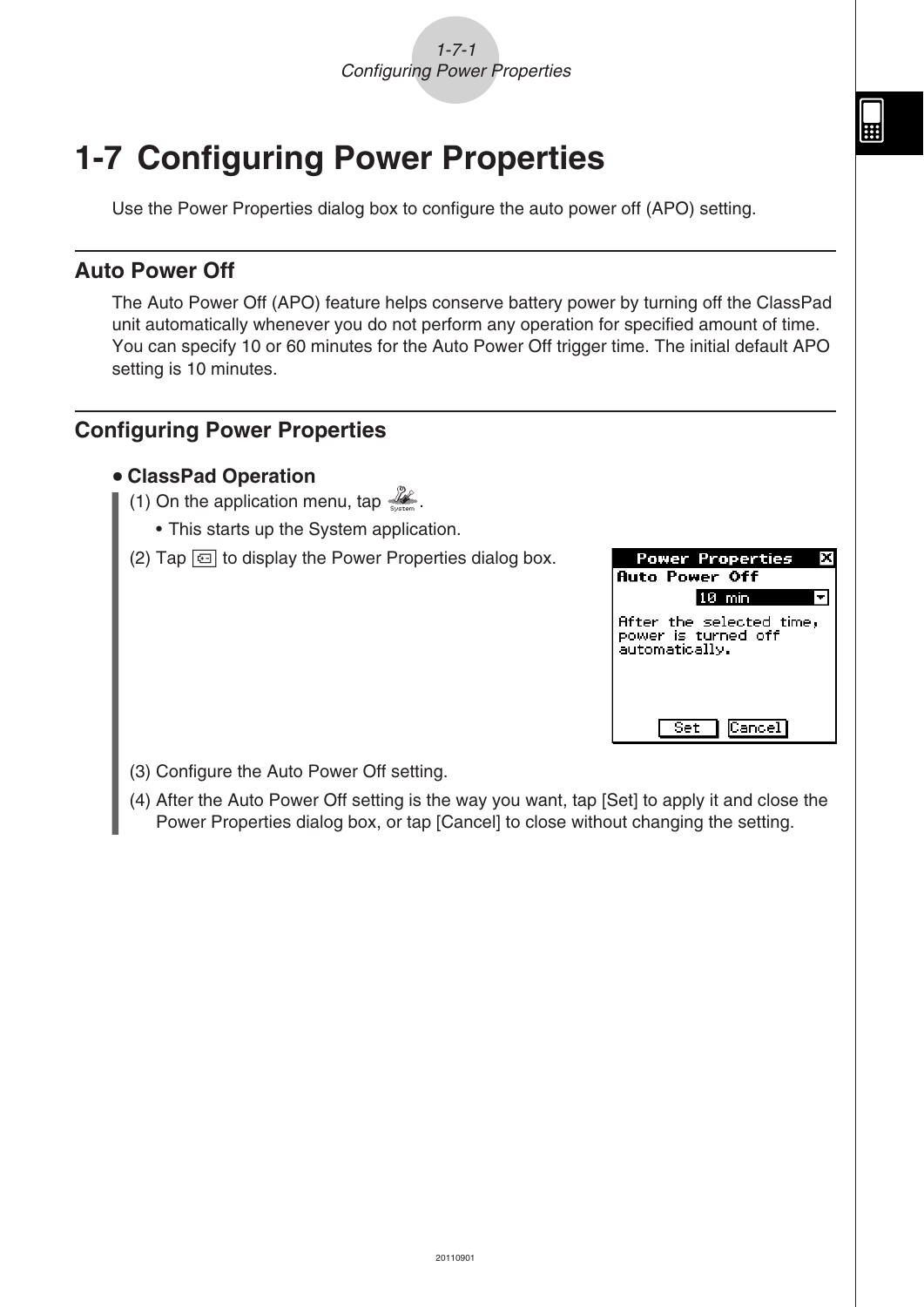## <span id="page-15-0"></span>**1-8 Optimizing "Flash ROM"**

Use the following procedure to perform a "garbage collection" operation that optimizes eActivity area and mass storage area (USB Flash Drive). Optimizing Flash ROM increases the amount of memory available for storage.

#### u **ClassPad Operation**

(1) On the application menu, tap  $\mathbb{Z}$ .

• This starts up the System application.

#### $(2)$  Tap  $\mathbb{R}$ .

• This displays a confirmation asking if you really want to optimize eActivity area and mass storage area.

| <b>Memory Management</b><br>Þс                          |
|---------------------------------------------------------|
| j<br>This operation may take<br>a long time to perform. |
| Do you want to<br>continue?                             |
|                                                         |

(3) Tap [Yes] to optimize eActivity area and mass storage area, or [No] to cancel.

- After you tap [Yes], the message "Now Optimizing..." remains displayed while optimization is in progress. The message "Complete!" appears when optimization is complete.
- (4) Tap [OK] to close the "Complete!" message dialog box.

#### *Tip*

• You can interrupt the "garbage collection" operation by tapping  $\mathsf{LSC}_0$  on the icon panel.

#### *Important!*

• Never press the RESTART button on the back of the ClassPad while a "garbage collection" operation is in progress. Doing so can damage memory, resulting in loss of all memory contents and malfunction of your ClassPad. If this happens, you will need to request repair from your CASIO Maintenance Service Provider. Note that repair of your ClassPad will not recover any lost memory contents.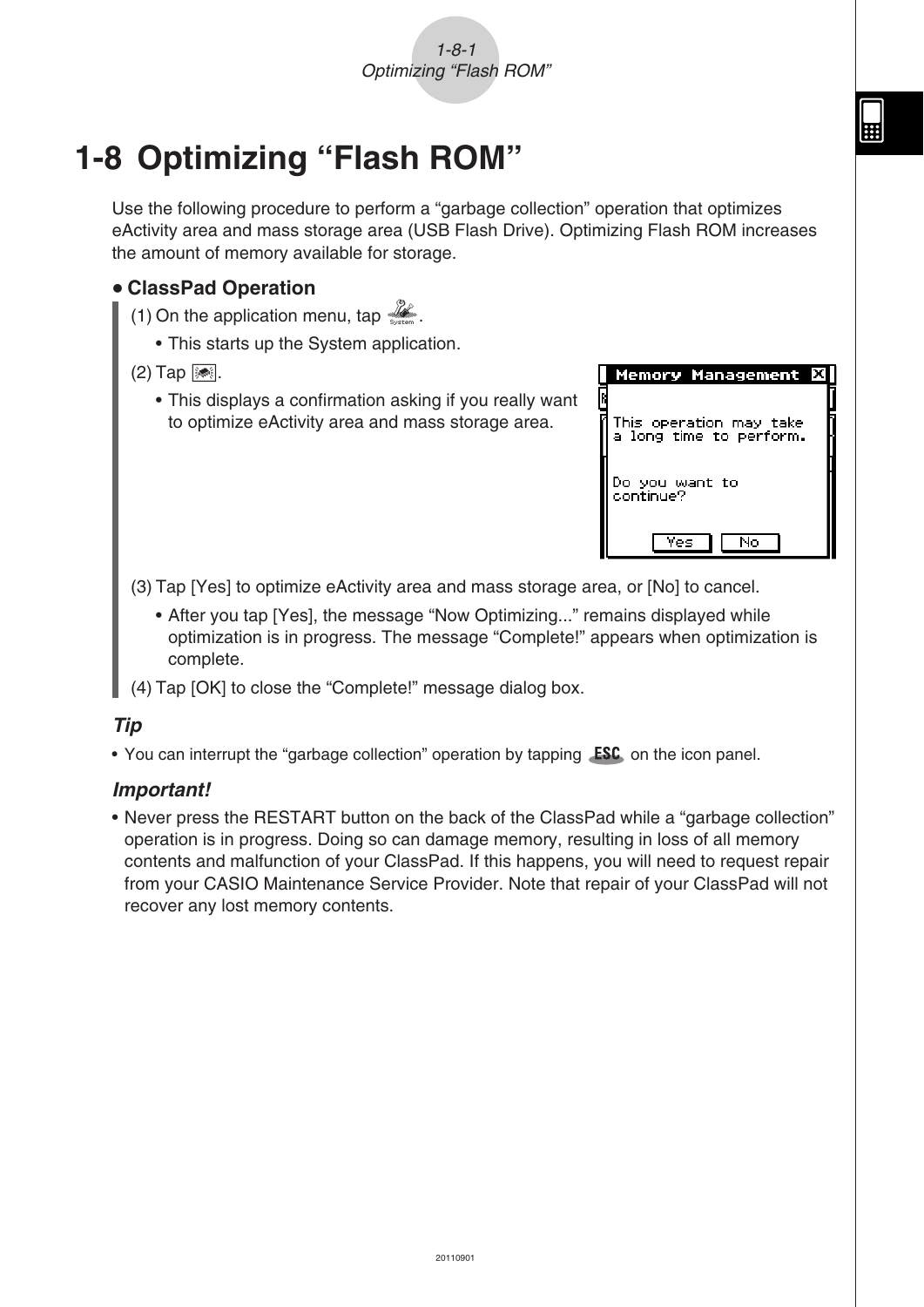#### 1-9-1 Specifying the Ending Screen Image

<span id="page-16-0"></span>Whenever you press the  $\overline{conv}$  key to turn off the ClassPad unit, it copies any data currently in RAM to Flash ROM, and then turns off power. The ending screen is what appears on the display while the RAM data save operation is being performed, until power is actually turned off. You can specify the image data you want to appear as the ending screen.

#### u **ClassPad Operation**

- (1) On the application menu, tap  $\mathbb{Z}$ .
	- This starts up the System application.
- (2) Tap  $\boxed{m}$  to display the Ending Screen dialog box.
	- To see this icon, you must first tap the right arrow button on the toolbar to scroll.

| Ending Screen                                                                       |  |
|-------------------------------------------------------------------------------------|--|
| Default                                                                             |  |
| Just before power is<br>turned off, a selected<br>picture appears on the<br>screen. |  |
| Cancel <br>View 1<br>-Set                                                           |  |

- (3) Tap the down arrow button. On the list that appears, tap the ending screen image you want to use.
	- To see the list, open the drop down list near the top of the dialog box. The list shows the images in the file you created with the Presentation application.
	- Tapping the [View] button displays a preview of the currently selected screen image. Tap [OK] to close the preview image and others (see Tip below).
- (4) After the image you want is selected, tap [Set] to apply it and close the Ending Screen dialog box, or tap [Cancel] to close the dialog box without changing the setting.

#### *Tip*

- A bitmap you create and save with the Picture application can be used as an ending screen image. The allowable bitmap size for an ending screen image is  $160 \times 240$  pixels.
- A bitmap of a Graph window can also be created in the Graph & Table and 3D Graph applications. Draw a graph and then select [Store Picture] from the  $\triangleq$  menu.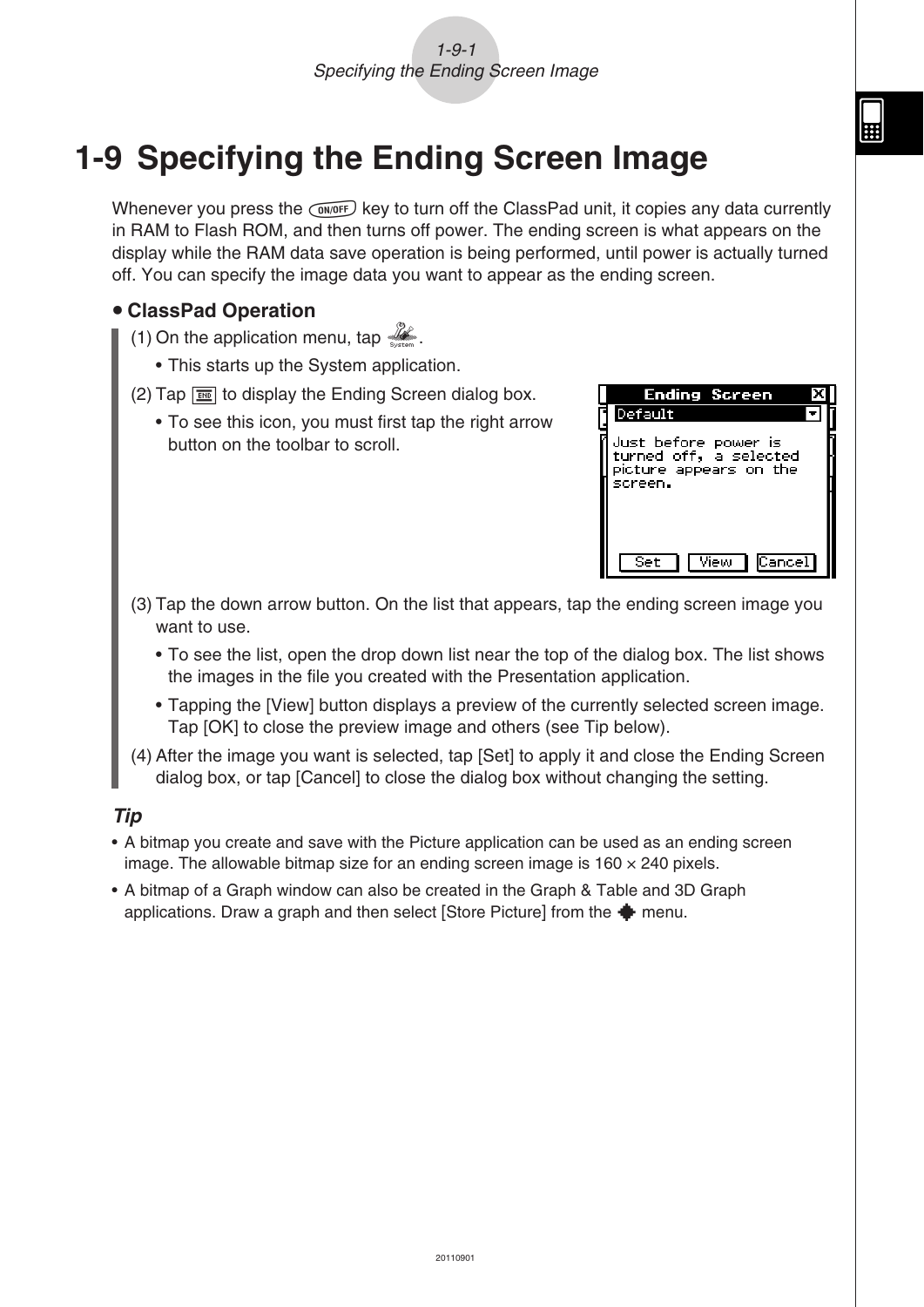## <span id="page-17-0"></span>**1-10 Adjusting Touch Panel Alignment**

You should adjust touch panel alignment whenever you find that the wrong operation or no operation is performed when you tap the ClassPad screen.

#### u **ClassPad Operation**

- (1) On the application menu, tap  $\mathbb{Z}_+$ .
	- This starts up the System application.
- (2) Tap  $\left| \cdot \right\rangle$  to display the touch panel alignment screen.
	- To see this icon, you must first tap the right arrow button on the toolbar to scroll.



- (3) Use the stylus to tap the center of each of the four crosses as they appear on the screen.
	- When aligning your ClassPad try to tap the exact center of each cross.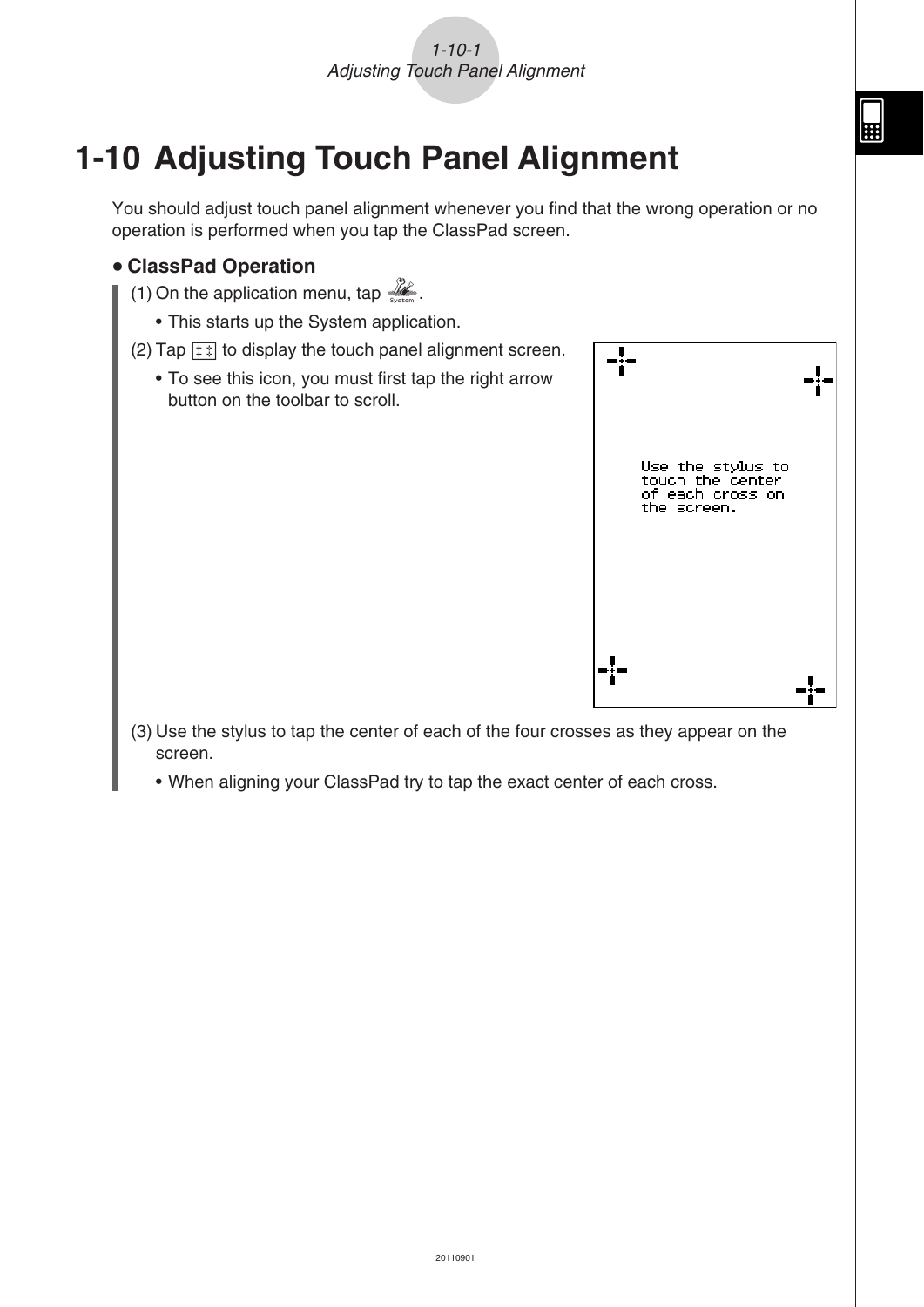## <span id="page-18-0"></span>**1-11 Battery Settings**

Use these settings to specify the battery type you will use.

1-11-1 Battery Settings



- (2) Tap  $\sqrt{\alpha}$  to display the Battery Settings dialog box.
	- To see this icon, you must first tap the right arrow button on the toolbar to scroll.
- (3) Tap the type of battery you loaded and then tap [Set].
	- This displays the confirmation dialog box.



**Battery Settings** 

(4) Tap [OK].

- This registers the selected battery type and closes the confirmation dialog box.
- If you tap [Cancel] instead of [OK], the confirmation dialog box will close without registering the selected battery type.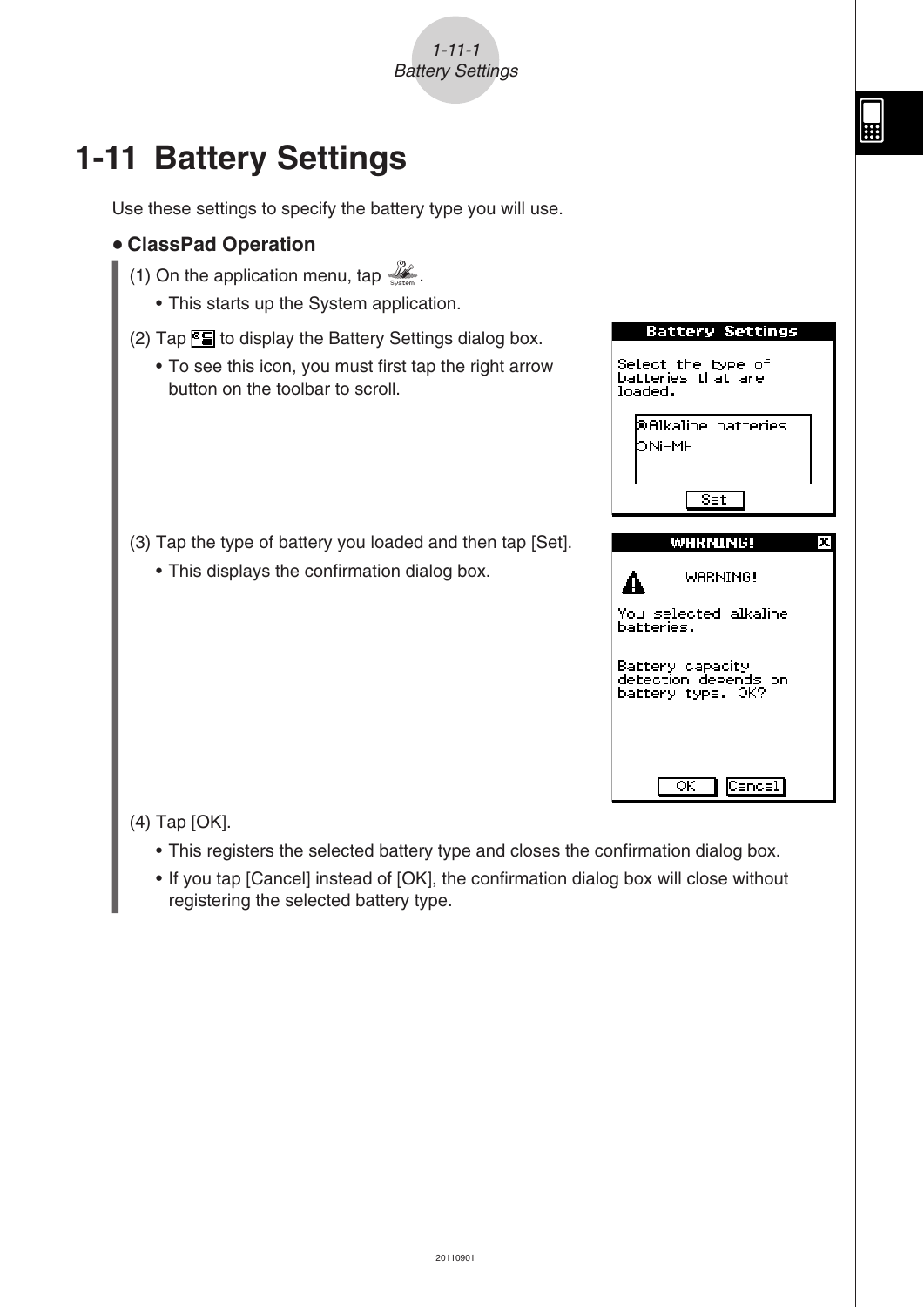<span id="page-19-0"></span>

## **Performing Data Communication**

You can use the SB-62 data communication cable to connect your ClassPad to another ClassPad unit or to a CASIO Data Analyzer, and transfer data between them.

To transfer data between a ClassPad and a personal computer, you need to use the special USB cable that comes with ClassPad.

You can also use the USB cable to connect a ClassPad to a CASIO projector and project its screen contents.

This chapter explains how to perform data communication operations and exchange data.

- **[2-1 Data Communication Overview](#page-20-0)**
- **[2-2 Connecting the ClassPad to Another Device](#page-25-0)**
- **[2-3 Configuring Communication Parameters](#page-29-0)**
- **[2-4 Transferring Data to Another ClassPad Unit](#page-31-0)**
- **[2-5 Transferring Data between ClassPad and a Computer](#page-37-0)**
- **[2-6 VCP and XCP File Operations](#page-43-0)**
- **[2-7 Projecting ClassPad Screen Contents from a Projector](#page-52-0)**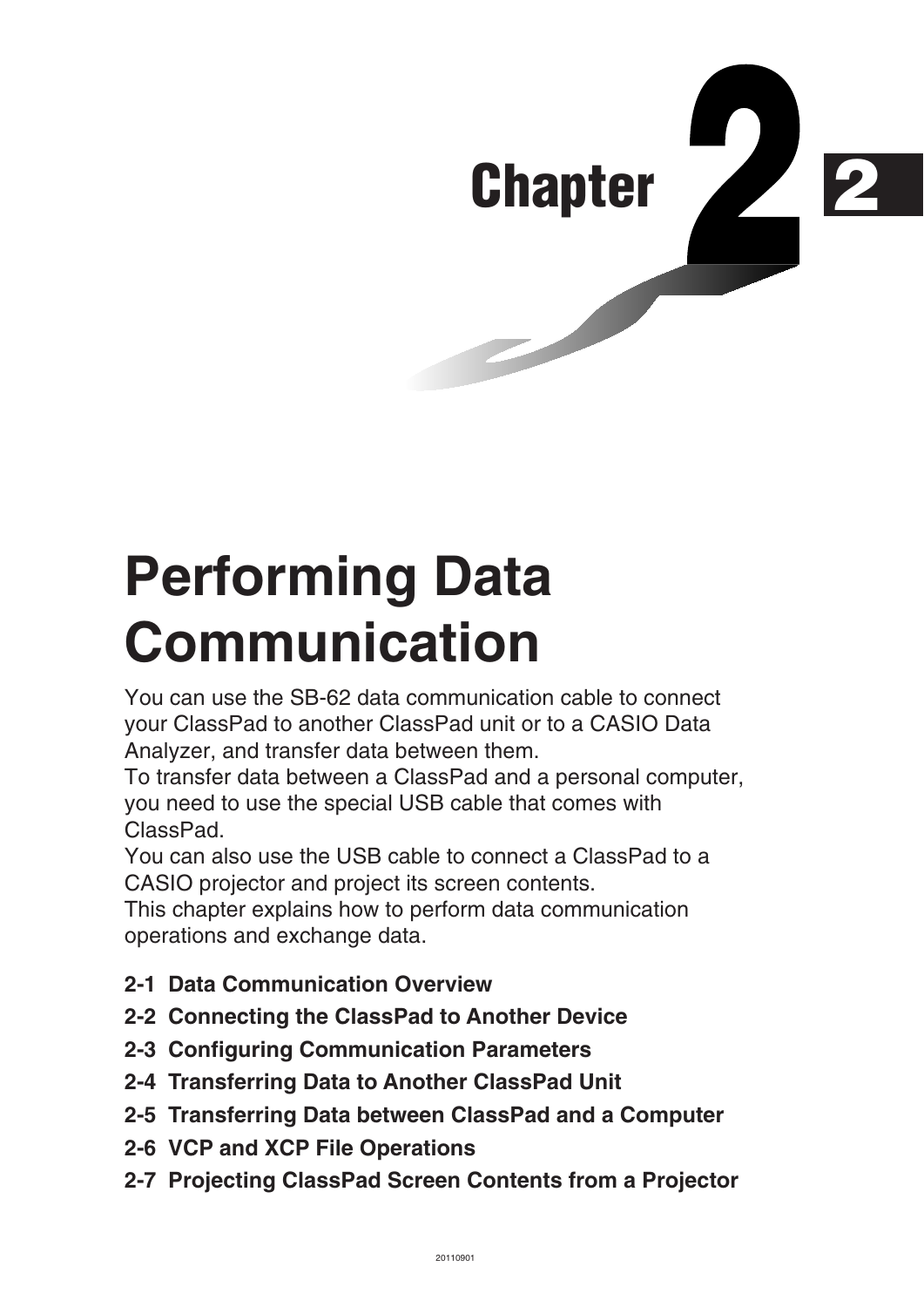## <span id="page-20-0"></span>**2-1 Data Communication Overview**

This section provides an overview of the types of connections that are possible, and the data that can be transferred over each connection. It also tells you how to use the Communication application to transfer data.

**HE** 

#### *Important!*

• Never press the RESTART button on the back of the ClassPad while a data communication operation is in progress. Doing so can damage memory, resulting in loss of all memory contents and malfunction of your ClassPad. If this happens, you will need to request repair from your CASIO Maintenance Service Provider. Note that repair of your ClassPad will not recover any lost memory contents.

#### **Connectable Devices and Transferable Data**

The following four types of connections are possible.

- Two ClassPad units
- A ClassPad and a computer
- A ClassPad and a CASIO EA-200 Data Analyzer
- A ClassPad and a CASIO Projector

The following provides details about each of these connections, and describes the type of data that can be transferred over each.

#### ■ Connecting Two ClassPad Units

You can transfer variable data, eActivity data, and display image data between two ClassPad units.

- For information about variables, see "1-7 Variables and Folders" in the separate Software User's Guide.
- For information about eActivity data, see "Chapter 10 Using the eActivity Application" in the separate Software User's Guide.
- For information about display image data, see "Sending a Screenshot of the Current Display Contents" on page 2-4-5.
- Use of ClassPad OS Version 3.06 or greater is recommended for data communication.

#### u **Connection**

Use the special SB-62 3-pin data communication cable to connect two ClassPad units. For details, see "Connecting to Another ClassPad Unit" on page 2-2-1.

#### $\bullet$  **How to Transfer Data**

You can use either of the two following methods to transfer data between two ClassPad units.

- Use the Communication application. See "2-4 Transferring Data to Another ClassPad Unit" for details.
- Use the "SendVar38k" and "GetVar38k" program commands. See "Chapter 12 Using the Program Application" in the separate Software User's Guide for details.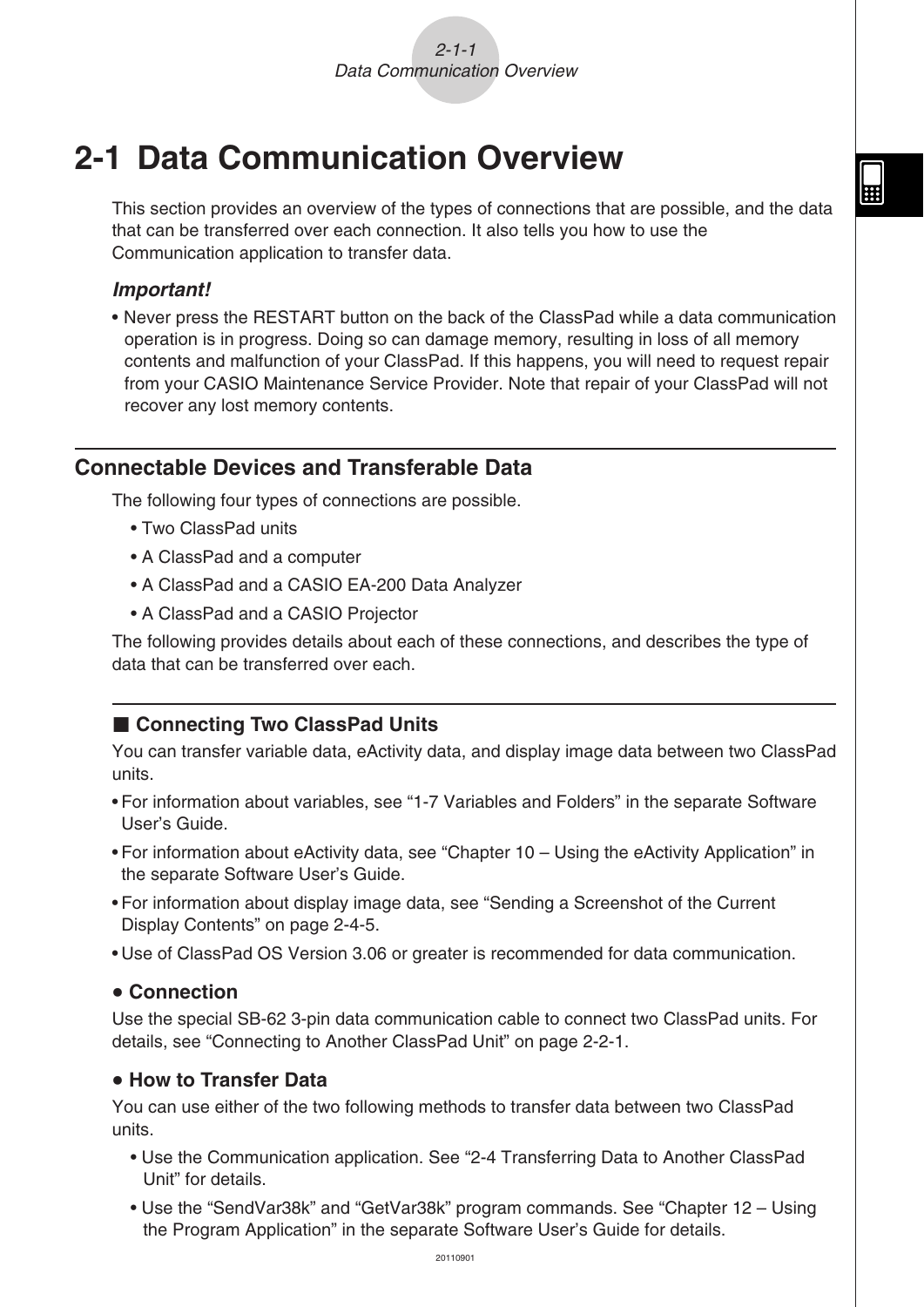#### ■ Connecting a ClassPad to a Computer

You can perform the following operations when connected to a computer.

- Transfer variable data and eActivity data between the ClassPad and a computer
- Install add-in applications, language data, and operating system upgrades onto your ClassPad from the computer
- Transfer ClassPad display image data to the computer
- For information about variables, see "1-7 Variables and Folders" in the separate Software User's Guide.
- For information about eActivity data, see "Chapter 10 Using the eActivity Application" in the separate Software User's Guide.
- For information about connecting ClassPad and Screen Receiver, see the Screen Receiver User's Guide.
- Your ClassPad may operate abnormally after you update its operating system if the operating system you install is not compatible with your ClassPad hardware version. If you accidentally install an operation system version that is not compatible with your ClassPad hardware version, visit the following Website information about what you need to do to get your ClassPad working normally again.

<http://edu.casio.com/products/classpad/>

• When installing an add-in, make sure it is for ClassPad 330 PLUS. ClassPad 330 PLUS does not support use of ClassPad 330 add-in applications.

#### **• Connection**

Use the special USB cable to connect the ClassPad's 4-pin mini USB port to your computer's USB port. For details, see "Connecting to a Computer (USB)" on page 2-2-3.

#### $\bullet$  **How to Transfer Data**

For details, see "2-5 Transferring Data between ClassPad and a Computer".

#### ■ Connecting a ClassPad to a CASIO EA-200 Data Analyzer

You can perform the following operations when connected to a Data Analyzer.

- Transfer Data Analyzer setup information and sampled data to the ClassPad
- Transfer variable data, eActivity data, and Data Analyzer setting information from the ClassPad to the Data Analyzer
- For information about variables, see "1-7 Variables and Folders" in the separate Software User's Guide.
- For information about eActivity data, see "Chapter 10 Using the eActivity Application" in the separate Software User's Guide.
- For information about Data Analyzer setup information and sample data, see the user documentation that comes with the Data Analyzer.

#### **• Connection**

Use the special SB-62 3-pin data communication cable to connect two units. For details, see "Connecting to an EA-200 Data Analyzer" on page 2-2-2.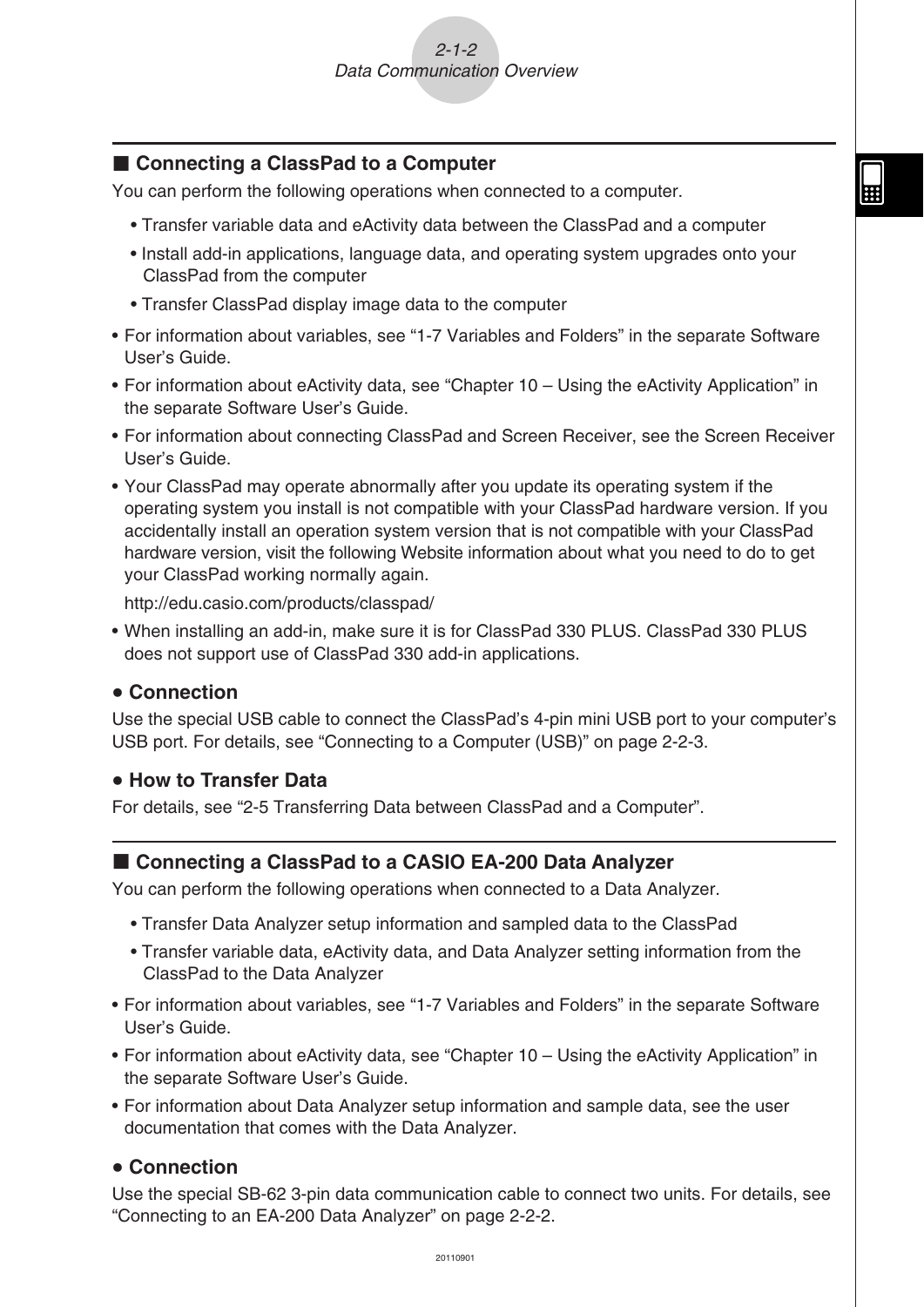#### <span id="page-22-0"></span> $\bullet$  **How to Transfer Data**

Use the "Send38k" and "Receive38k" program commands to transfer data. For details, see "Chapter 12 – Using the Program Application" in the separate Software User's Guide, and the user documentation that comes with the Data Analyzer.

#### ■ Connecting a ClassPad to a CASIO Projector

You can connect the ClassPad to a CASIO projector and project ClassPad screen contents onto a screen.

#### **• Connection**

Use the special USB cable to connect the ClassPad's 4-pin mini USB port to your projector's USB port. For details, see "Connecting a Projector (USB)" on page 2-2-4.

#### u **How to Project ClassPad Screen Contents**

For details, see "2-7 Projecting ClassPad Screen Contents from a Projector".

#### **Select Connection Mode Dialog Box**

Connecting ClassPad to a computer or projector with the USB cable will cause the Select Connection Mode dialog box shown below to appear. Tap the button that corresponds to device that ClassPad is connected to.

|                        | Status              |  |  |  |  |  |  |
|------------------------|---------------------|--|--|--|--|--|--|
| Select Connection Mode |                     |  |  |  |  |  |  |
|                        |                     |  |  |  |  |  |  |
|                        | USB Flash           |  |  |  |  |  |  |
| 2.                     | Screen Receiver     |  |  |  |  |  |  |
| з.                     | Screen Receiver(XP) |  |  |  |  |  |  |
| 4.                     | Projector           |  |  |  |  |  |  |
| 5.                     | Cancel              |  |  |  |  |  |  |
|                        |                     |  |  |  |  |  |  |

- [USB Flash] .................... Mode for connecting ClassPad to a computer for data transfer. See "To establish a connection between ClassPad and a computer" (page 2-5-1).
- [Screen Receiver] ........... Mode for using the Screen Receiver software a computer running Windows Vista® or Windows® 7 to display ClassPad screen contents on the computer screen. See the Screen Receiver User's Guide for details. Do not perform any operation on ClassPad until the ClassPad screen contents are displayed by Screen Receiver.
- [Screen Receiver(XP)] .... Mode for using the Screen Receiver software a computer running Windows®XP to display ClassPad screen contents on the computer screen.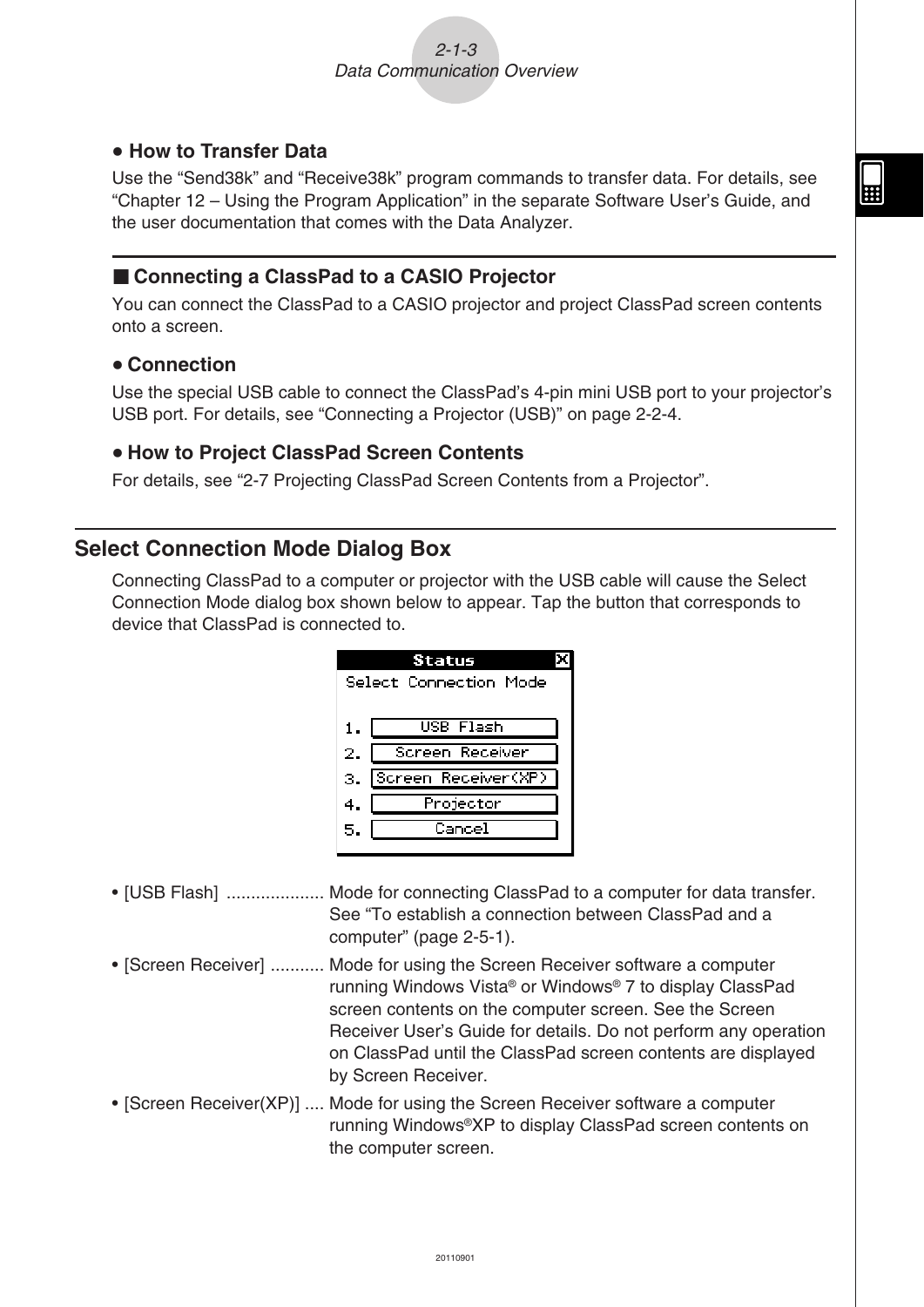$2 - 1 - 4$ Data Communication Overview

- <span id="page-23-0"></span>• [Projector] ....................... Mode for connecting ClassPad to a projector and projecting ClassPad screen contents. See "2-7 Projecting ClassPad Screen Contents from a Projector" for details.
- [Cancel] .......................... Closes the Select Connection Mode dialog box without changing the setting.

#### *Tip*

• Instead of tapping on-screen buttons, you can also use the keypad keys  $\Box$  through  $\Box$  to select a connection mode.

#### *Important!*

The Select Connection Mode dialog box will not appear right away if you connect the USB cable while a progress bar is displayed or while a calculation is in progress. Disconnect the USB cable and wait until the progress bar disappears or the calculation is complete, and then reconnect.

#### **Using the ClassPad Communication Application**

To perform a data transfer operation, tap **B** on the application menu to start up the Communication application.

| Link Setup                    |  |
|-------------------------------|--|
| C+ C9 <br>¦ĝ≣∷<br>lin el<br>3 |  |
| Current Setting:<br>USB cable |  |
| Wakeup Enabled                |  |
|                               |  |
|                               |  |
|                               |  |
|                               |  |
|                               |  |
|                               |  |
|                               |  |
|                               |  |
| Communication<br>Data<br>दम्म |  |

囲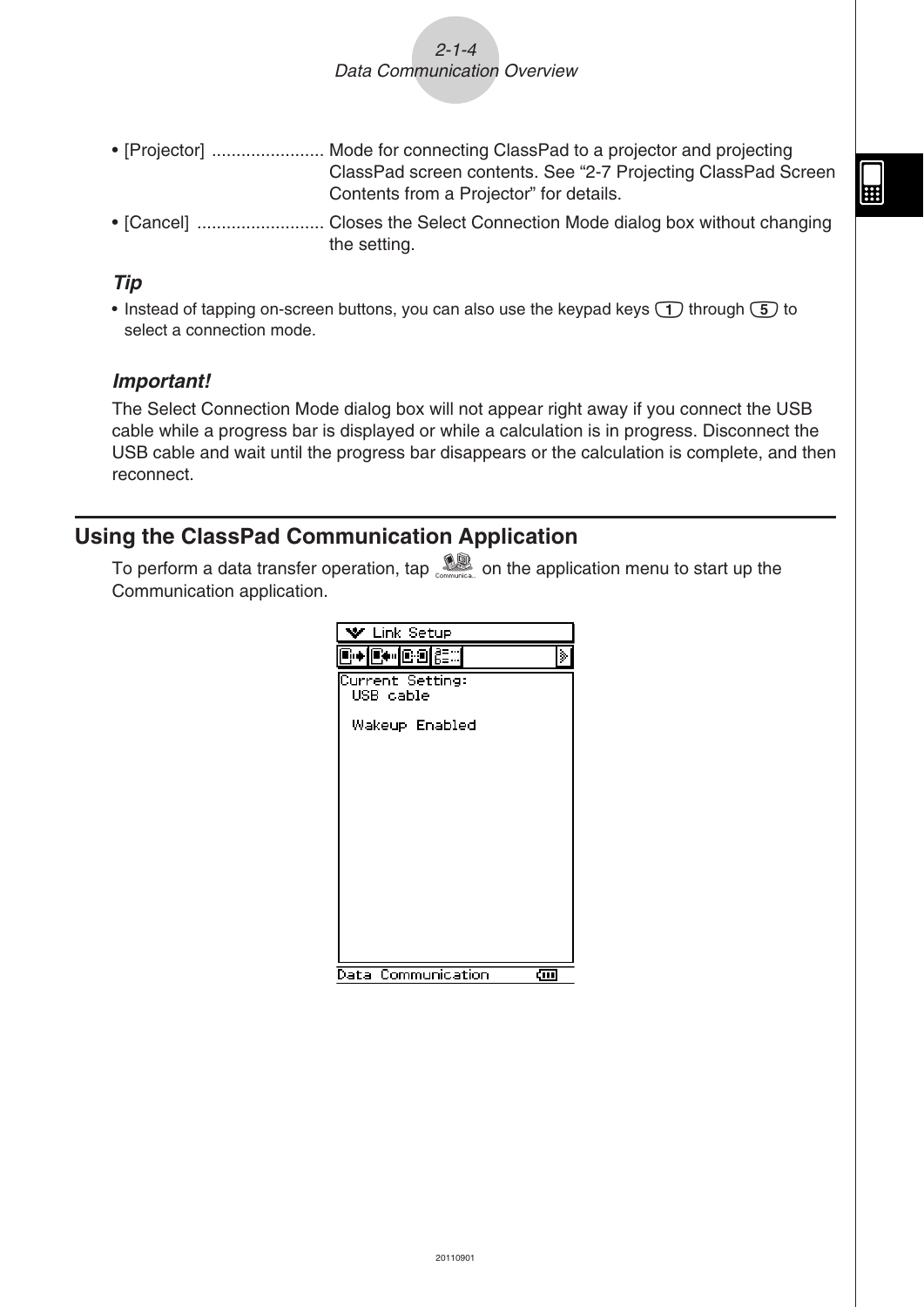#### ■ Communication Application Menus and Buttons

The following explains the operations you can perform using the menus and buttons of the Communication application.

| To do this:                                                            | <b>Tap this</b><br>button: | Or select this menu item:    |
|------------------------------------------------------------------------|----------------------------|------------------------------|
| Select data to send                                                    | $\boxed{\mathbb{B}^*}$     | Link - Transmit              |
| Enter receive standby                                                  | $\boxed{E}$                | Link - Receive               |
| Enter standby for operating system<br>upgrading                        |                            | Link - OS Update             |
| Enter standby to receive a display image<br>from another ClassPad unit | œ                          | Link - Screen Receive (3pin) |
| Configure communication parameters                                     |                            | Setup - Open Setup Menu      |

• For details about configuring communication parameters, see "2-3 Configuring Communication Parameters".

 $\begin{tabular}{|c|c|} \hline \quad \quad & \quad \quad & \quad \quad \\ \hline \quad \quad & \quad \quad & \quad \quad \\ \hline \end{tabular}$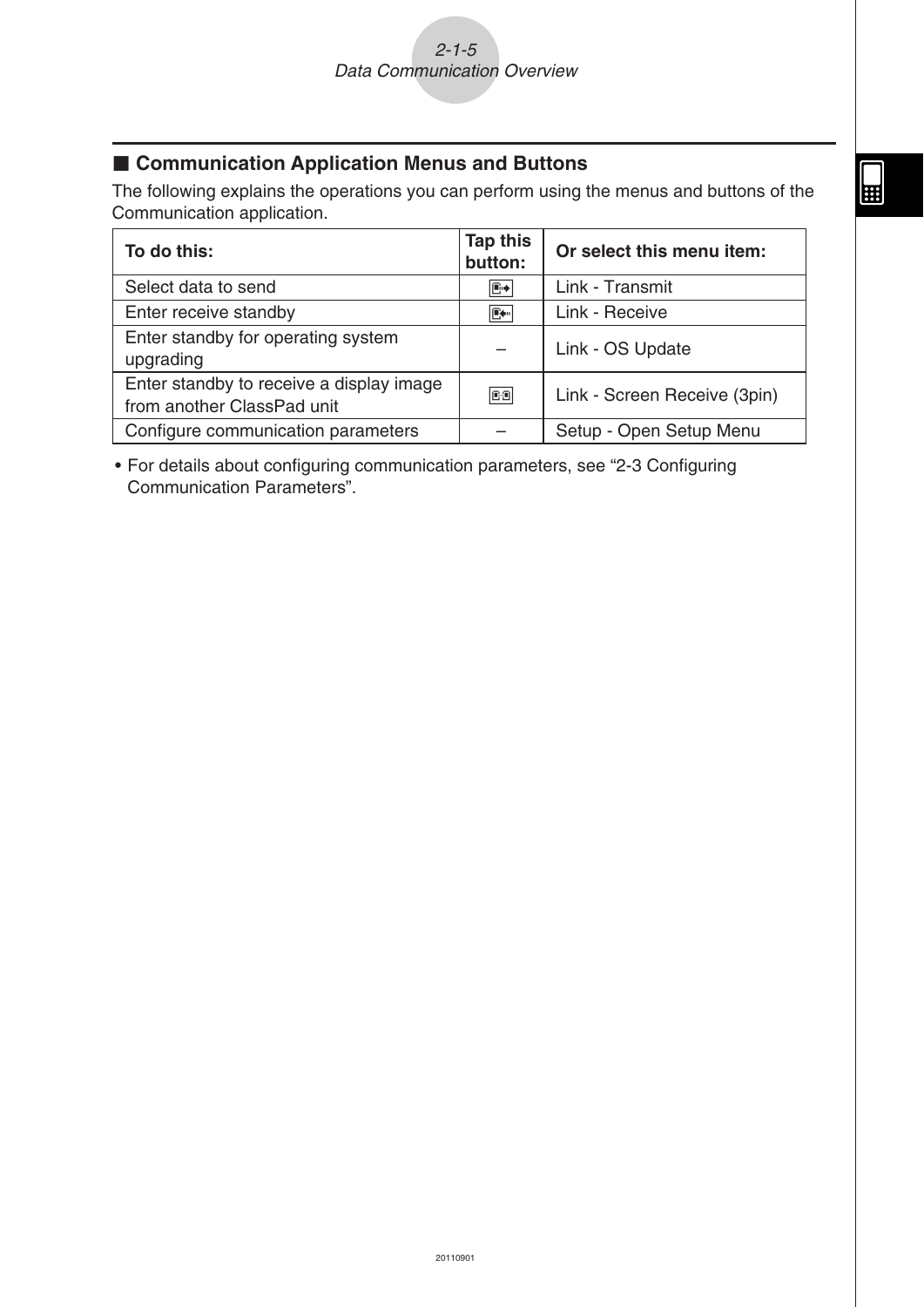### <span id="page-25-0"></span>**2-2 Connecting the ClassPad to Another Device**

This section provides detailed explanations about how to connect the ClassPad to another ClassPad unit, to a computer, to a CASIO Data Analyzer, and to a CASIO Projector.

#### **Connecting to Another ClassPad Unit**

Use the procedure below to connect two ClassPad units.

#### **Required Hardware**

ClassPad: 2 units Special SB-62 Cable: 1

#### u **ClassPad Operation**

- (1) Turn both units off.
- (2) Connect the data communication cable as shown in the illustration below.
	- Insert both of the plugs securely, as far as they will go.



 • For information about what you should do to transfer data, see "2-4 Transferring Data to Another ClassPad Unit".

 $\boxed{\blacksquare}$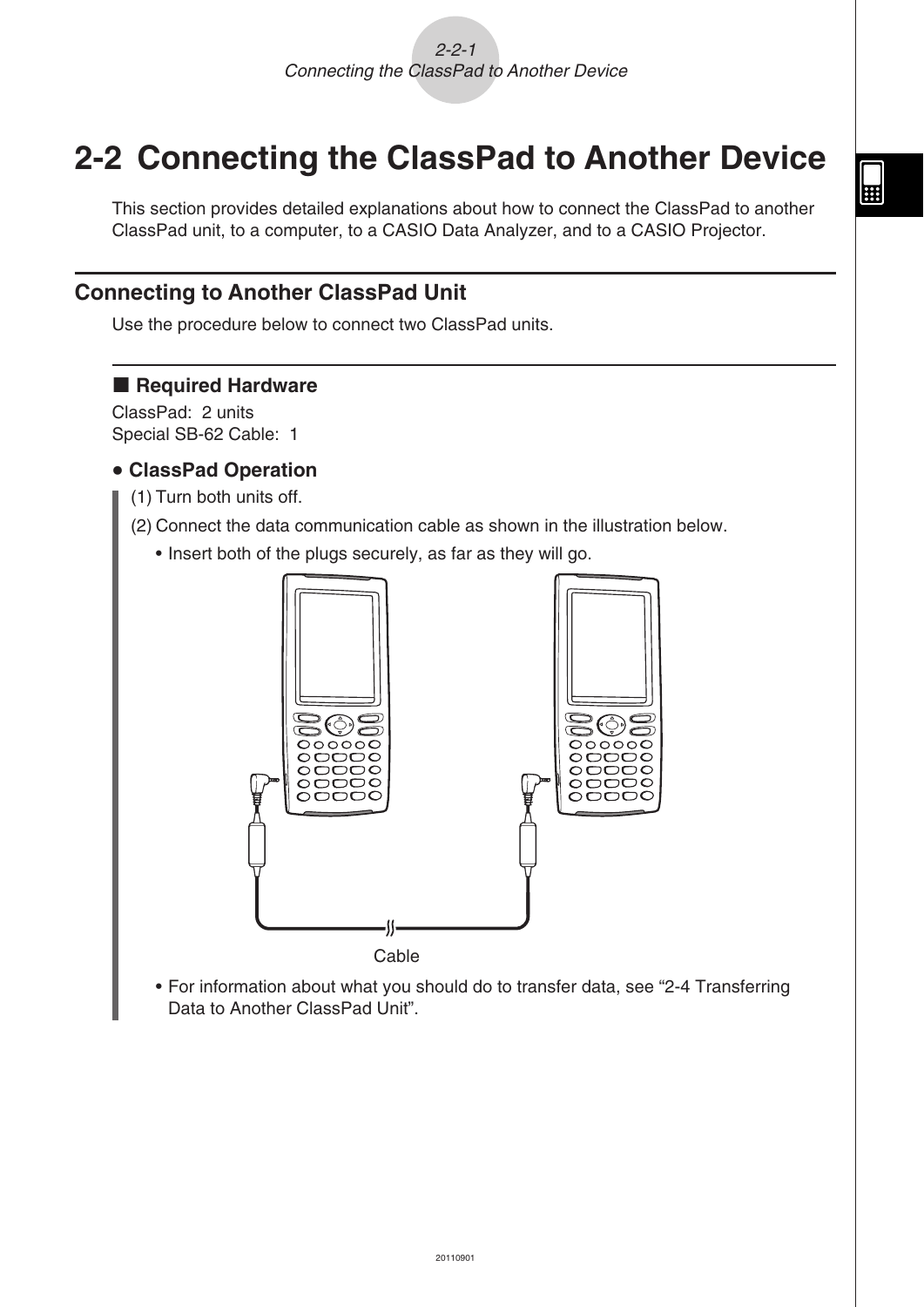#### <span id="page-26-0"></span>**Connecting to an EA-200 Data Analyzer**

You can use the CASIO Data Analyzer to sample and collect data on various everyday natural phenomena. You can also connect the Data Analyzer to your ClassPad, and control Data Analyzer operation from your ClassPad. You can transfer setup information from the ClassPad to the Data Analyzer, trigger sampling from the ClassPad, and graph sample results on your ClassPad.

#### **Required Hardware**

ClassPad: 1 unit EA-200 Data Analyzer: 1 Special SB-62 Cable: 1

#### u **ClassPad Operation**

- (1) Turn off the ClassPad and Data Analyzer.
- (2) Remove the connector cover from the 3-pin communication port of the Data Analyzer, and connect one end of the data communication cable to the port.
- (3) Connect the other end of the data communication cable to the 3-pin communication port of the ClassPad.



 • For information about what you should do to transfer data, see the user documentation that comes with the Data Analyzer.

H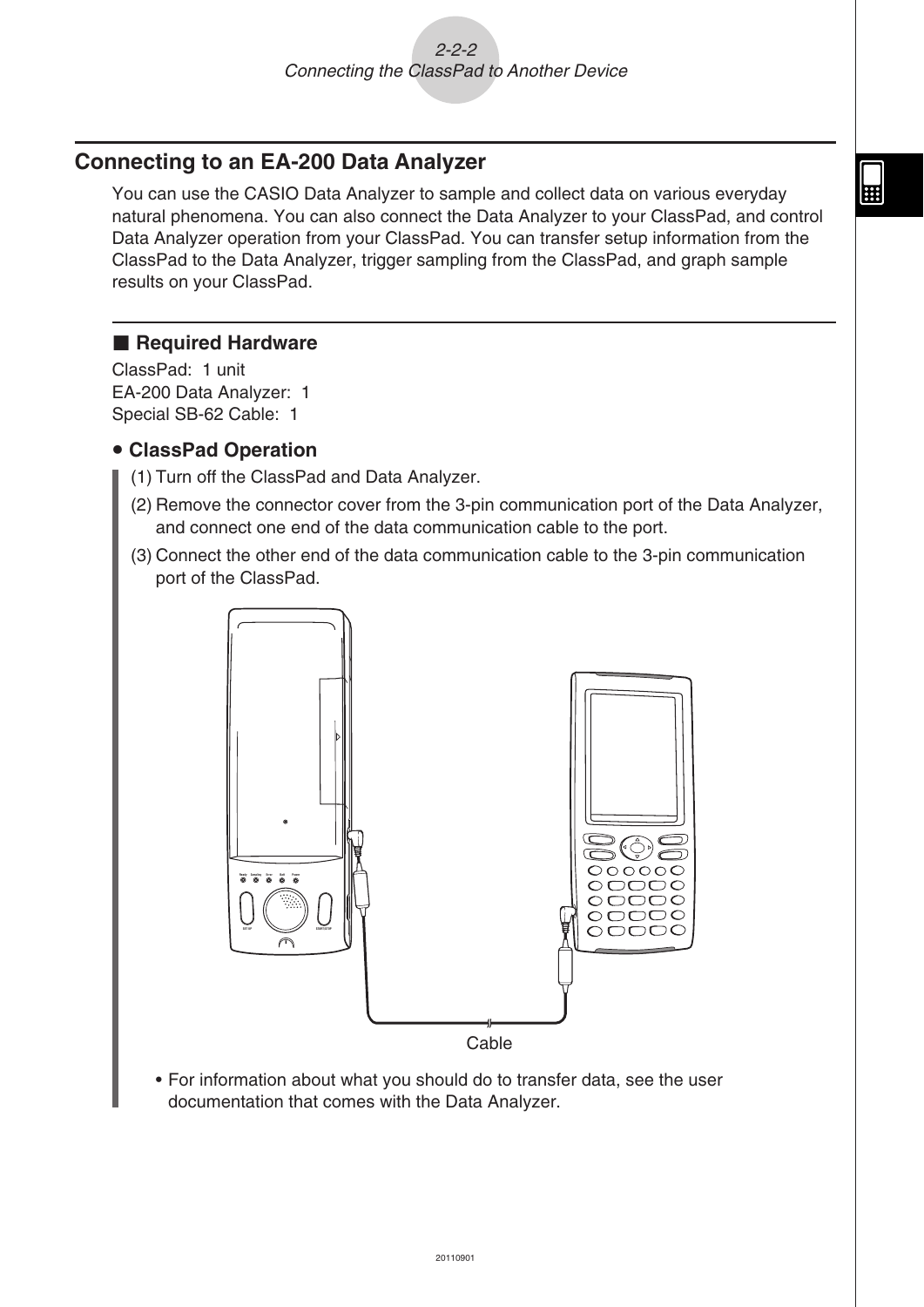#### <span id="page-27-0"></span>**Connecting to a Computer (USB)**

Use the procedure below to connect ClassPad to a computer.

#### **Required Hardware**

ClassPad: 1 unit Computer: 1 Special USB Cable: 1 Running one of the following operating systems. Windows® XP Home Edition (SP1 or later) Windows® XP Professional (32-bit, SP1 or later) Windows Vista® (32-bit, SP1 or later) Windows® 7 (32-bit, 64-bit) Mac OS 10.4, Mac OS 10.5, Mac OS 10.6, Mac OS 10.7

#### **• ClassPad Operation**

(1) Turn off the ClassPad.

- (2) Connect one end of the special cable that comes with the ClassPad to the USB port of your computer.
- (3) Connect the other end of the special cable as shown below.



• For information about what you should do to actually transfer data, see "2-5 Transferring Data between ClassPad and a Computer".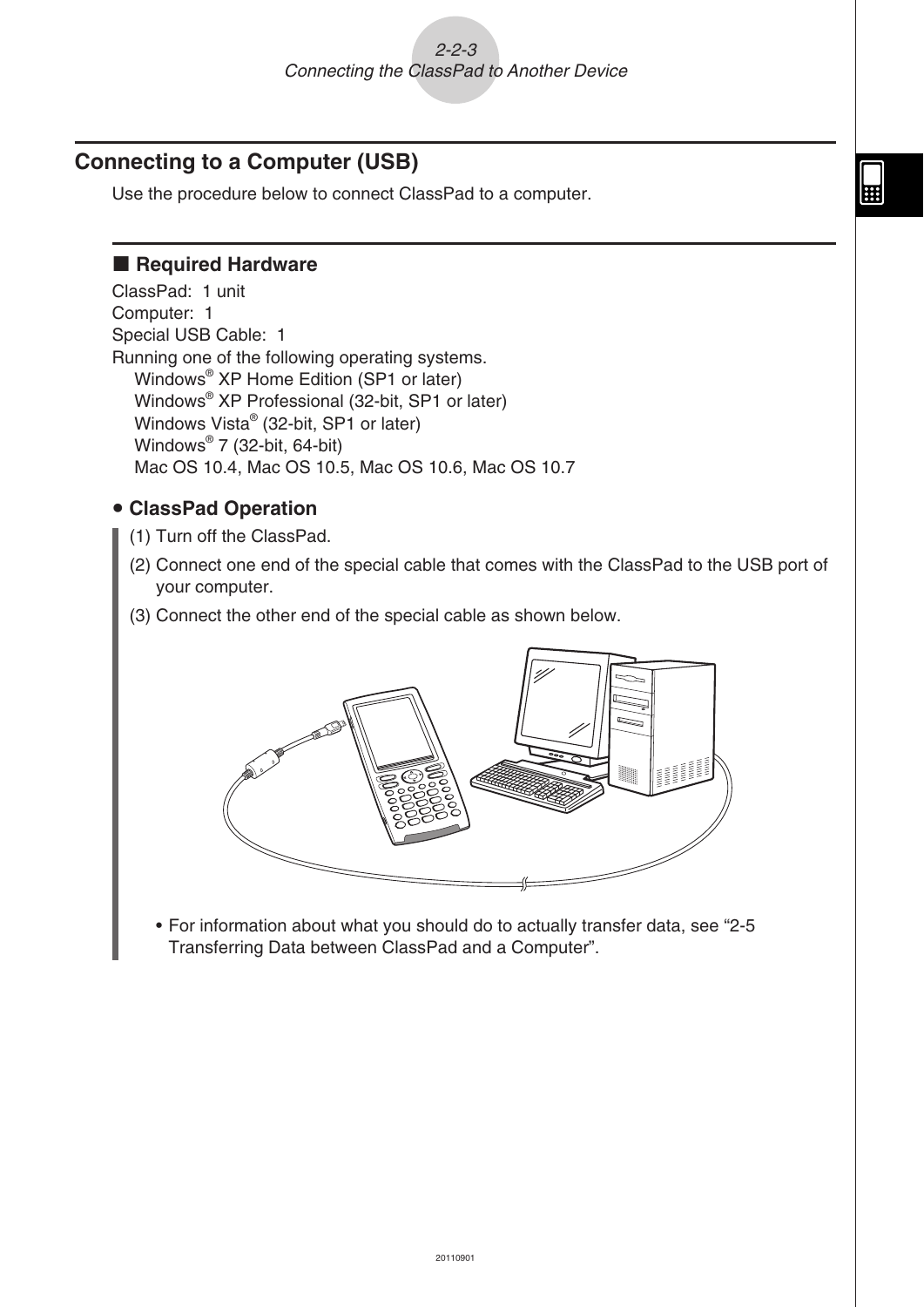#### <span id="page-28-0"></span>**Connecting to a Projector (USB)**

Use the procedure below to connect ClassPad to a CASIO projector.

#### **Required Hardware**

ClassPad: 1 unit Projector: 1 Special USB Cable: 1

#### ■ Connectable Projectors (As of October 2011)

XJ-A135, XJ-A145, XJ-A155, XJ-A235, XJ-A245 XJ-A135V, XJ-A145V, XJ-A155V, XJ-A235V, XJ-A245V, XJ-A255V XJ-M145, XJ-M245, XJ-M155, XJ-M255 XJ-H1650 XJ-ST145, XJ-ST155

Some of the projector models listed above may require updating to the latest firmware version to support connection with your ClassPad. Visit the site below for information about which projector models require firmware updating, how to check the firmware version of a projector, how to update a projector's firmware, and the latest CASIO projector models that are available.

<http://edu.casio.com/support/projector/>

#### **• ClassPad Operation**

- (1) Turn off the ClassPad.
- (2) Connect one end of the special cable that comes with the ClassPad to the USB port of your projector.
- (3) Connect the other end of the special cable as shown below.



• For information about what you should do to project ClassPad screen contents, see "2-7 Projecting ClassPad Screen Contents from a Projector".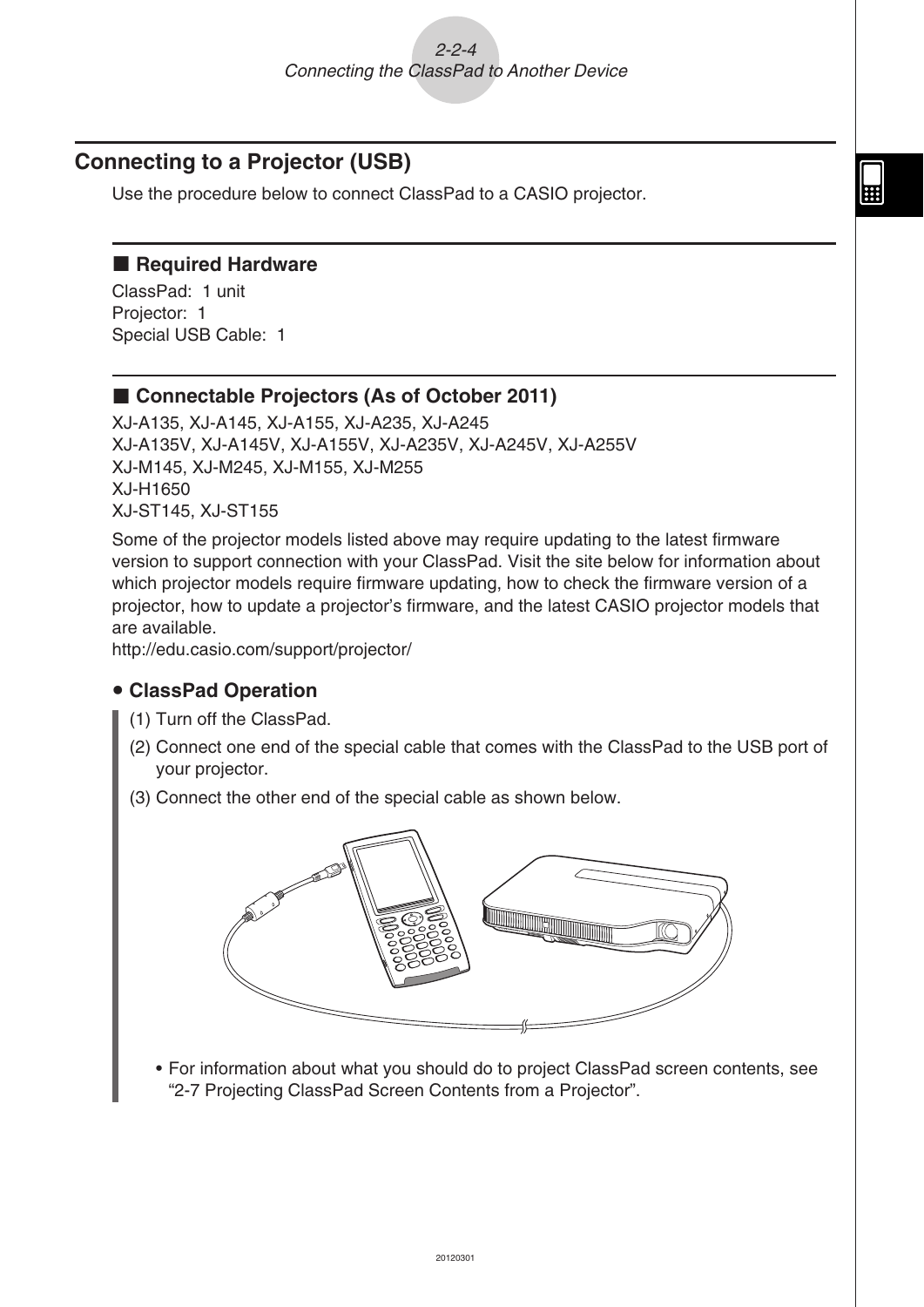## <span id="page-29-0"></span>**2-3 Configuring Communication Parameters**

Before trying to transfer data with the ClassPad, you should perform the procedures described in this section to configure its data communication parameters.

#### u **ClassPad Operation**

(1) On the application menu, tap

 • This starts the Communication application and displays a window that shows its current communication parameter settings.

| <b>* Link Setup</b>           |  |
|-------------------------------|--|
| B+lB+lB9l                     |  |
| Current Setting:<br>USB cable |  |
| Wakeup Enabled                |  |

(2) Tap [Setup] and then [Open Setup Menu].

 • This displays a dialog box for changing communication parameters, like the one shown below.

| Communication                         |  |
|---------------------------------------|--|
| Screen Copy To<br>Outer Device        |  |
| Cable Type<br>USB cable               |  |
| Speed(3Pin)<br>115200 bps             |  |
| Wakeup Enable<br>Oп                   |  |
|                                       |  |
| Cancel <sup>1</sup><br>Default<br>Set |  |

(3) Configure the communication parameter settings as described below.

- Items marked with an asterisk (\*) are initial defaults.
- **Screen Copy To**

Specify "Outer Device".

#### **• Cable Type**

| When connecting to this type of device:  | <b>Select this setting:</b> |
|------------------------------------------|-----------------------------|
| Another ClassPad unit or a Data Analyzer | 3pin cable                  |
| A computer's USB port                    | USB cable*                  |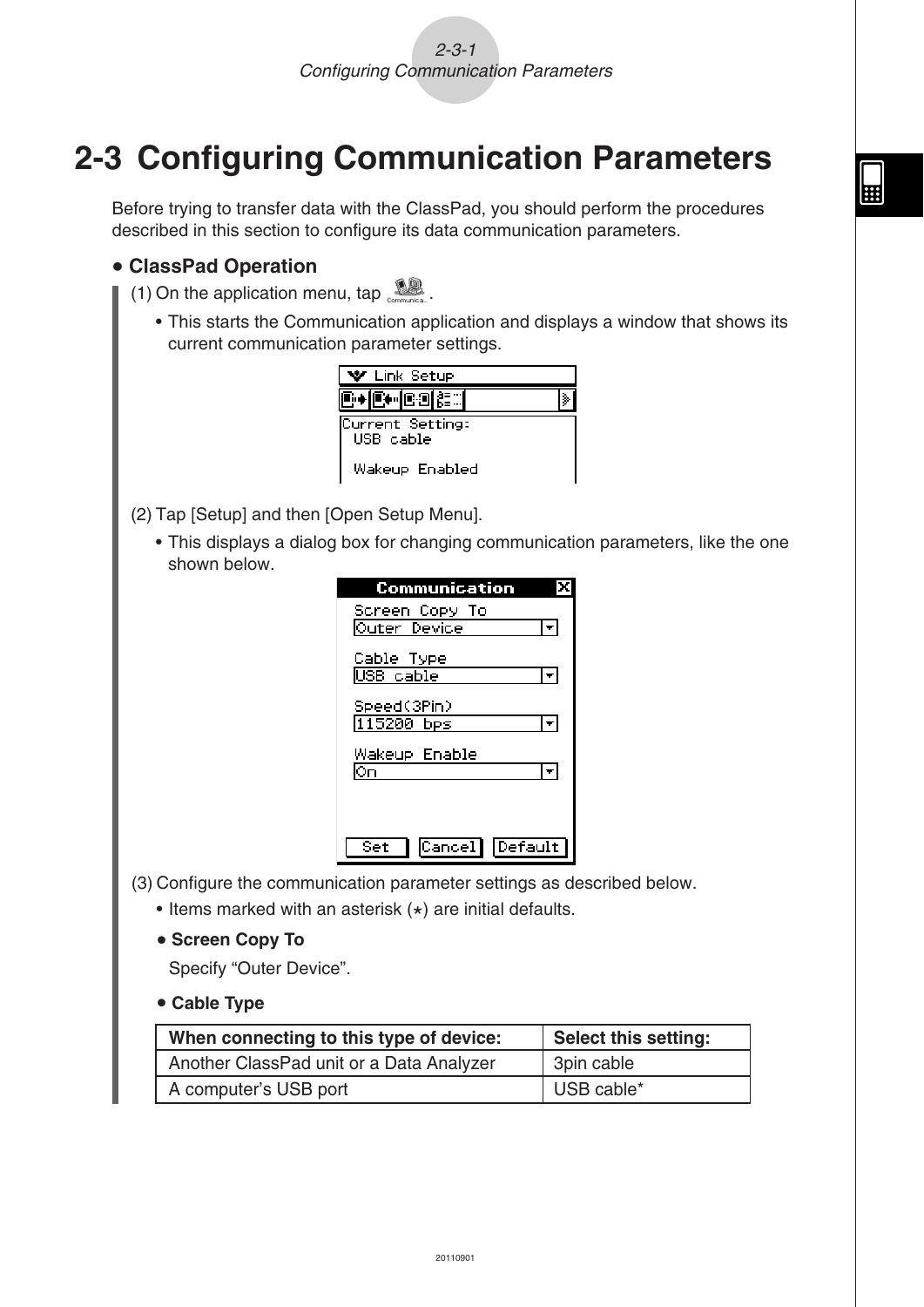#### <span id="page-30-0"></span>• Speed (3Pin)

| To specify this data rate for 3-pin communication: | <b>Select this setting:</b> |
|----------------------------------------------------|-----------------------------|
| 9600 bps                                           | 9600 bps                    |
| 38400 bps                                          | 38400 bps                   |
| 115200 bps                                         | 115200 bps*                 |

The above setting specifies the data rate when connected to another ClassPad, or a Data Analyzer. Note that you must set the data rate (baud rate) for both the ClassPad and the connected device so they are identical.

#### **• Wakeup Enable**

| To do this:                             | <b>Select this setting:</b> |
|-----------------------------------------|-----------------------------|
| Turn on the wakeup function (see below) | $On^*$                      |
| Turn off the wakeup function            | Off                         |

(4) When all the settings are the way you want, tap [Set] to save them.

 • The Communication application window appears at this time, with the new parameters you just configured. Check to make sure the settings are the way you want.

#### **Wakeup**

Wakeup is a function that automatically puts the ClassPad into data communication standby whenever the ClassPad detects data coming in from a connected external device. You can turn wakeup on or off with the [Wakeup Enable] setting on the Communication dialog box. What happens when wakeup is turned on depends on the type of device connected to the ClassPad.

#### ■ When connected to another ClassPad unit

When the sending device performs a data send operation, the receiver device's wakeup function activates and data receive is performed automatically. The receiver device operates normally as long as no data is being received.

In this configuration, wakeup does not operate on the receiver device when any one of the following three conditions exists.

- When any setting other than "3pin cable" is selected for [Cable Type] on the Communication dialog box.
- When any ongoing calculation or graphing operation is being performed. Wakeup activates when the ongoing operation is complete.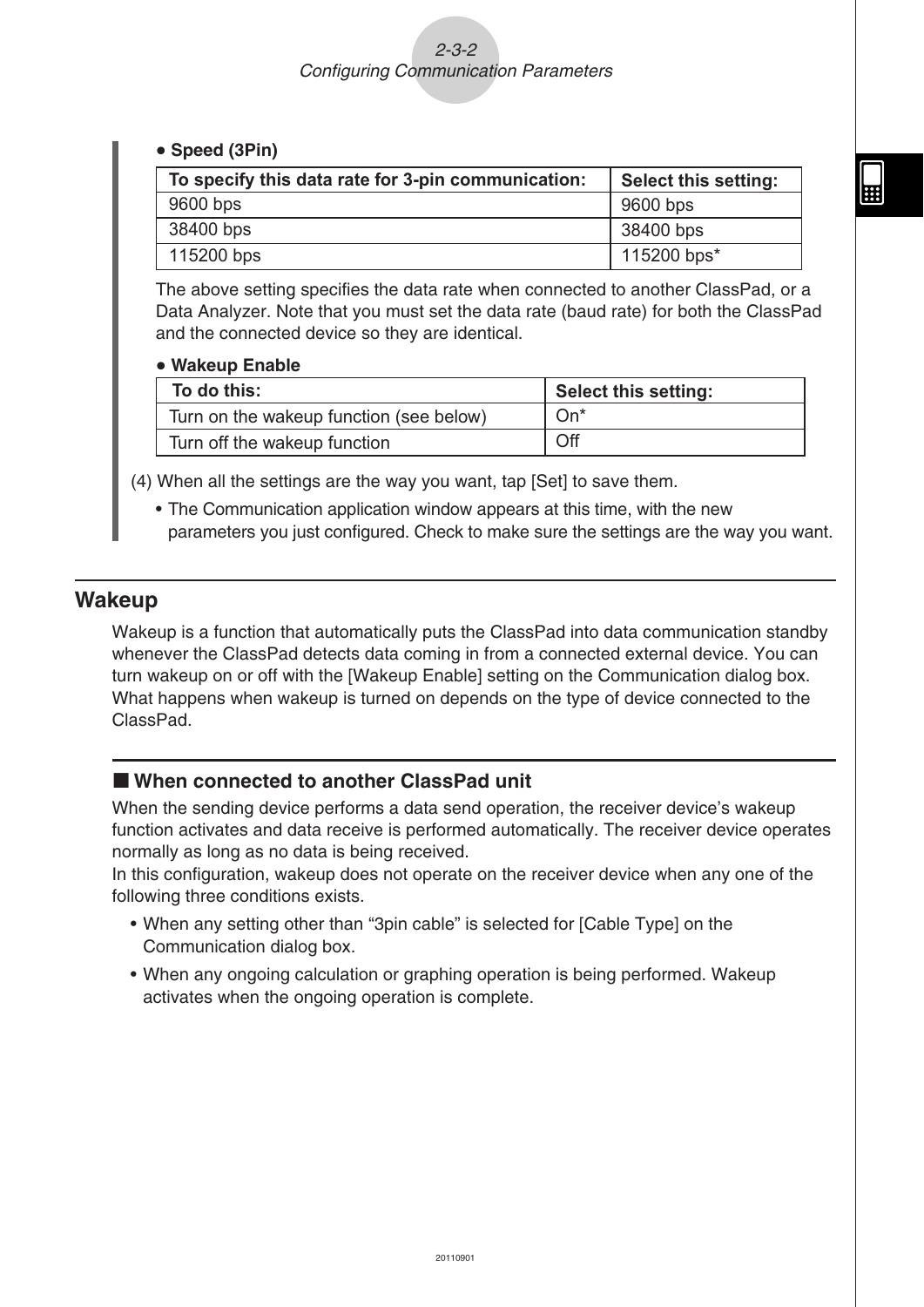## <span id="page-31-0"></span>**2-4 Transferring Data to Another ClassPad Unit**

This section details the steps you should perform in order to transfer data from one ClassPad unit to another.

- u **ClassPad Operation**
	- (1) Use the procedure under "Connecting to Another ClassPad Unit" on page 2-2-1 to connect the two units.
	- (2) Use the procedure under "2-3 Configuring Communication Parameters" to configure the parameters of the two units as shown below.

Cable Type: 3pin cable Speed (3Pin): 115200 bps Wakeup Enable: On

• If the speed settings of the two ClassPad units are different from each other, the slower setting is used.

The remaining steps of this procedure are marked Sender to indicate steps and information that apply to the sending device, or Receiver to indicate receiving device steps and information.

#### Sender

(3) In the Communication application, tap [Link], and then [Transmit], or tap  $\mathbb{F}\rightarrow$ .

• This displays the Select Data dialog box.



#### Sender

(4) Select the data you want to send.

• For more information, see "Selecting Data for Transfer" on page 2-4-3.

Sender

(5) Tap [OK].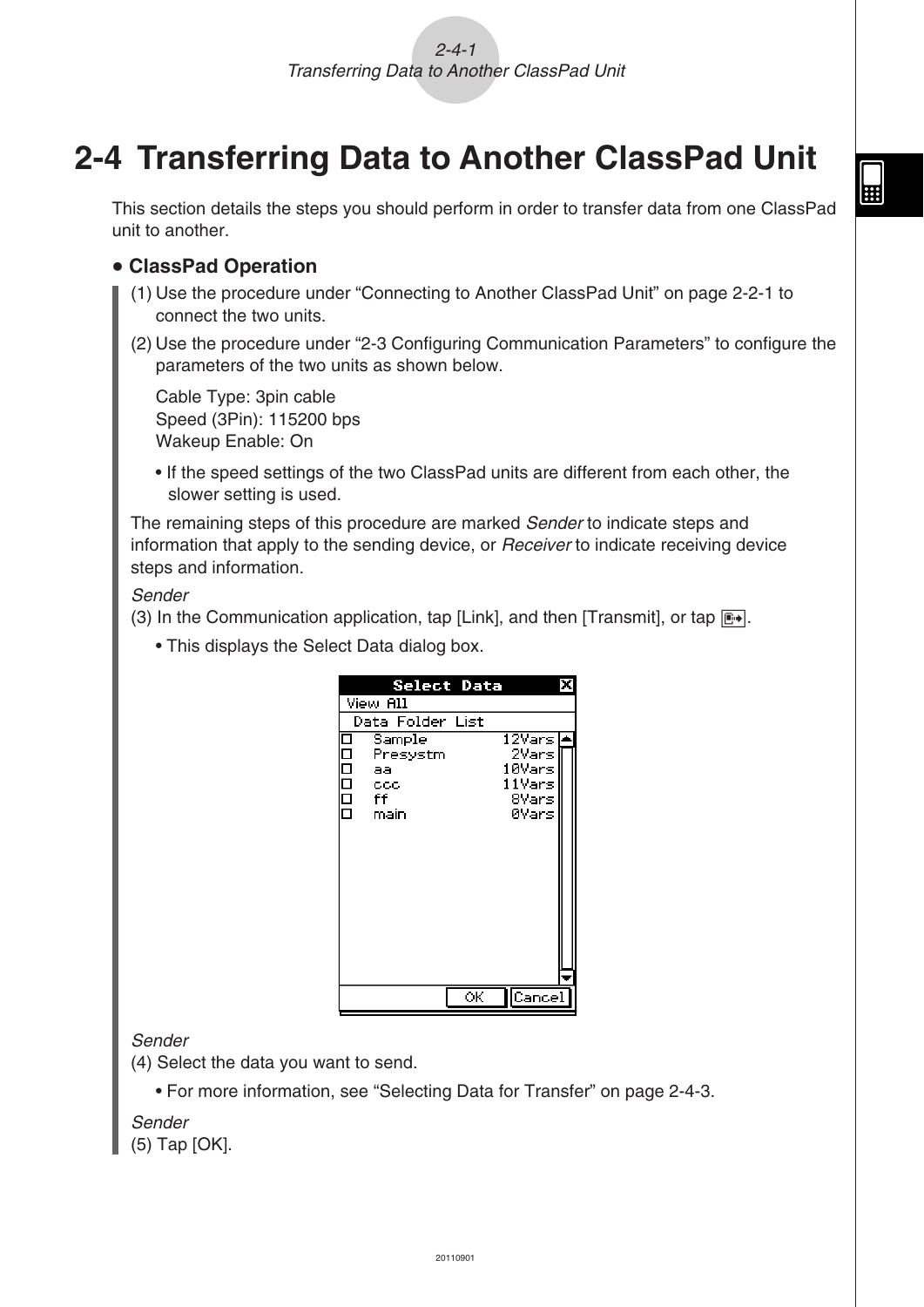#### $2 - A - 2$ Transferring Data to Another ClassPad Unit

Sender

- (6) In response to the confirmation message that appears, tap [OK] to send the data or [Cancel] to cancel the send operation.
	- Sender
	- Tapping [OK] sends the data you selected in step (4).
	- Receiver
	- If the receiving device has wakeup enabled, it automatically starts receiving the data.

Sender

- (7) The message "Complete!" appears to let you know when the send operation is finished. Tap [OK].
	- This returns to the Select Data dialog box.

Sender

(8) On the Select Data dialog box, tap [Cancel].

• This returns to the Communication application window.

**Receiver** 

(9) The message "Complete!" appears to let you know when the receive operation is finished. Tap [OK].

#### *Important!*

• When wakeup is turned off on the receiving device, you need to perform the following operation on the receiving device before performing step (3):

Start up the Communication application, tap [Link] and then [Receive], or tap  $\mathbb{R}$ . This puts the receiving unit into receive standby, which is indicated by the Standby dialog box on the display.

#### *Tip*

- When you send a variable or data item, it is normally stored in the current folder of the receiving device. A variable or data item sent from the library folder of the sending device, however, is stored in the "library" folder of the receiving device.
- When you send a folder (by selecting the check box next to a folder name), the variables and data items inside each folder are sent and stored in folders with the same name on the receiving device.
- If a data item with the same name as the data item being received already exists on the receiving device, the communication operation is paused and a dialog box asking whether the existing item should be replaced appears on the display of the receiving device. Tap [Yes] to replace, or [No] to cancel receipt of the data item. To terminate data communication, tap [Cancel]. If you want to replace all data items without being asked, tap [Yes to all].
- If the receiving device runs out of memory, a message dialog box appears to warn you. When this happens, terminate the data communication operation by tapping [OK] on the dialog box of the receiving device, delete data you no longer need from the memory of the receiving device, and then try again.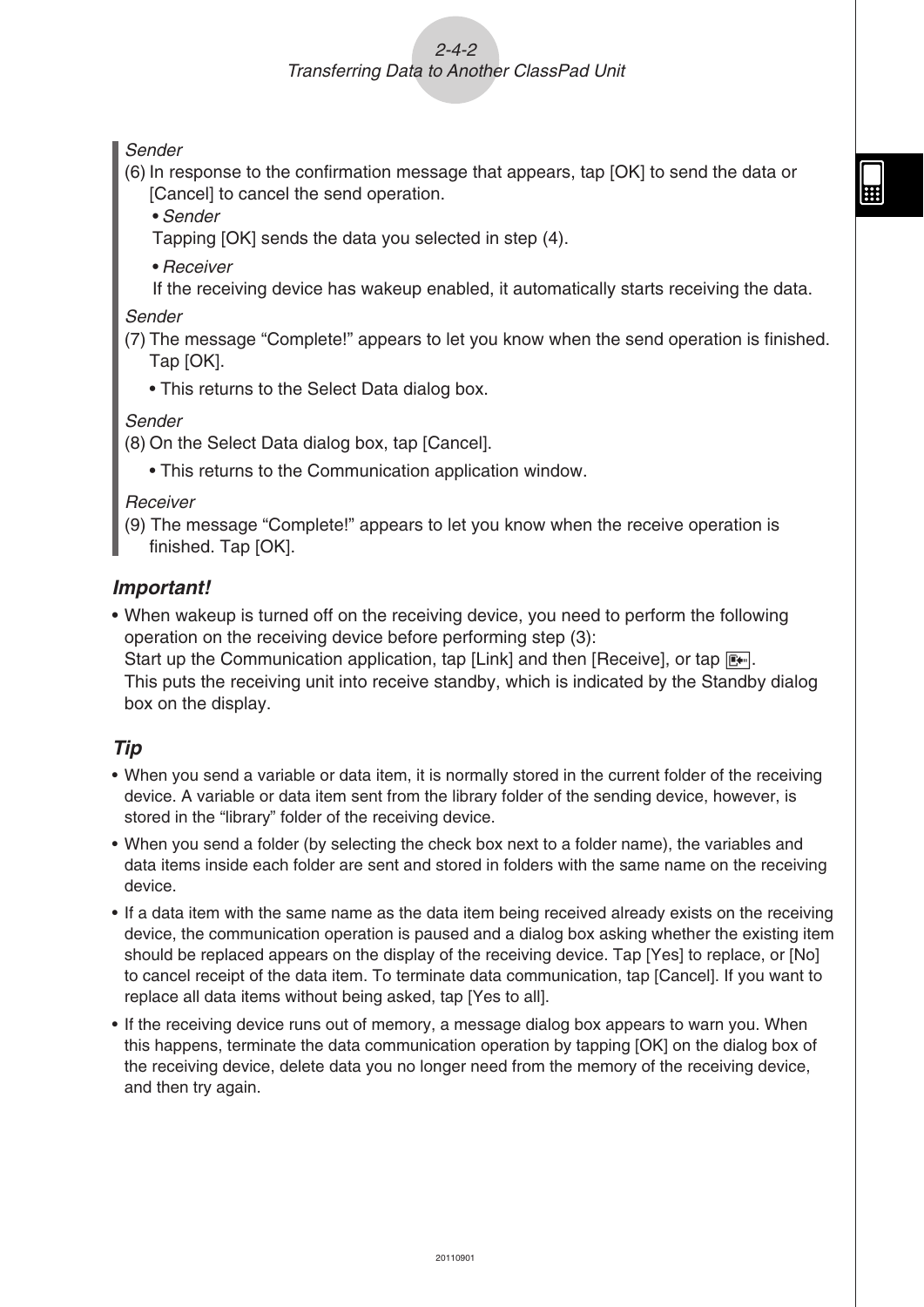#### <span id="page-33-0"></span>**Selecting Data for Transfer**

Perform the following steps on the sending device to select the data you want to send in step (3) of the procedure on page 2-4-1.

#### u **ClassPad Operation**

- (1) In the Communication application, tap [Link] and then [Transmit], or tap  $\mathbb{F}$  to display the Select Data dialog box.
	- A list that shows user folders and the "main" folder appears first.

| Select Data                                                    | ×                                                        |                                     |
|----------------------------------------------------------------|----------------------------------------------------------|-------------------------------------|
| View All                                                       |                                                          |                                     |
| Data Folder List                                               |                                                          | Title of currently displayed list   |
| Sample<br>Presystm<br>⊐<br>⊐<br>aa.<br>⊐<br>ccc.<br>ff<br>main | 12Vars∣▲l<br>2Vars<br>10Vars<br>11Vars<br>8Vars<br>0Vars | (folder name when a folder is open) |

(2) Tap the [View] menu and then select the data type from the list that appears.

| To list this on the Select Data dialog box: | Select this [View] menu command: |
|---------------------------------------------|----------------------------------|
| User folders and the "main" folder          | Data Folder List                 |
| Library variables                           | Library                          |
| System variable groups                      | <b>Application Status</b>        |
| eActivity folders                           | eActivity Folder List            |

- (3) Select the data you want to send.
	- On the Select Data dialog box, select the check box next to the data you want to send.
	- You can also tap the [All] menu and select one of the following commands to select or deselect data.

| To do this:                            | Select this [All] menu command: |
|----------------------------------------|---------------------------------|
| Select all currently displayed items   | <b>Select List</b>              |
| Deselect all currently displayed items | <b>Deselect List</b>            |
| Select all items in all lists          | Select All Lists                |
| Deselect all items in all lists        | <b>Deselect All Lists</b>       |

• Opening a folder in [Data Folder List] or [eActivity Folder List] displays the variables and data contained inside it, which can be individually selected for transfer. To select a variable or data contained in a particular folder, tap its folder name to open it.

囲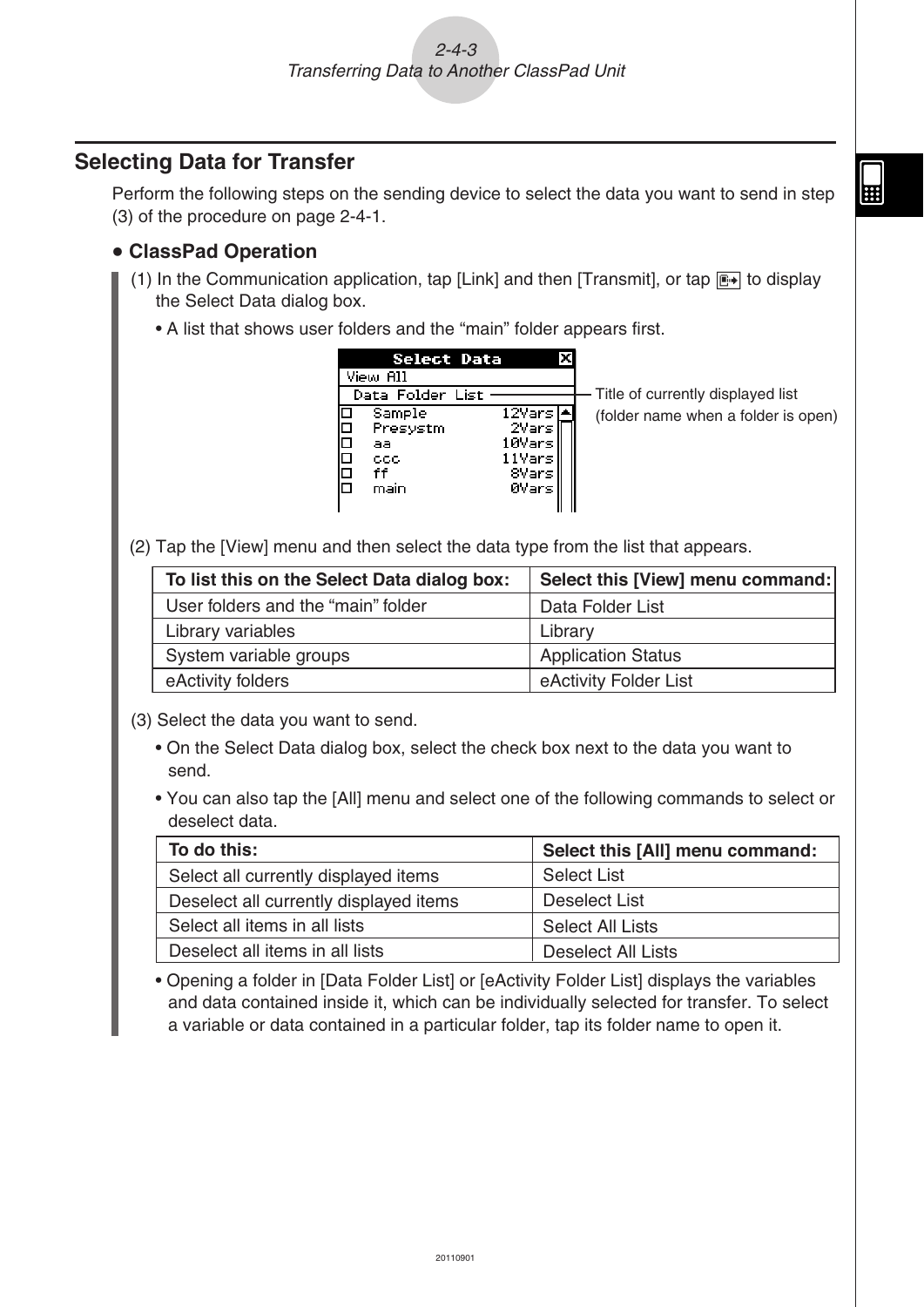$2 - 4 - 4$ Transferring Data to Another ClassPad Unit



- To return to the folder list from a list of folder contents, tap  $\Box$  in the lower left corner of the window.
- You can transfer all of the variables or data in a folder by selecting the check box next to the folder name on the data folder list or eActivity folder list.

(4) Tap [OK] to send the data or [Cancel] to cancel the send operation.

• After tapping [OK], continue from step (5) of the procedure on page 2-4-1.

20110901

囲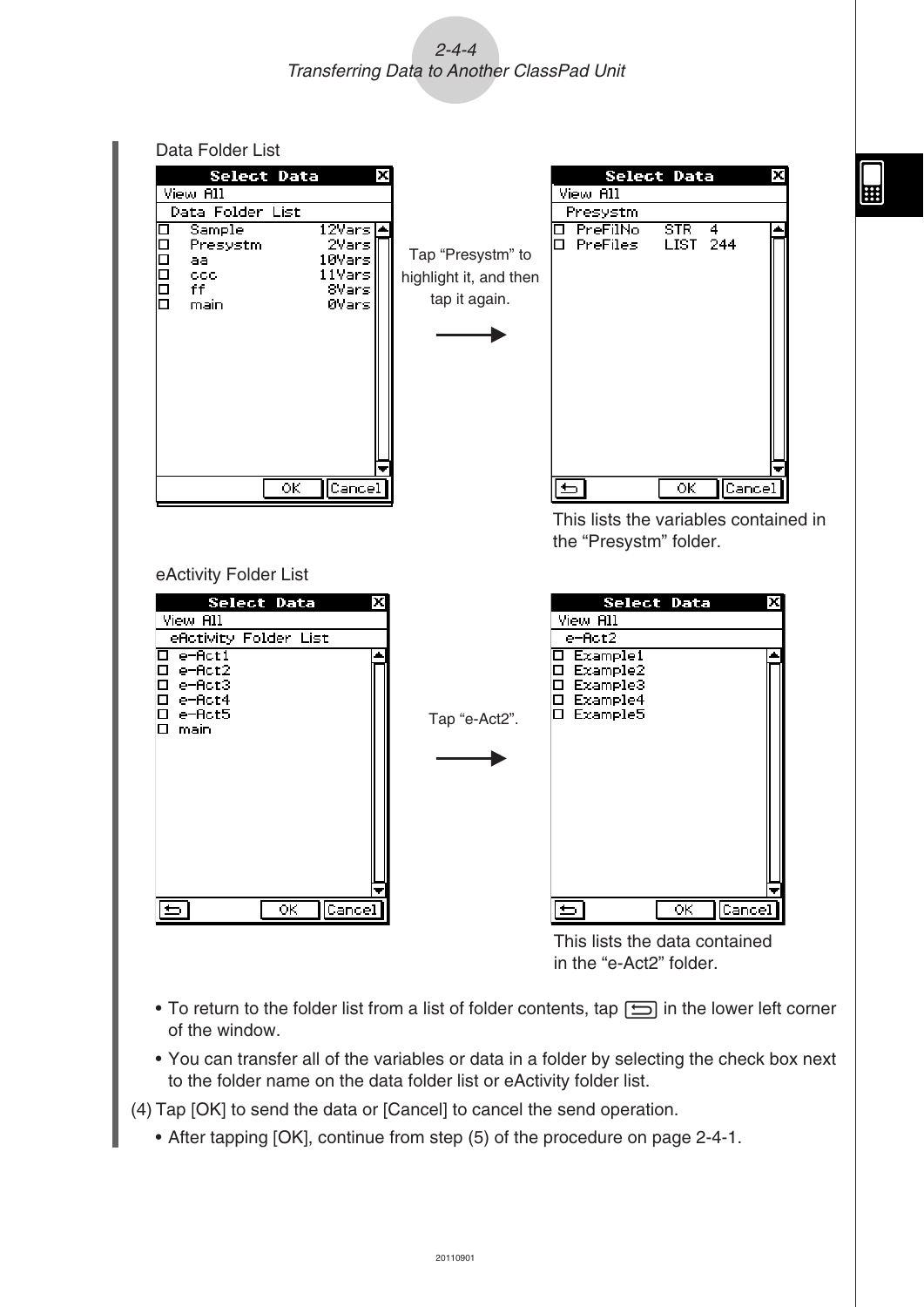#### <span id="page-35-0"></span>**Sending a Screenshot of the Current Display Contents**

Use the following procedure to send the current display contents of your ClassPad to another ClassPad unit.

囲

#### *Important!*

Screenshot transfer is disabled when either of the following conditions exists.

- While a calculation or graphing operation is in progress
- If a data communication operation is already in progress

#### u **ClassPad Operation**

- (1) Use the procedure under "Connecting to Another ClassPad Unit" on page 2-2-1 to connect the two units.
- (2) Use the procedure under "2-3 Configuring Communication Parameters" to configure the parameters of the two units as shown below.

Cable Type: 3pin cable Speed (3Pin): 115200 bps Wakeup Enable: On Screen Copy To: Outer Device (Sending device only)

The remaining steps of this procedure are marked *Sender* to indicate steps and information that apply to the sending device, or Receiver to indicate receiving device steps and information.

Sender

(3) Display the screen you want to send.

- $(4)$  Tap  $H-Copy$ .
	- Sender

This sends the currently displayed screen.

• Receiver

If the receiving device has wakeup enabled, it automatically starts receiving the data. The received screen appears on the display after the receive operation is complete. Sender

(5) If you want to send another screenshot, repeat steps (3) and (4).

**Receiver** 

(6) To cancel a receive standby state, press the  $\widehat{\text{C}}$  key.

#### *Important!*

• When wakeup is turned off on the receiving device, you need to perform the following operation on the receiving device before performing step (4):

Start up the Communication application, tap [Link], and then [Screen Receive], or tap  $\boxed{\mathbb{B}^2}$ . This puts the receiving unit into receive standby, which is indicated by the Standby dialog box on the display.

#### *Tip*

• Note that received screenshots can be displayed, but not saved.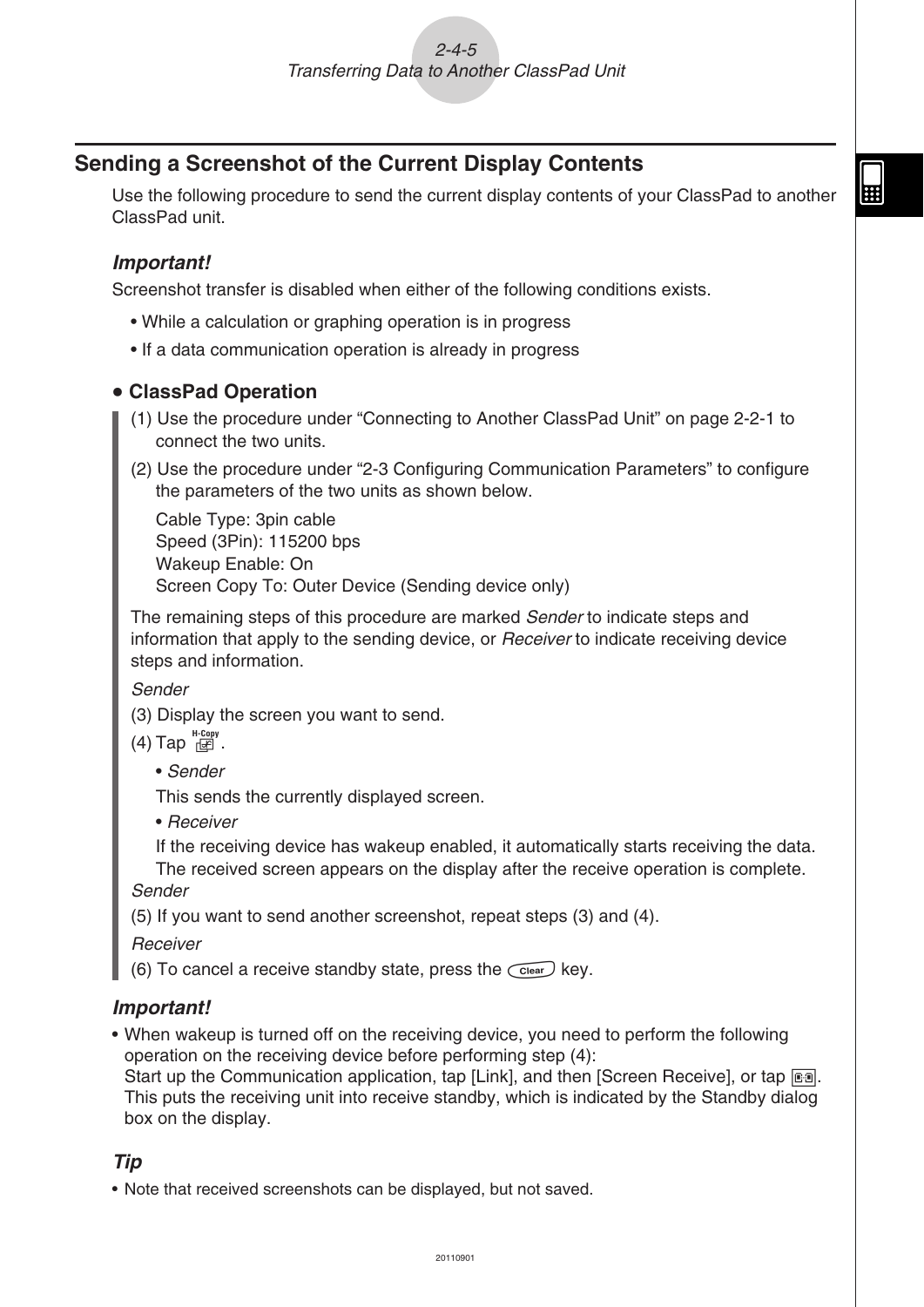#### <span id="page-36-0"></span>**Communication Standby**

The ClassPad enters "communication standby" when you perform a send or receive operation. While in communication standby, the ClassPad waits for the other unit to send data, or for it to get ready to receive data.

The following describes how communication standby affects certain ClassPad operations.

- Auto Power Off (Getting Ready 1-7 Configuring Power Properties) becomes disabled.
- ClassPad power cannot be turned off.
- If data communication does not start within three minutes after the ClassPad enters data communication standby, the message "Timeout" appears. When this happens, tap [Retry] to try again or [Cancel] to cancel the data communication operation.

#### **Interrupting an Ongoing Data Communication Operation**

Pressing the  $\widehat{C}$  key on either the sending device or receiving device during a data communication operation terminates it.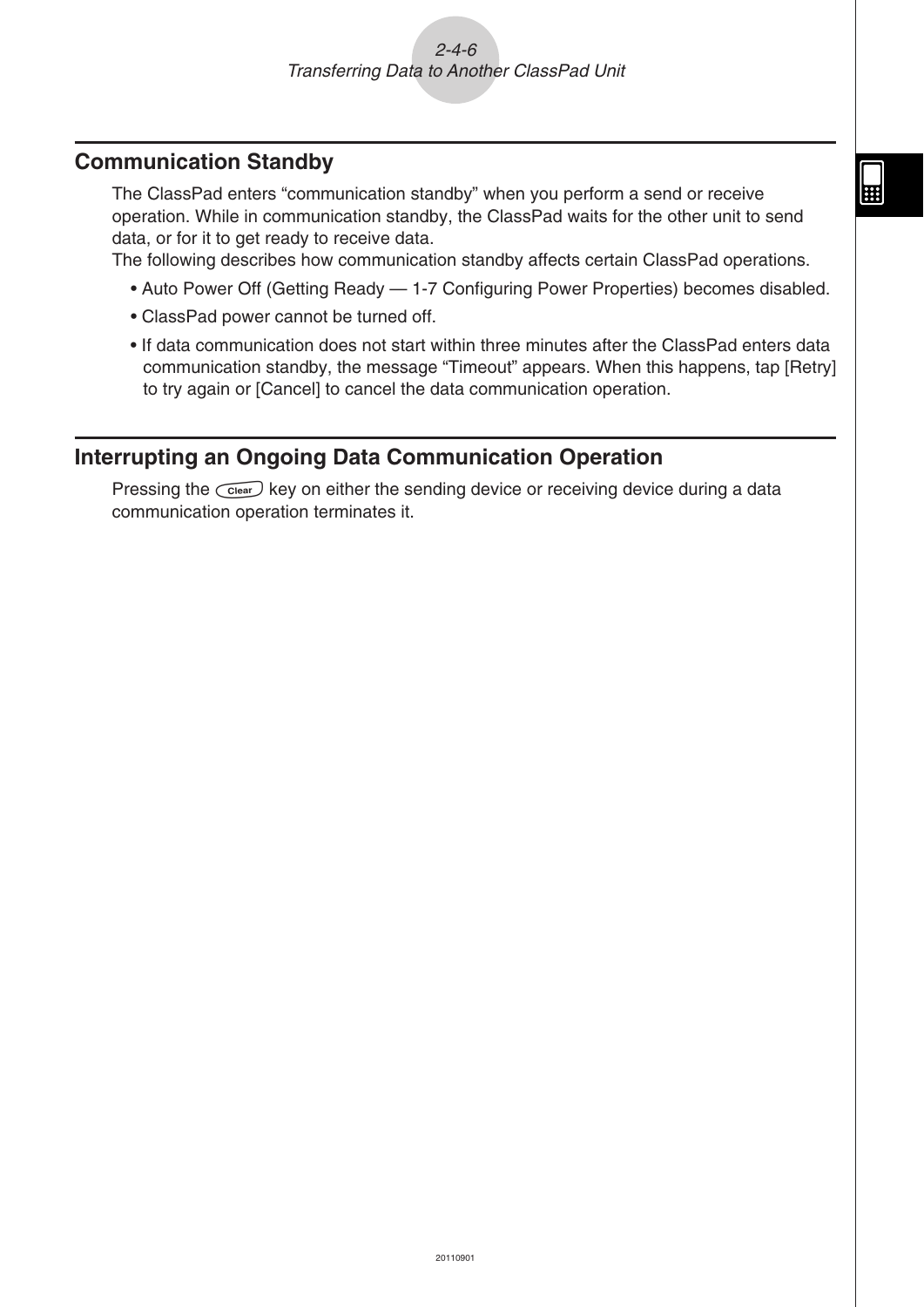### <span id="page-37-0"></span>**2-5 Transferring Data between ClassPad and a Computer**

Establishing a USB connection between ClassPad and a computer will cause the computer to recognize the ClassPad's mass storage area as a USB Flash Drive. After a connection is established, data can be transferred between ClassPad and computer using computer operations only.

#### ■ Connecting and Disconnecting with a Computer in the USB Flash Mode

#### *Important!*

Never touch the USB cable plugs and screen while a data communication operation • is in progress. Static electricity from your fingers can cause data communication to be terminated.

#### **To establish a connection between ClassPad and a computer** u

- (1) Start up your computer.
- (2) After starting up your computer, use the USB cable to connect it to the ClassPad.
	- The ClassPad will turn on automatically and the "Select Connection Mode" screen will appear.
- (3) Tap [USB Flash].
	- Establishing a connection between the ClassPad and a computer will cause the screen shown nearby to appear.



USB Connected. Do not unplug cable.

VCP file import:<br>Put into\_AutoImport folder. Import overwrites existing data.

(4) On your computer, open the ClassPad drive.

- The ClassPad drive will appear inside My Computer under Windows<sup>®</sup> XP, and inside Computer under Windows Vista® or Windows® 7. Use Windows Explorer to open the ClassPad drive.
- Under Mac OS X, the ClassPad drive icon appears on the Mac desktop. Double-click the icon to open it.
- The ClassPad drive represents ClassPad's mass storage area.
- (5) Perform the required operation on your computer to transfer the data.
	- For details about data transfer operations, see "Transferring Data" (page 2-5-3).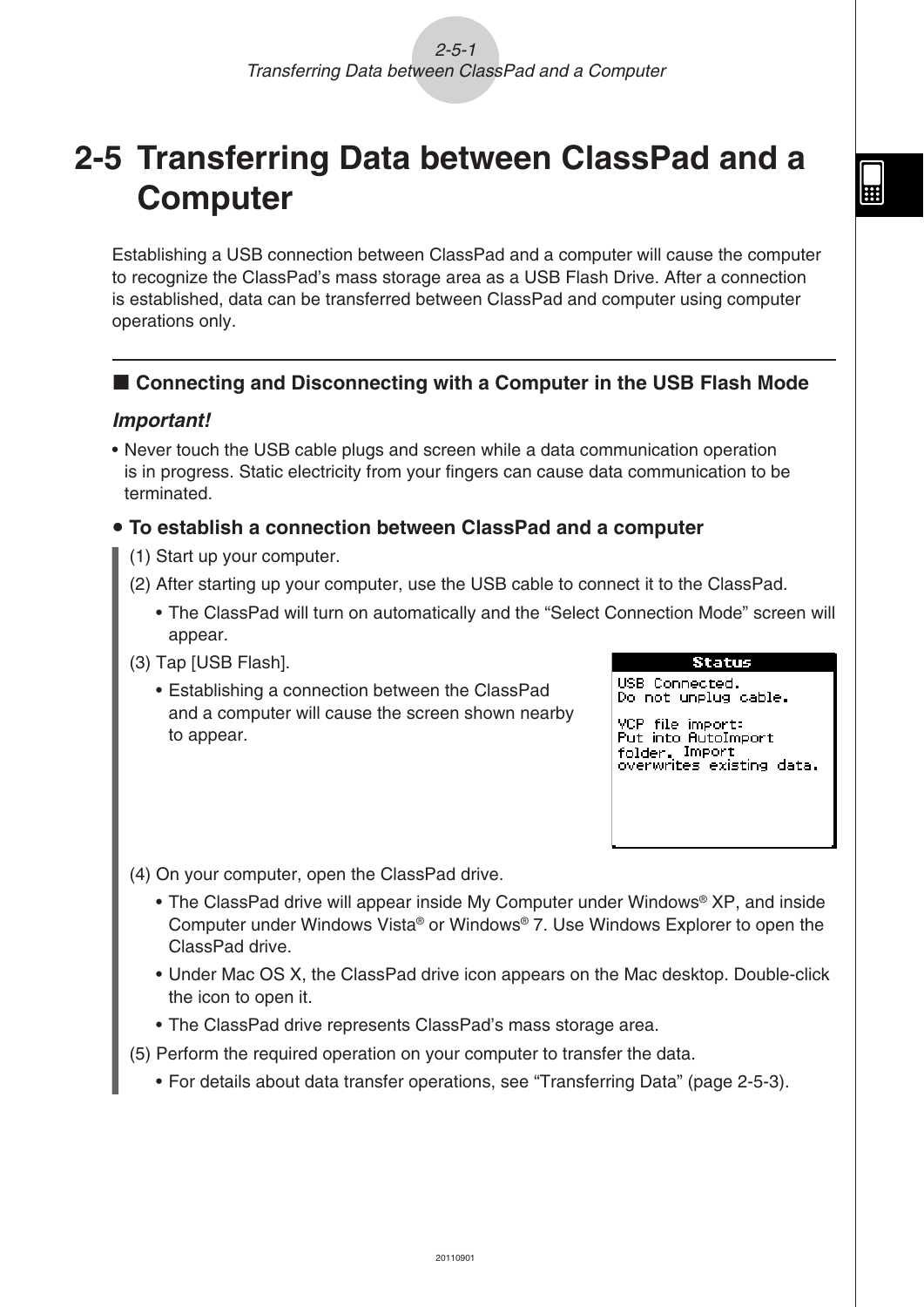#### **To terminate the connection between the ClassPad and a computer** u

- (1) If the ClassPad is connected to a Windows computer, note the drive letter (E, F, G, etc.) assigned to the ClassPad drive.
- (2) Depending on the type of operating system your computer is running, perform one of the following operations.
	- Windows: Click the "Safely Remove Hardware" icon in the toolbar in the lower right corner of the display. On the menu that appears, select "USB mass storage device" whose letter matches the ClassPad drive letter you noted in step (1) above. Check to make sure the "Safe To Remove Hardware" message is displayed.
	- Mac OS: Drag the ClassPad drive icon to the Eject icon (Trash icon). Check to make sure that the ClassPad drive icon is no longer on your desktop.
- (3) The message "Complete!" will appear on the ClassPad screen. To close the message dialog box, tap [OK].
- (4) Disconnect the USB cable from the ClassPad.

#### **• How a computer displays files and folders in the ClassPad drive**

Establishing a connection between ClassPad and a computer in USB Flash mode displays folder and files stored in the ClassPad mass storage area as folders and files in the computer's ClassPad drive.

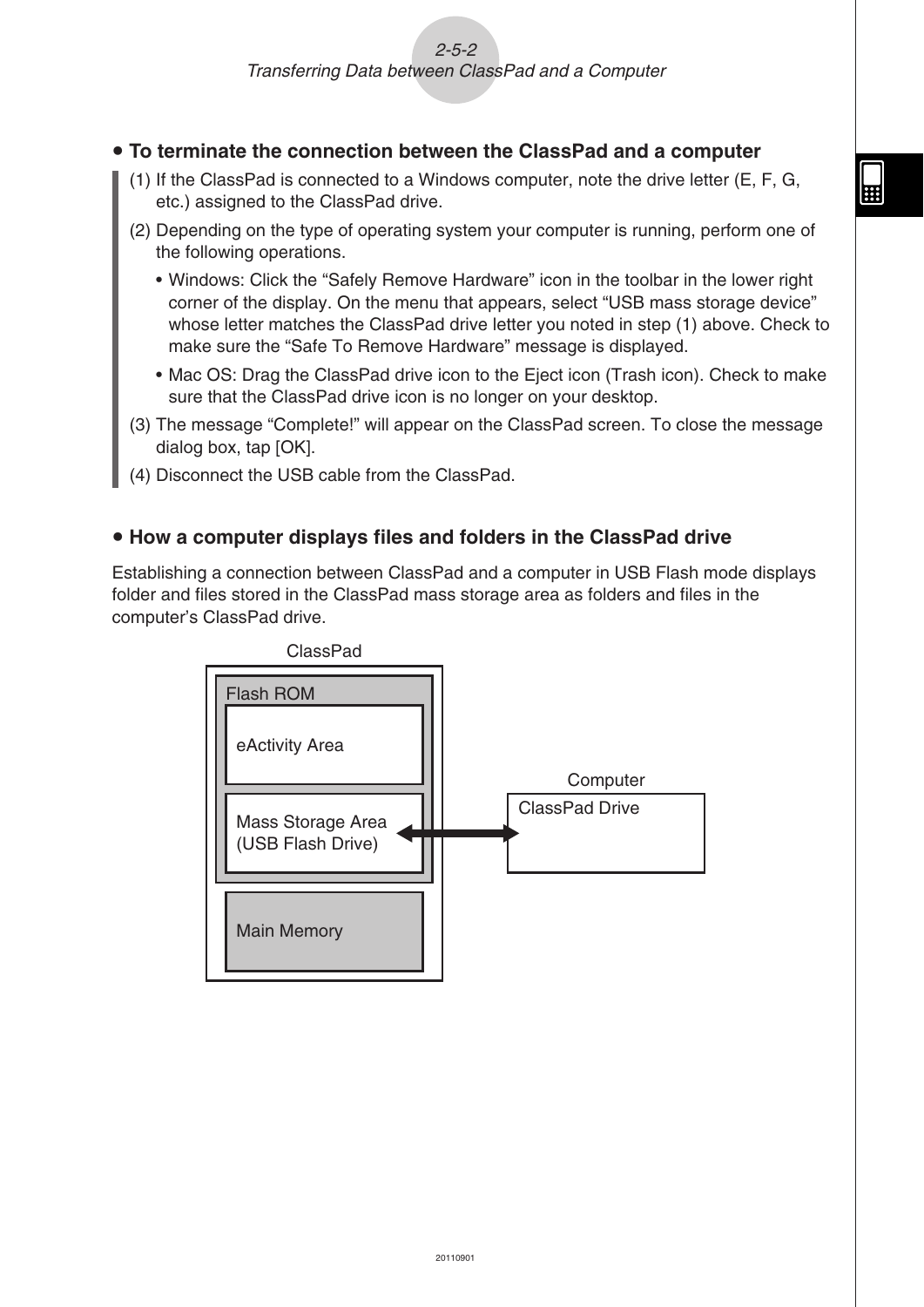#### $\blacksquare$  **Transferring Data**

This section explains data transfer operations while the ClassPad drive is open on a computer.

#### **• To transfer data between ClassPad and a computer**

- (1) Establish a connection between the ClassPad and computer, and then open the ClassPad drive on the computer.
	- For details about how to establish a connection, see "To establish a connection between the ClassPad and a computer" (page 2-5-1).

| Removable Disk (F:)                                           |               |
|---------------------------------------------------------------|---------------|
| Tools<br>Help<br>File<br>Edit<br>View<br>Favorites            |               |
| Back $\bullet$ (e) $\bullet$<br>Search<br>Folders             | $\rightarrow$ |
| Address F:\                                                   | Go            |
| AutoImport                                                    |               |
| 3 Product 1-(eActivity)<br>CASIO ClassPad Manager Exp<br>1 KB |               |
| Basic Algebra 1<br>CASIO ClassPad Manager Virt<br>14 KB       |               |
| default<br>CASIO ClassPad Manager Virt<br>14 KB               |               |

- (2) Perform copy, edit, delete, and other file operations as required.
	- Use the same file operations that you normally do on your computer.
	- If you have a VCP file or XCP file you want to transfer to ClassPad, copy it to the ClassPad drive.
- (3) After you finish all the operations you want to perform, terminate the USB connection between ClassPad and the computer.
	- When you terminate a USB connection, ClassPad automatically imports a VCP file currently in the AutoImport folder. For details, see "Auto Import of VCP Files" below.
	- For information about manual file import, see "2-6 VCP and XCP File Operations".

#### *Note*

Copying files to the ClassPad drive can cause the connection between the ClassPad and computer to be dropped. If this happens, enter the System application and execute an Optimize operation (page 1-8-1), and then re-establish a connection between the ClassPad and computer.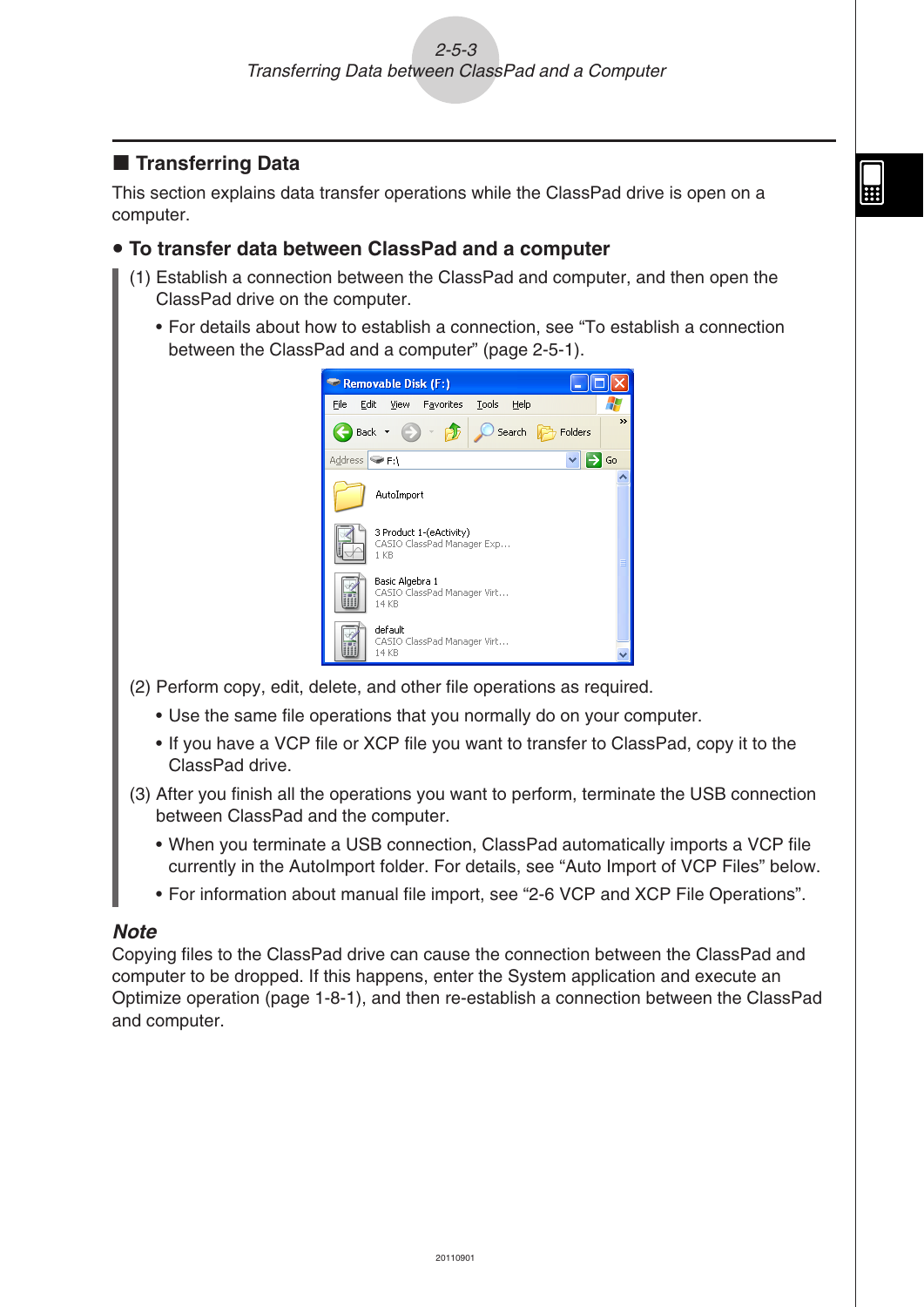#### ■ Auto Import of VCP Files

When you terminate a USB connection, ClassPad automatically imports a VCP file currently in the AutoImport folder.

• VCP File Import .... Only one VCP file inside the top level of the AutoImport folder is imported to main memory and the eActivity area. Existing data is overwritten and new data is added. If there are multiple VCP files in the AutoImport folder, you need to select the one to be imported manually.

All folders and files in the AutoImport folder are moved to the SAVE-F folder.

- (1) Copy the VCP file to the top level of the AutoImport folder of the ClassPad drive.
- (2) The VCP file in the AutoImport folder will be imported to ClassPad automatically when the USB connection between ClassPad and the computer is terminated.
	- Movement of files to the SAVE-F folder starts after import is complete. The dialog box shown below appears when the save process is complete.

| Status                                                 |
|--------------------------------------------------------|
| Complete!                                              |
| AutoImport folder<br>contents were moved<br>to SAVE-F. |
|                                                        |

(3) Tap [OK].

• This displays the Communication application screen.

#### *Tip*

The error message "Insufficient Memory" will appear if main memory or eActivity area memory runs low • during the import operation. If this happens, delete data you no longer need from the main memory or eActivity area and try importing again. For details, see "2-6 VCP and XCP File Operations".

#### ■ Importing XCP Files

For information about importing XCP files, see "To import an XCP file" (page 2-6-5).

```
囲
```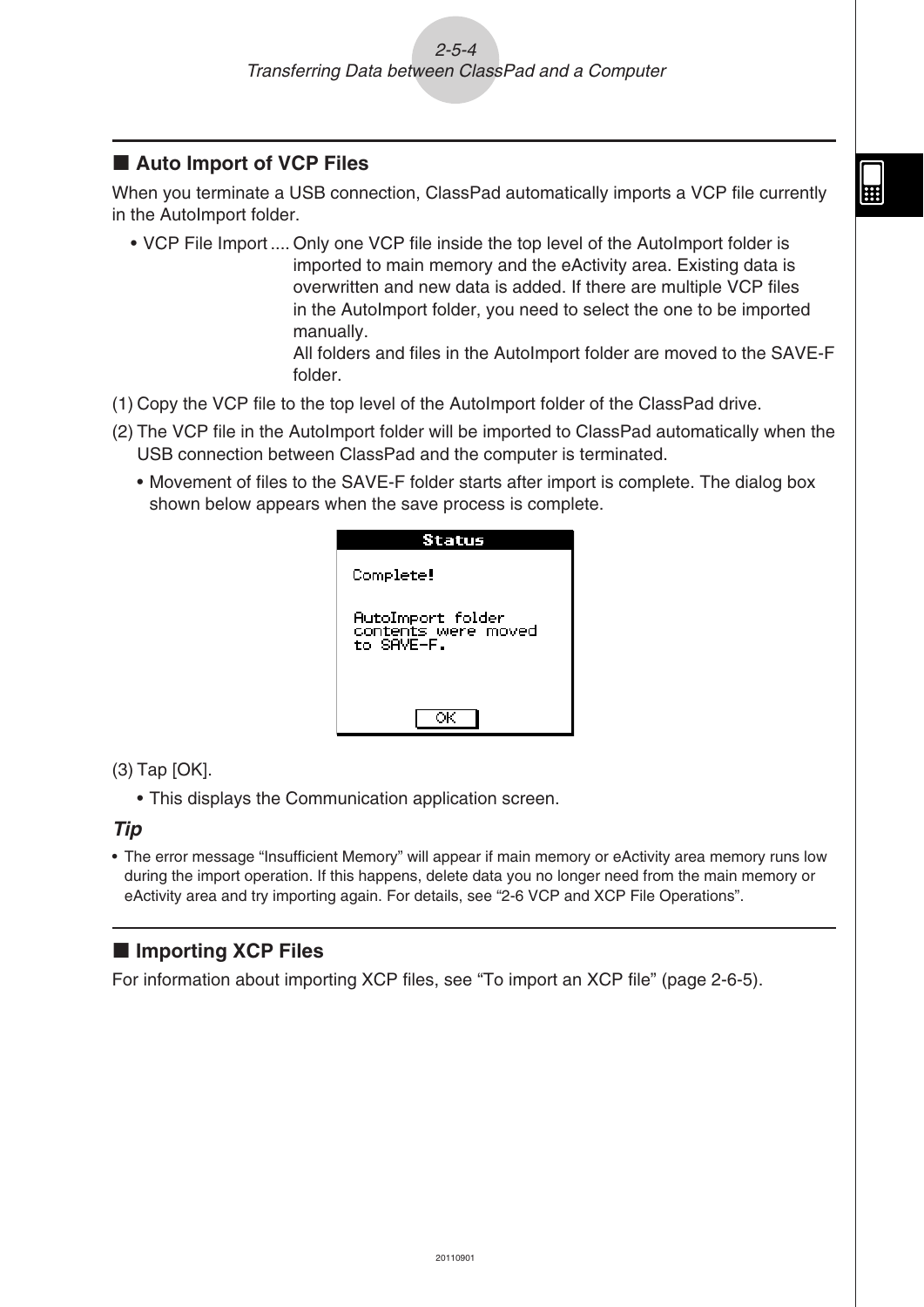#### ■ Installing Add-In Files

Add-in files can be installed on ClassPad to give it additional functions. The following are the types of add-in files that are available.

囲

- Add-in applications (.c1a): Installing this type of add-in displays the application in the application menu.
- Add-in language (.lng): Installing this type of add-in adds the applicable language to the Language dialog box for selection.

#### *Note*

Add-ins intended for the ClassPad 300, ClassPad 300 PLUS, and ClassPad 330 (.cpa files) are not supported by the ClassPad 330 PLUS.

#### **• To install an add-in file**

In step (2) of the procedure under "To transfer data between ClassPad and a computer" (page 2-5-3), copy the add-in file (.c1a or .lng) you want to install to the ClassPad drive root directory. This all you need to do to complete installation.

#### ■ USB Connection Precautions

- Depending on the operating system your computer is running, perform one of the following operations on the computer to terminate a connection with the ClassPad.
	- Windows: Click the "Safely Remove Hardware" icon in the toolbar in the lower right corner of the display. On the menu that appears, select "USB mass storage device". Check to make sure the "Safe To Remove Hardware" message is displayed.
	- Mac OS: Drag the ClassPad drive to Trash. Check to make sure that the ClassPad drive is no longer on your desktop.
- Never use a computer operation to format the ClassPad drive. Doing so will cause a "File System ERROR" message to appear on the ClassPad screen after you terminate the USB connection between the ClassPad and computer. When this happens, you will not be able to start up the ClassPad unless you perform an Initialize All operation, which deletes all data currently in ClassPad memory.
- When copying a file from your computer's local disk to the ClassPad drive, it may take several minutes before copying starts. This is because copying automatically performs optimization of the ClassPad's storage memory. It does not indicate malfunction. For information about storage memory optimization, see "1-8 Optimizing "Flash ROM"".
- A USB connection between the ClassPad and a computer may be terminated automatically if the computer enters a power save mode, sleep mode, or any other standby state.

#### **Rules for ClassPad Files and Folders**

- Up to 200 files per folder can be displayed on the storage memory information screen. If a folder has more than 200 files and you need to display them all, divide them among multiple folders so the total number of files in a single folder is not greater than 200.
- Though you can create folders on your computer nested to more than three levels in storage memory, this calculator will display only up to the third level.
- The following are characters that can be used in file names and folder names. A-Z, a-z, 0-9, !, #, \$, %, ', (comma), (, ), +, -, ., ;, =,  $\mathcal{Q}$ , [, ], ^, \_, `, ~, space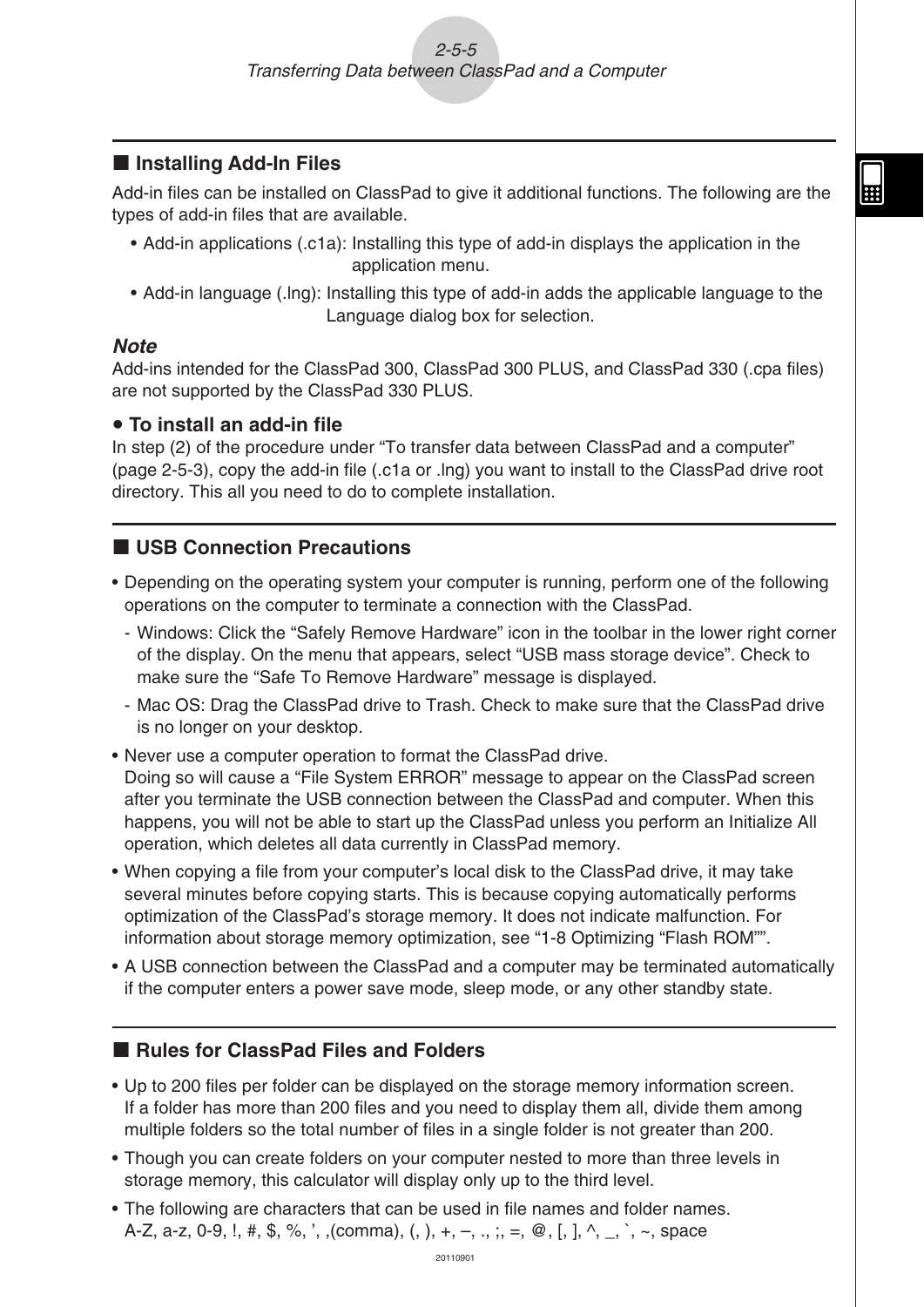#### 2-5-6 Transferring Data between ClassPad and a Computer

#### **Error Messages**

| <b>Error Message</b>               | <b>Description</b>                                                           |
|------------------------------------|------------------------------------------------------------------------------|
| <b>Insufficient Storage Memory</b> | Insufficient available capacity in the mass storage area.                    |
| <b>Insufficient Memory</b>         | Insufficient capacity in main memory or the eActivity area<br>during import. |
| Invalid Data Type                  | You are attempting to import an invalid file type.                           |
| <b>File System ERROR</b>           | A file system error occurred.                                                |

 $\boxed{\phantom{1}}$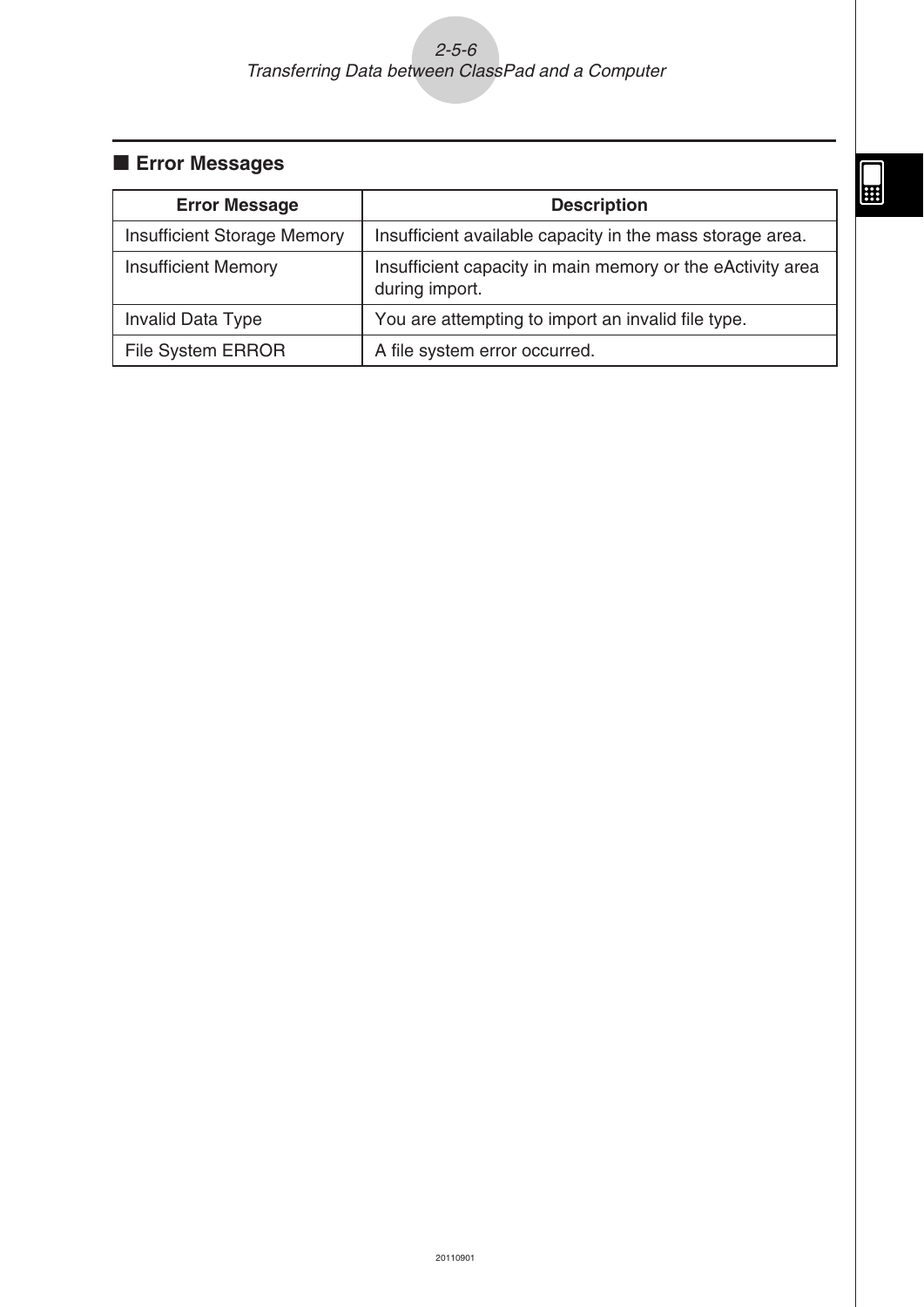## <span id="page-43-0"></span>**2-6 VCP and XCP File Operations**

When saving ClassPad eActivity data or program data for storage on a computer or in the ClassPad mass storage area, you need to convert it to a VCP file or XCP file. VCP files and XCP files can be imported later to ClassPad from a computer or the ClassPad mass storage area when required.

- Use VCP (\*\*\*.vcp) file format when you want to batch store and later import all of the ClassPad's files and data.
- Use XCP (\*\*\*.xcp) file format when you want to store and later import individual variables or eActivity files for each type of ClassPad data (eActivity, Geometry, Spreadsheet, etc.) Note that XCP format can be used to store variables and eActivity files only. For information about variable data types, see page 1-7-3 of the separate Software User's Guide.

A save operation saves the following variables and eActivity files.

- (1) System variables: Ans, a0, list1, xmin, xmin3d and other data
- (2) General variables: Files saved with Geometry, Spreadsheet, Program, etc.

List files, Mat files, etc.

Image files saved as hard copies

- (3) eActivity files
- Saving to a VCP file (\*\*\*.vcp) saves all of the above files and data currently in ClassPad memory.
- Saving to an XCP file (\*\*\*.xcp) saves only the variables or eActivity files for a specific data type (eActivity, Geometry, Spreadsheet, etc.).

VCP and XCP files can be transferred between ClassPad and a computer when there is a USB Flash mode connection between them. For details about connection modes, see "2-5 Transferring Data between ClassPad and a Computer".

#### ■ VCP File Save As/Open/New

The following explains the three file operations available for VCP files.

Save As ... Main memory contents and eActivity data are converted to a VCP file.

Open ........ Imports a VCP file stored in the mass storage area into the main memory and eActivity area.

New .......... Resets the main memory and eActivity area.

On ClassPad, use the application menu to perform VCP file operations.

#### **• To save a VCP file**

- (1) On the icon panel, tap  $\sum_{k=1}^{M_{\text{enu}}}$  to display the application menu.
- (2) Tap  $\Box$  at the top left of the application menu.
	- This opens a menu of setting options.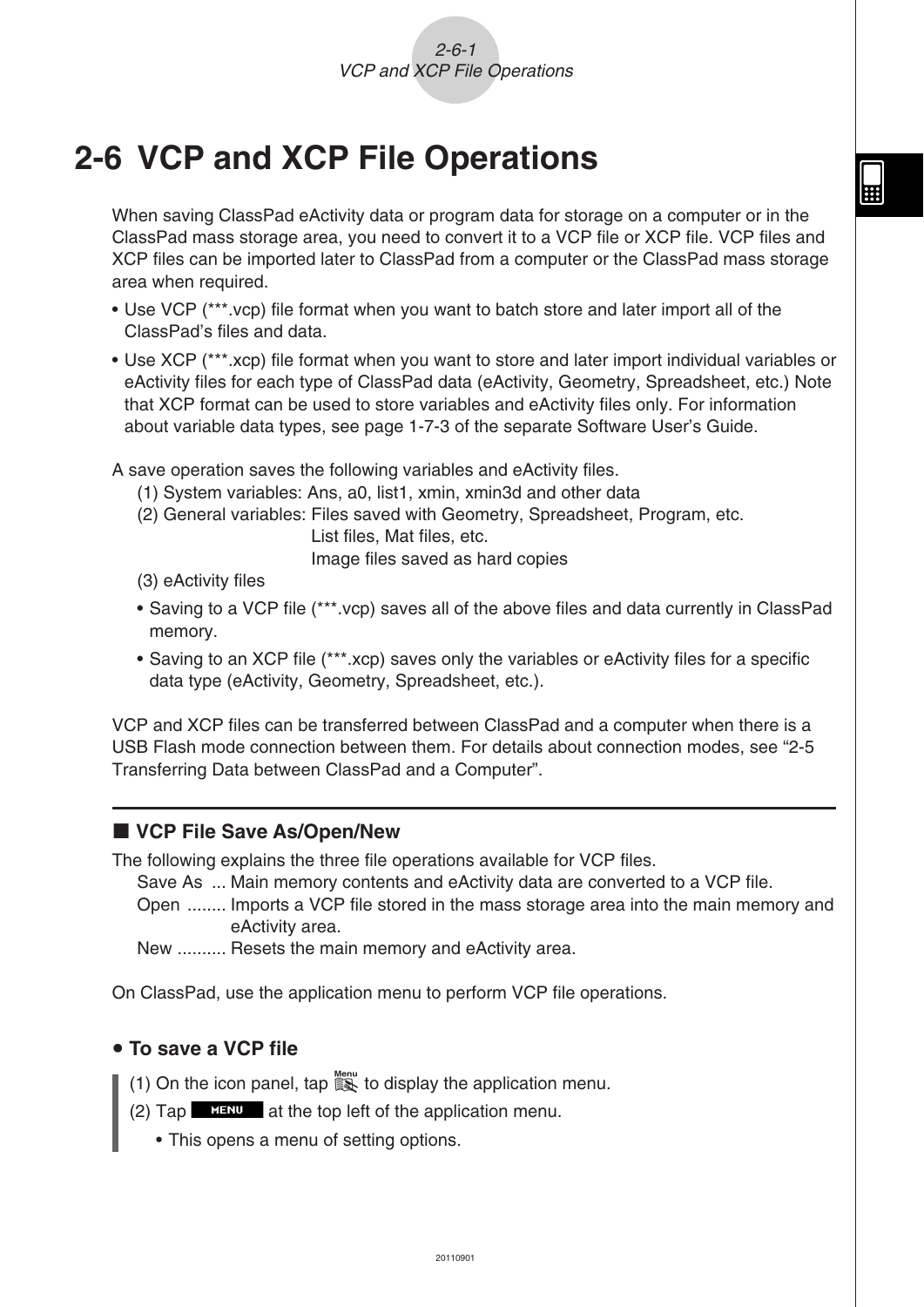- (3) Tap [Save As].
	- This displays a file specification dialog box like the one shown below. •

2-6-2 VCP and XCP File Operations

| Save As                                              |        |
|------------------------------------------------------|--------|
| File Search View                                     |        |
| ⊠lAAslAAsi<br>ฅา                                     |        |
|                                                      |        |
|                                                      |        |
|                                                      |        |
|                                                      |        |
| Default.vcp                                          |        |
| Save                                                 | Cancel |
| abc                                                  | ⊻∥≠    |
| 34567<br>$1\vert$<br>2<br>8                          | 9<br>ø |
| j<br>1<br> t y u<br>w<br>Ir.<br>$\vert e \vert$<br>٩ |        |
| ۹, a<br>f<br>h<br>d<br>а                             | k      |
| $\overline{1}$ $z$ $z$ $c$ $v$ $b$<br>n.<br> m       |        |
| <b>SPACE</b>                                         | EXE    |
| 711                                                  | द्गा।  |

(4) Enter the file name and then tap [Save].

The dialog box shown below appears after save is complete. •

| Status    |  |
|-----------|--|
| Complete! |  |
|           |  |

(5) Tap [OK].

#### **• To open a VCP file**

- (1) On the icon panel, tap  $\mathbb{R}^N$  to display the application menu.
- (2) Tap  $\blacksquare$  at the top left of the application menu.
	- This opens a menu of setting options.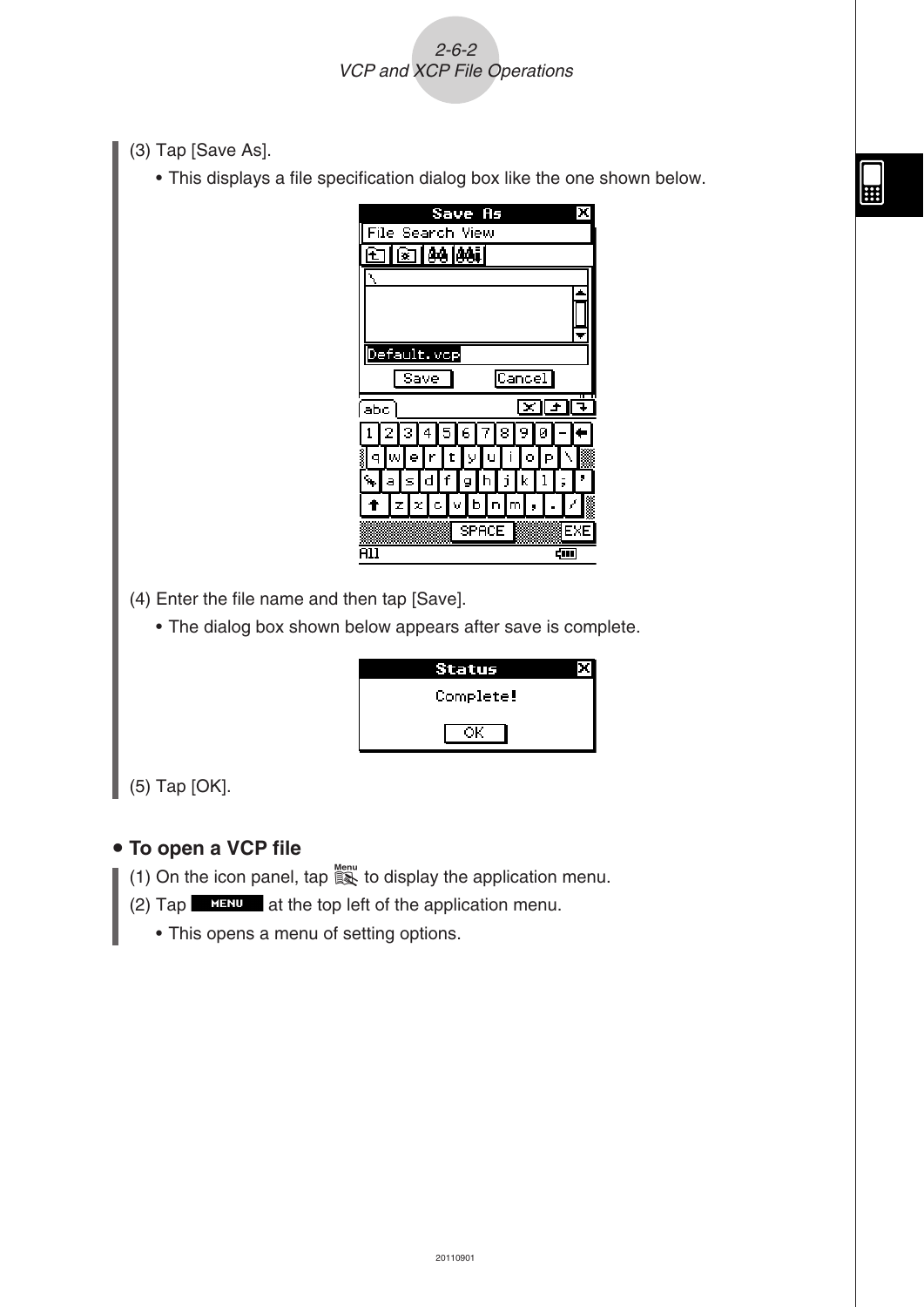- (3) Tap [Open].
	- This causes a file specification dialog box to appear. It shows the VCP files in the mass storage area.

翮

2-6-3 VCP and XCP File Operations



- (4) Select the VCP file you want to open and then tap [Open].
	- This displays the dialog box shown below. •

| Open                                                                                   |  |
|----------------------------------------------------------------------------------------|--|
| Select the file import<br>option.                                                      |  |
| ∣®Erase all existing data<br>and copy new data.                                        |  |
| O Overwrite where<br>necessary, otherwise<br>preserve all other pre-<br>existing data. |  |
| Cancel <br>ок                                                                          |  |

- (5) Select the file import option you want and then tap [OK].
	- 1 Deletes all data in the main memory and eActivity area and import the file.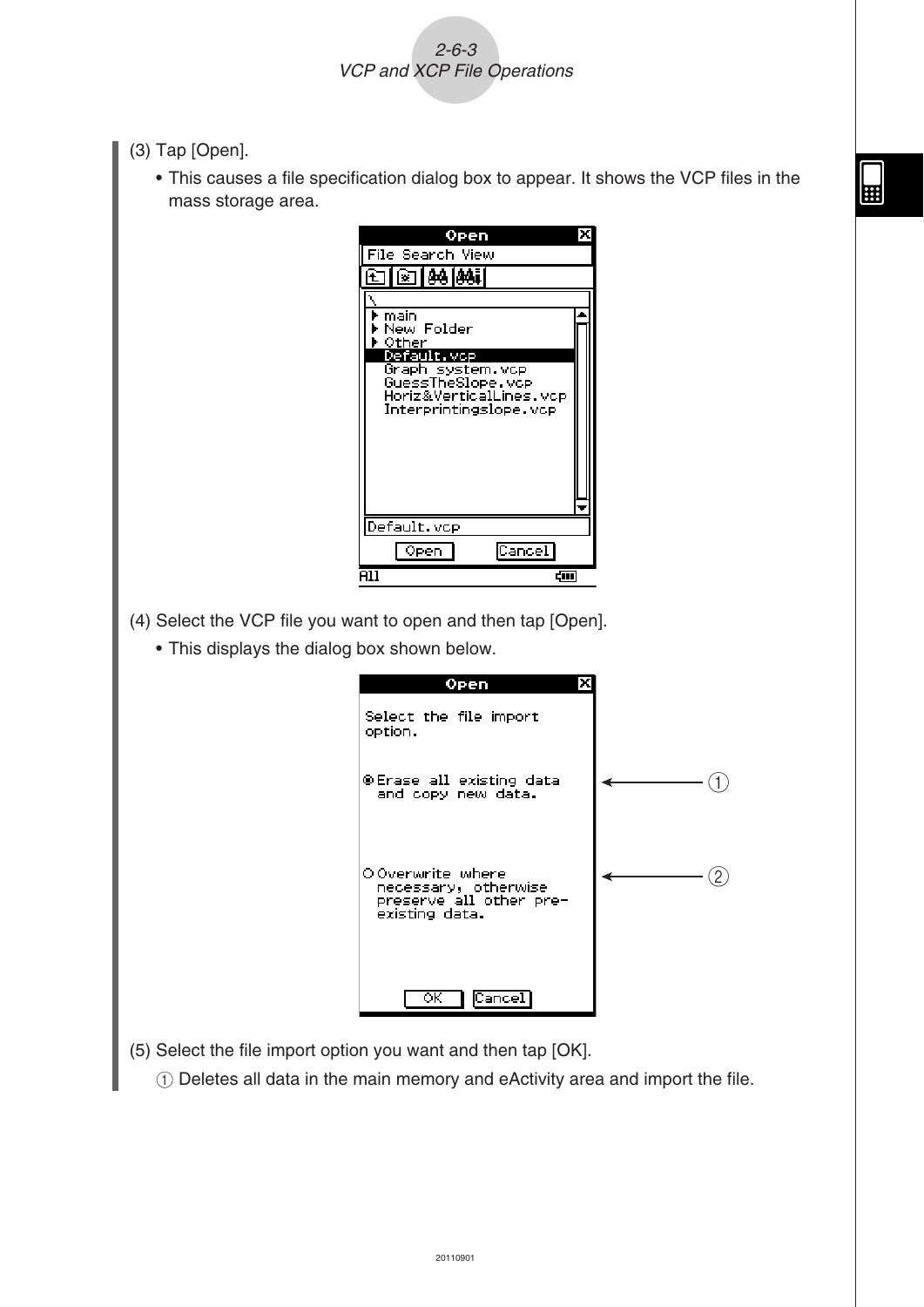2-6-4 VCP and XCP File Operations

2 Overwrites existing data as necessary and imports non-existent data as new data.

• The dialog box shown below will appear when file import is complete.



(6) Tap [OK].

#### **• Resetting the ClassPad Main Memory and eActivity Area**

- (1) On the icon panel, tap  $\sum_{k=1}^{M_{\text{enu}}}$  to display the application menu.
- (2) Tap  $\Box$   $\Box$  at the top left of the application menu.
	- This opens a menu of setting options. •
- (3) Tap [New].
	- This displays the dialog box shown below. •



- (4) Tap [OK].
	- The dialog box shown below will appear. •

| Status    |  |
|-----------|--|
| Complete! |  |
|           |  |

(5) Tap [OK].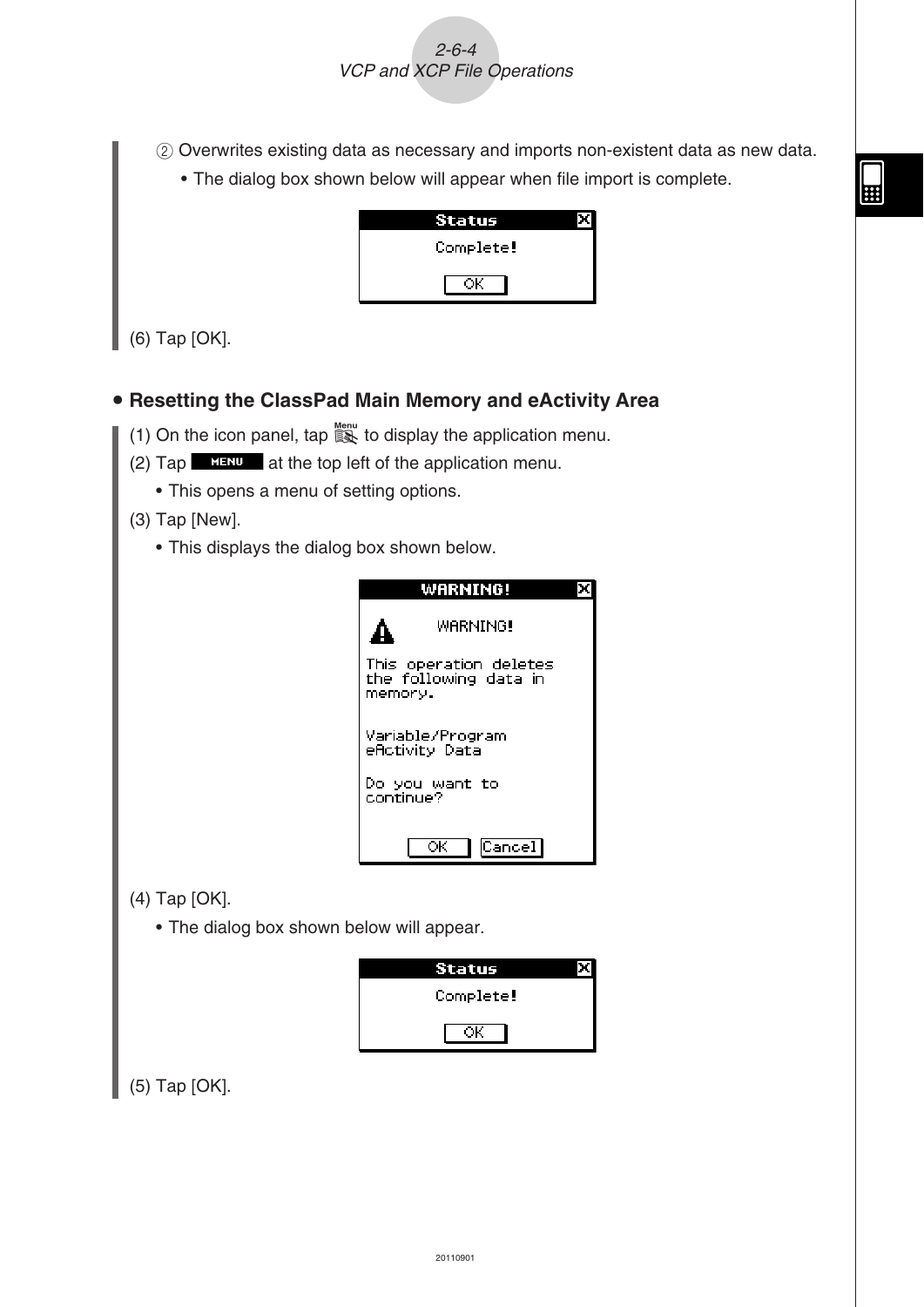#### ■ Importing and Exporting XCP Files

The following explains the three file operations available for XCP files.

View Storage & Import ... Imports a XCP file stored in the mass storage area into the main memory or eActivity area.

Export Variables ............ Variable data in main memory is converted to an XCP file. Export eActivities ........... eActivity data in the eActivity area is converted to an XCP file.

On ClassPad, start up the System application to perform XCP file operations.

#### **• To import an XCP file**

(1) On the application menu, tap  $\mathbb{Z}_+$ .

• This starts up the System application and displays the [Storage] sheet.

| System                            |       |
|-----------------------------------|-------|
|                                   |       |
| Main Mem(1)<br>Storage            |       |
|                                   |       |
| ®View Storage & Import            |       |
| OExport Variables                 |       |
| OExport eActivities               |       |
| Select <sup>1</sup>               |       |
|                                   |       |
| 0 KBytes USED<br>6992 KBytes FREE |       |
| English                           | द्गा। |

囲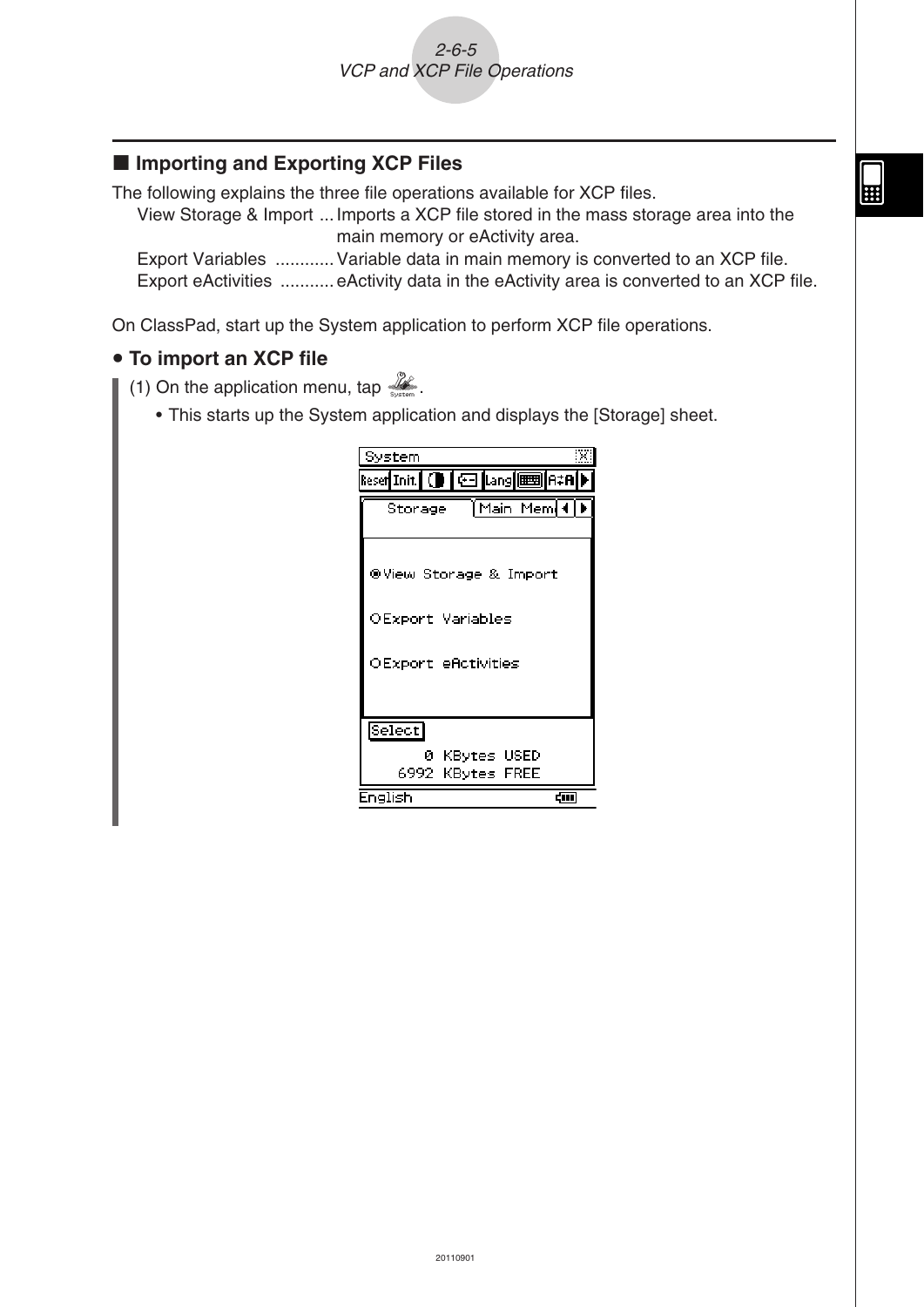- (2) Select "View Storage & Import" and then tap [Select].
	- This displays a file selection dialog box. It shows the folders and XCP files in the mass storage area.

2-6-6 VCP and XCP File Operations

|         | Storage                                                                         |                                   |
|---------|---------------------------------------------------------------------------------|-----------------------------------|
|         | File All Search View                                                            |                                   |
|         | ⊠l—ao lao4i                                                                     |                                   |
|         | ▶ main<br>▶New Fo~1<br>▶ Other<br>Binomi∼1, xce<br>Domain~1.xcp<br>eg1-(E~1.xcp | 5176<br>7001<br>138               |
| 1000000 | ея́2-(Е~1.хор<br>ед3-(Е~1.хор<br>ед4-(Е~1.хор<br>Limits∼1.xce i<br>Polar-~1.xcp | 162<br>150<br>110<br>7307<br>3861 |
|         |                                                                                 |                                   |
|         |                                                                                 |                                   |
|         | [Import]                                                                        | Cancel                            |
| English |                                                                                 | द्गा।                             |

- (3) Select the XCP file you want to import and then tap [Import].
	- This displays a dialog box like the one shown below. The contents of the dialog box depend on the type of file (Variable or eActivity) you are importing.

| Import                                 | Import                                        |
|----------------------------------------|-----------------------------------------------|
| Select a folder to<br>store variables. | Select a folder to<br>store eflotivity files. |
| To∶ <mark>main</mark>                  | To∶ <mark>main</mark>                         |
|                                        |                                               |
|                                        |                                               |
| Cancel <sup>1</sup><br>OK -            | Cancel <sup>1</sup><br>OK.                    |
| Variable                               | eActivity                                     |

- (4) Select the import destination folder you want and then tap [OK].
	- The dialog box shown below appears when import is complete. •



(5) Tap [OK].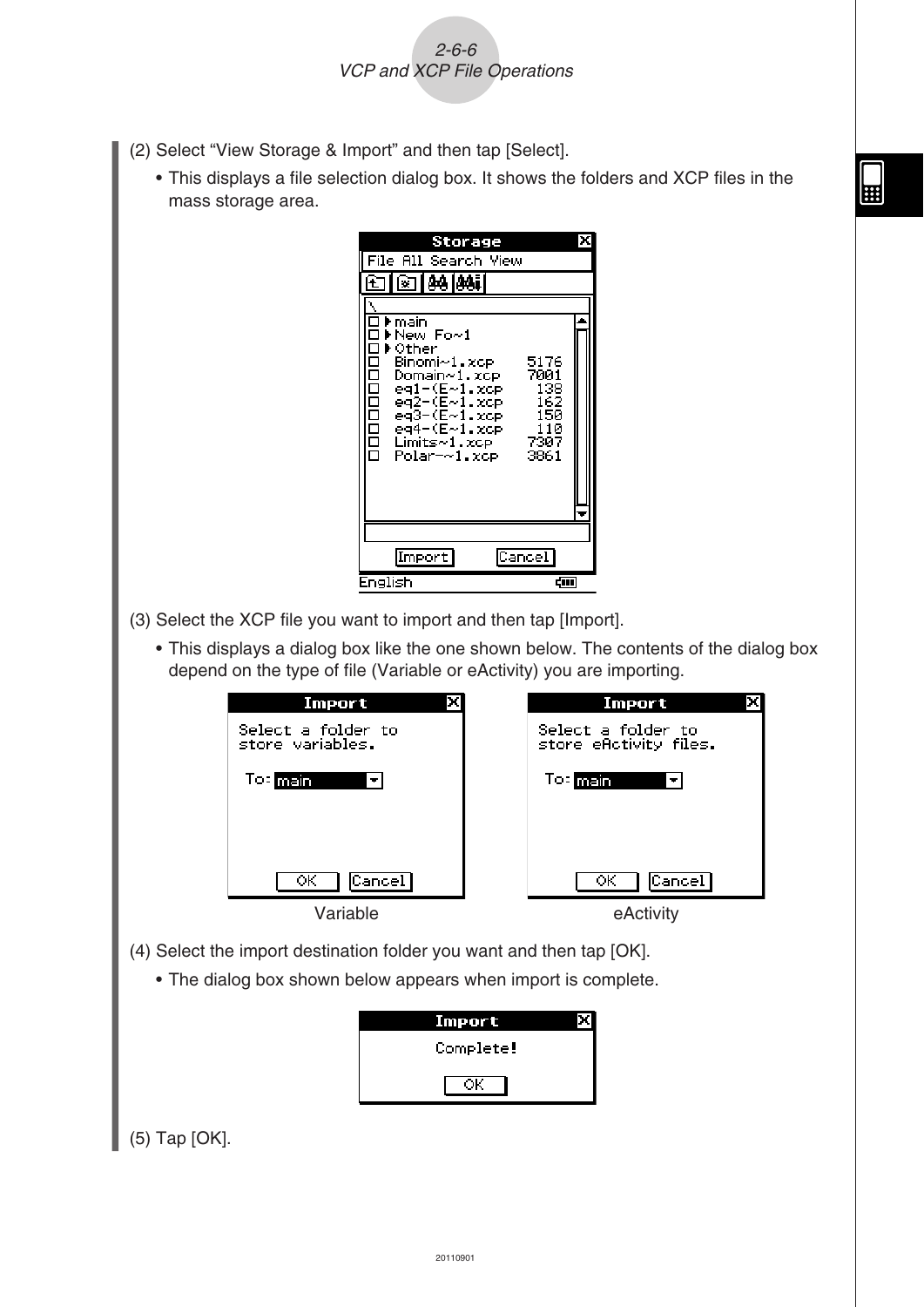2-6-7 VCP and XCP File Operations

#### **• To export Variable data**

- (1) On the application menu, tap  $\mathbb{Z}^2$ .
	- This starts up the System application and displays the [Storage] sheet.
- (2) Select "Export Variables" and then tap [Select].
	- This displays a dialog box for selecting a folder. •



- (3) Select the folder or Variable you want to export.
	- The selection operation is the same as that for Variable Manager. For details, see "1-8 Using the Variable Manager" in the separate Software User's Guide.
- (4) Tap [Export].
	- This displays a dialog box for selecting the export destination folder. •

| <b>Select Folder</b>          | x     |
|-------------------------------|-------|
| File Search View              |       |
| ⊠ ₩8 ₩                        |       |
| main<br>New Folder<br>Other   |       |
|                               |       |
| $\overline{\alpha}$<br>Cancel |       |
| English                       | द्गा। |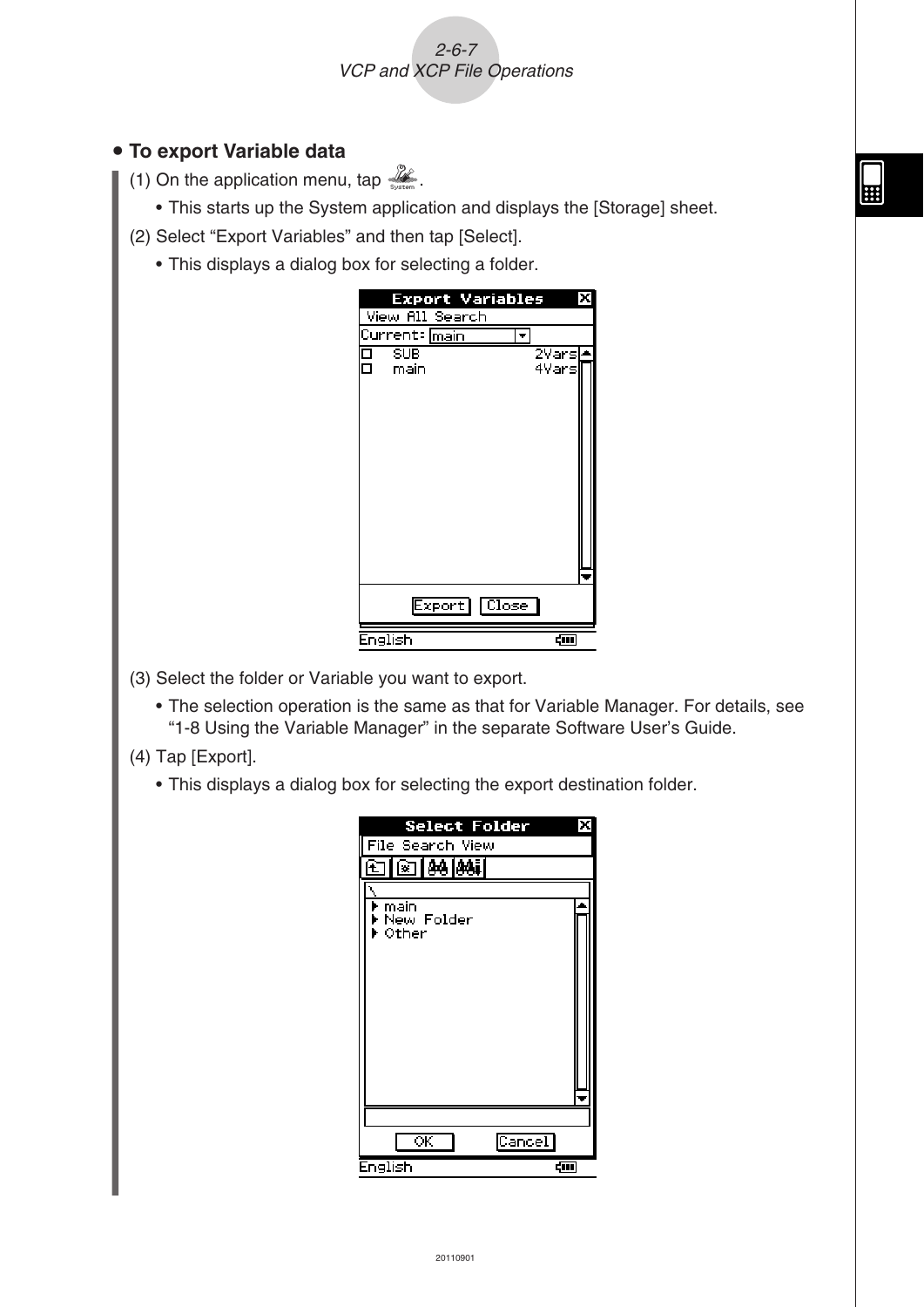2-6-8 VCP and XCP File Operations

- (5) Select the export destination folder you want and then tap [OK].
	- The dialog box shown below will appear when export is complete. •

| Export    |  |
|-----------|--|
| Complete! |  |
|           |  |

(6) Tap [OK].

#### **• To export eActivity data**

- (1) On the application menu, tap  $\mathcal{X}$ .
	- This starts up the System application and displays the [Storage] sheet.
- (2) Select "Export eActivities" and then tap [Select].
	- This displays the eActivity data selection dialog box. •

| <b>Export eflctivities</b>                                                              |       |
|-----------------------------------------------------------------------------------------|-------|
| File Search                                                                             |       |
| 函的网                                                                                     |       |
| ▶ Practice<br>r main<br>Binomial<br>日日日<br>DomainRange<br>FindMaxMin<br>Limits<br>Polar |       |
|                                                                                         |       |
| <b>Export</b><br>Cancel                                                                 |       |
| Dir:main                                                                                | द्गा। |

- (3) Select the folder or eActivity you want to export.
	- The selection operation is the same as that for the eActivity application Files dialog box. For details, see "Managing eActivity Files" (page 10-2-3) in the separate Software User's Guide.
- (4) Tap [Export].
	- The rest of this procedure is the same as that for exporting Variable data. •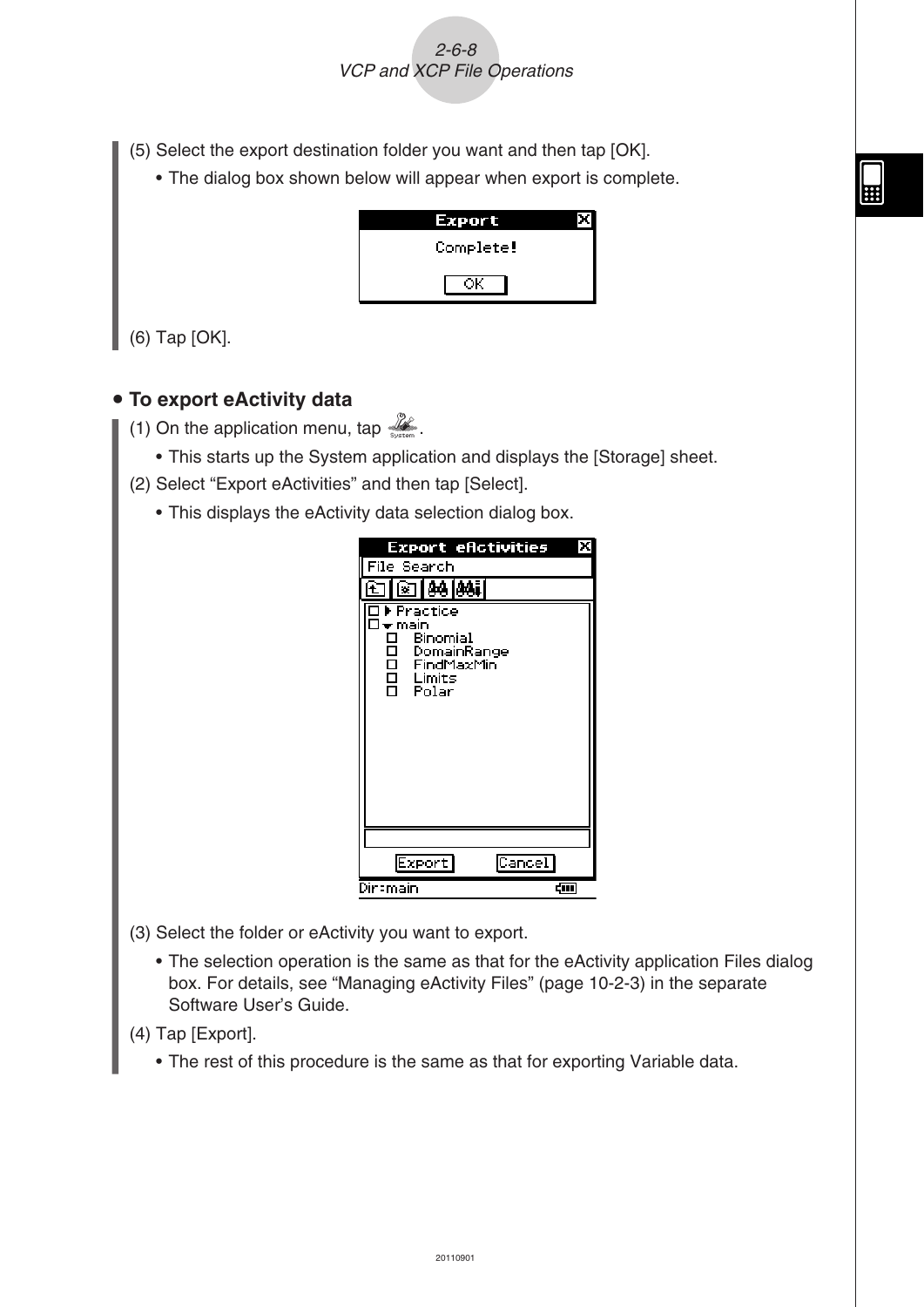#### **Error Messages**

#### **VCP File Save As/Open/New**

| <b>Error Message</b>                        | <b>Description</b>                                                                                                                                |
|---------------------------------------------|---------------------------------------------------------------------------------------------------------------------------------------------------|
| <b>Insufficient Storage Memory</b>          | Insufficient mass storage area memory during file<br>creation.                                                                                    |
| <b>Insufficient Memory</b>                  | Insufficient main memory or eActivity area memory<br>during the Open process.                                                                     |
| Too Many eActivity Files                    | Number of eActivity files exceeded the allowable<br>maximum during the Open process.                                                              |
| Exceeds Maximum Number of<br><b>Folders</b> | Number of user folders exceeded the allowable<br>maximum during the Open process. User folders are<br>any folders used for main memory Variables. |
| <b>Invalid Data Type</b>                    | Invalid data format VCP file specified during the Open<br>process.                                                                                |

#### **Importing and Exporting XCP Files**

| <b>Error Message</b>         | <b>Description</b>                                            |
|------------------------------|---------------------------------------------------------------|
| Invalid Data Type.           | Attempt to import an improper file type.                      |
| Invalid file or folder name. | Folder, file, or path name is too long, so the folder or      |
|                              | file cannot be created in the mass storage area.              |
| <b>Invalid Name</b>          | A folder with the same name as the folder being               |
|                              | exported already exits.                                       |
| Insufficient Memory.         | Insufficient main memory or eActivity area memory.            |
| Insufficient Storage Memory. | Folder/file cannot be created because of insufficient         |
|                              | mass storage area capacity.                                   |
| Import failed.               | Error generated during import causing abnormal import         |
|                              | end.                                                          |
| Export failed.               | Error generated during export causing abnormal export<br>end. |

 $\boxed{\square}$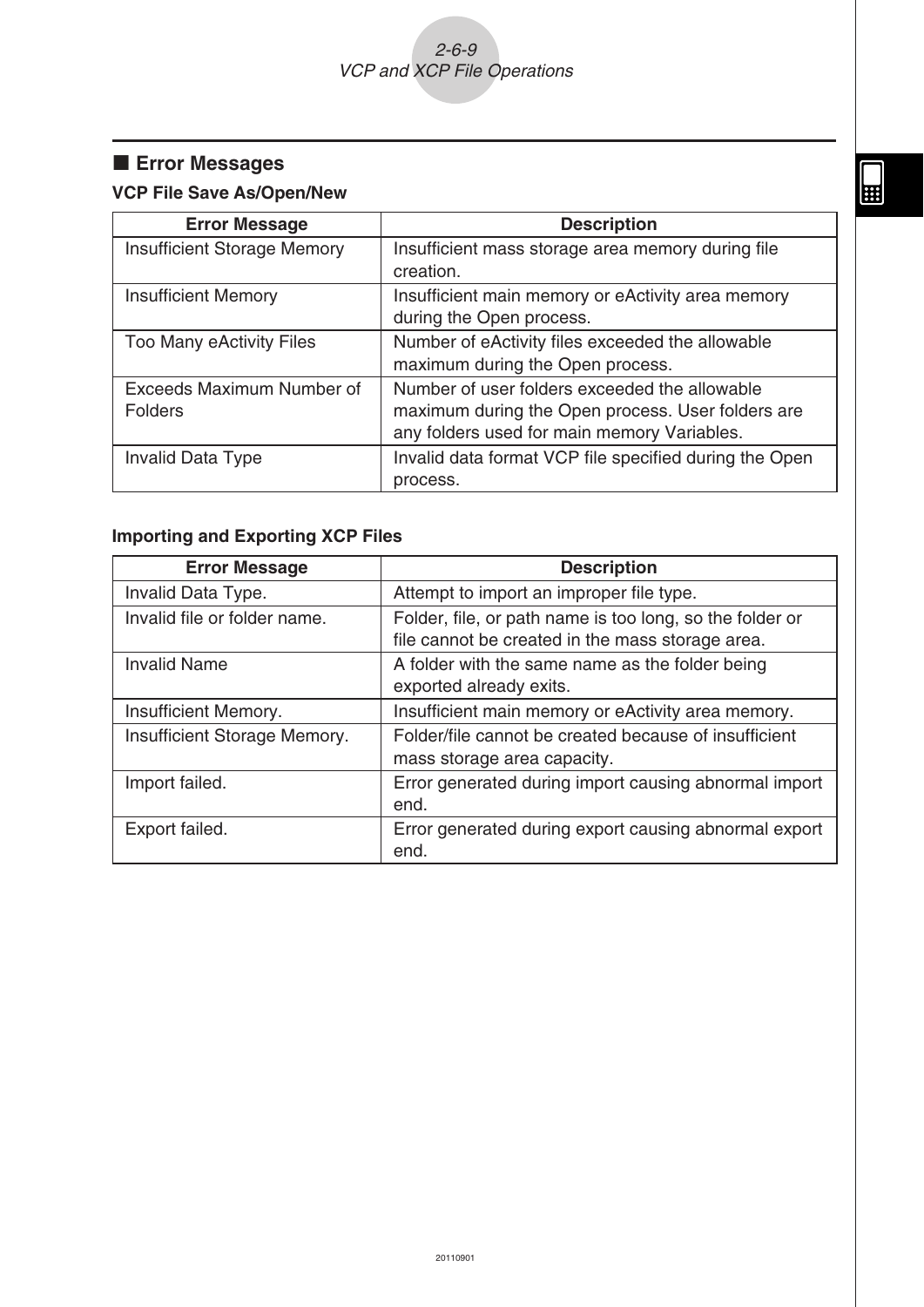囲

<span id="page-52-0"></span>**2-7 Projecting ClassPad Screen Contents from a Projector**

You can connect ClassPad to a CASIO projector and project its screen contents.

#### ■ To project ClassPad screen contents from a projector

- (1) Use the procedure under "Connecting to a Projector (USB)" (page 2-2-4) to connect ClassPad to a projector.
	- ClassPad will turn on automatically and the Select Connection Mode screen will appear.

|    | Status                 |  |
|----|------------------------|--|
|    | Select Connection Mode |  |
|    |                        |  |
| 1. | USB Flash              |  |
| 2. | Screen Receiver        |  |
| з. | Screen Receiver(XP)    |  |
| 4. | Projector              |  |
| 5. | Cancel                 |  |
|    |                        |  |

(2) Tap [Projector].

This displays the dialog box shown below. •

| Status                           |  |
|----------------------------------|--|
| Configure Projector<br>settings. |  |
|                                  |  |

(3) Tap [OK].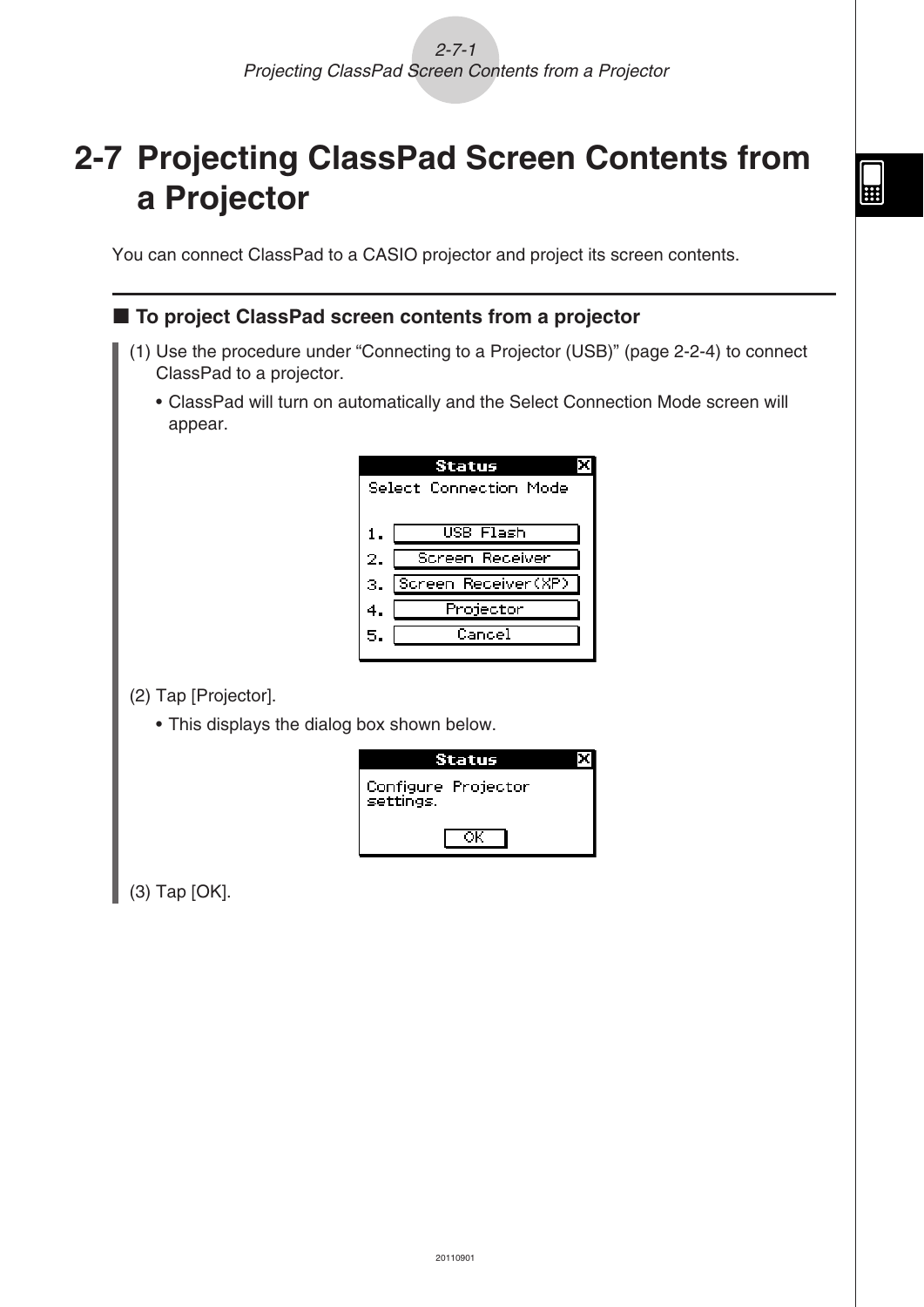#### **Recautions when Connecting**

- An hourglass figure may remain projected on the screen after you connect the ClassPad to a projector. Also, changing to another screen while a graph is being drawn or while a Program application program is running could possibly result in the projected screen being different from the ClassPad screen. If this happens, performing some operation on the ClassPad will restore normal display.
- If the ClassPad stops operating normally, disconnect the USB cable and then reconnect it. If this does not correct the problem, disconnect the USB cable, turn the projector off and then back on, and then reconnect the USB cable.

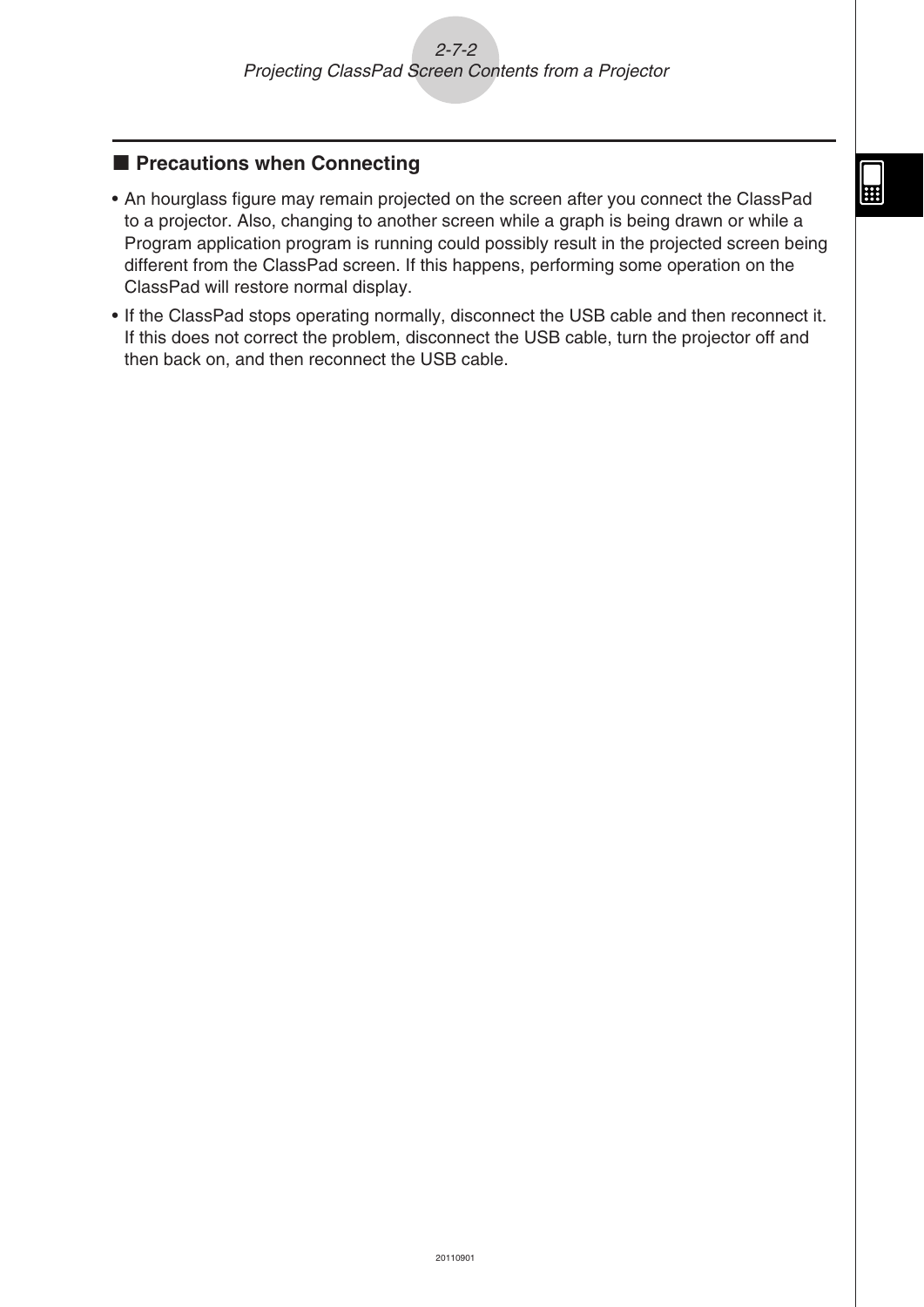$\boldsymbol{\alpha}$ 

## <span id="page-54-0"></span>**Appendix**

- **[1 Resetting and Initializing the ClassPad](#page-55-0)**
- **[2 Deleting an Application](#page-57-0)**
- **[3 Power Supply](#page-58-0)**
- **[4 Number of Digits and Precision](#page-59-0)**
- **[5 Specifications](#page-60-0)**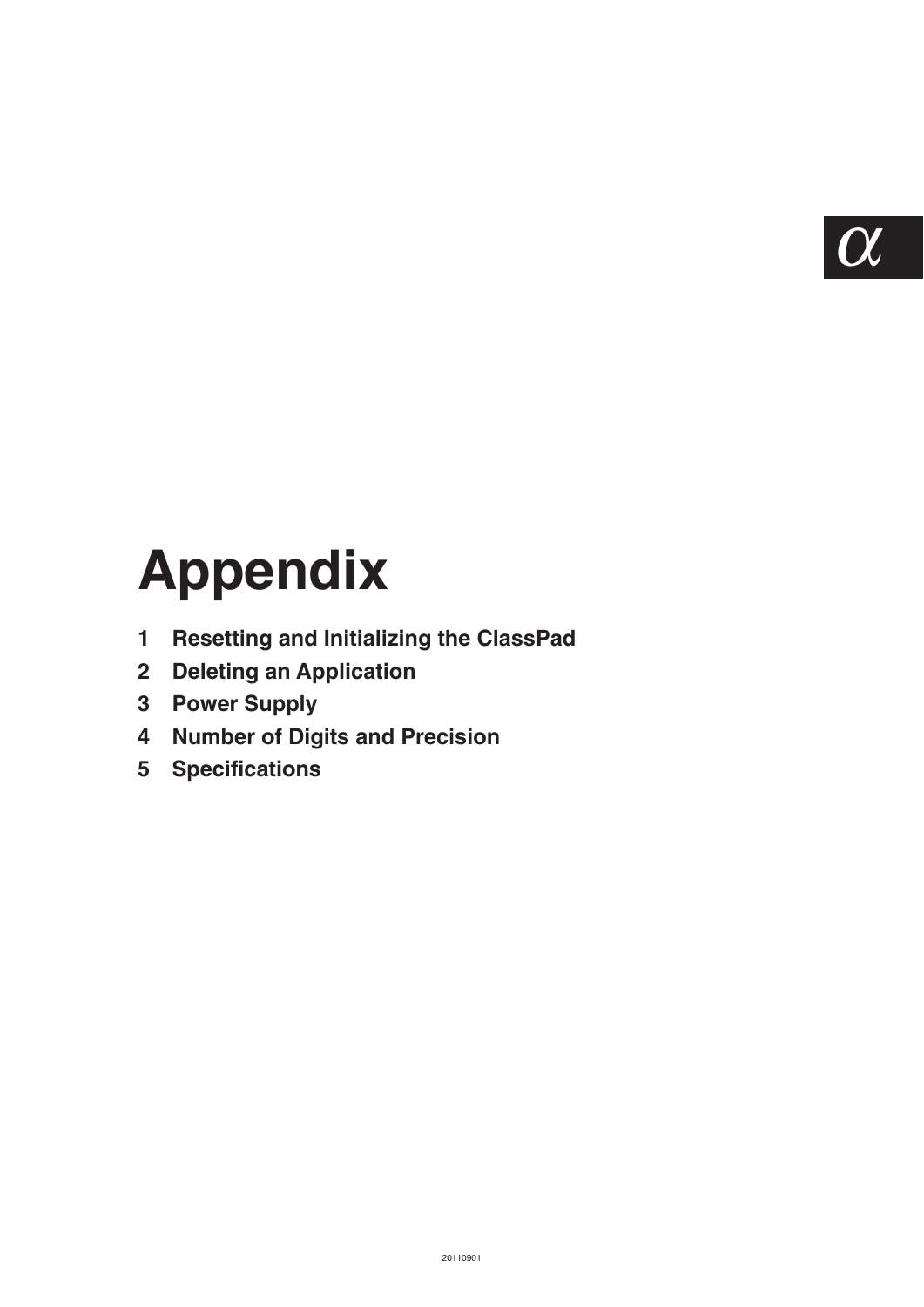## <span id="page-55-0"></span>**1 Resetting and Initializing the ClassPad**

The memory of your ClassPad is divided into four parts: main memory, a mass storage area for storing data, an eActivity area, and a RAM area for executing various calculations and operations. Reset and initialize restore normal ClassPad operation after some problem occurs.

#### **RAM Reset**

Perform RAM reset when the ClassPad freezes up or otherwise fails to perform as expected for some reason. A RAM reset does not affect data stored in main memory, the mass storage area, or the eActivity area, but it clears any data stored in the RAM area.

#### **Memory Reset**

There are four different types of memory reset operations.

- 1 Deleting all variable data in main memory
- 2 Deleting all eActivity data
- 3 Deleting all data in the mass storage area
- 4 All three of the above

#### **Memory Initialize**

Initializing memory deletes all data and returns ClassPad memory to its initial factory default state. When initializing memory, you will be able to specify whether or not you also want to delete add-in applications.

This section explains how to perform the RAM reset operations only. The memory reset and memory initialize operations are performed using the System application. For details, see "16-3 Using the Reset Dialog Box" and "16-4 Initializing Your ClassPad" in the separate Software User's Guide.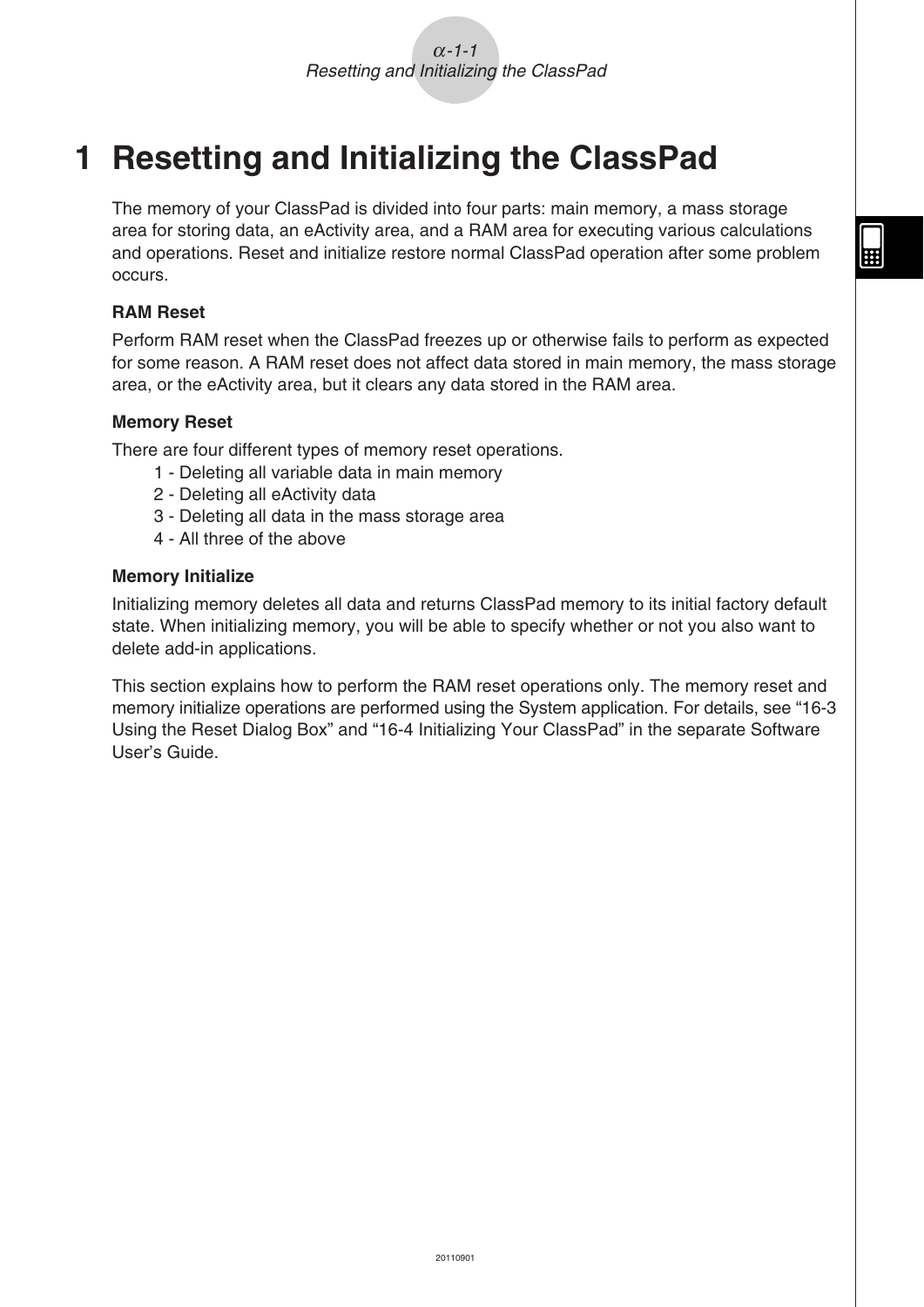#### **E** Performing the RAM Reset Operation

You should perform the RAM reset operation whenever your ClassPad freezes up or when it begins to operate abnormally for some reason. The RAM reset operation should restore normal ClassPad operation.

#### *Important!*

- The RAM reset operation deletes all data that is temporarily stored in ClassPad RAM. Performing the RAM reset operation while a calculation is in progress will cause any data stored in RAM by the calculation to be lost.
- Perform the RAM reset operation only when your ClassPad ceases to operate normally for some reason.

#### u **ClassPad Operation**

- (1) Use the stylus to press the RESTART button on the back of the ClassPad.
	- Following the RAM reset operation, the ClassPad restarts automatically.



- (2) After the ClassPad restarts, perform the ClassPad setup operation (touch panel alignment, display contrast adjustment, display message language selection, keyboard settings). See Chapter 16 in the separate Software User's Guide for more information about the ClassPad setup operation.
	- The application menu appears after you finish the setup operation.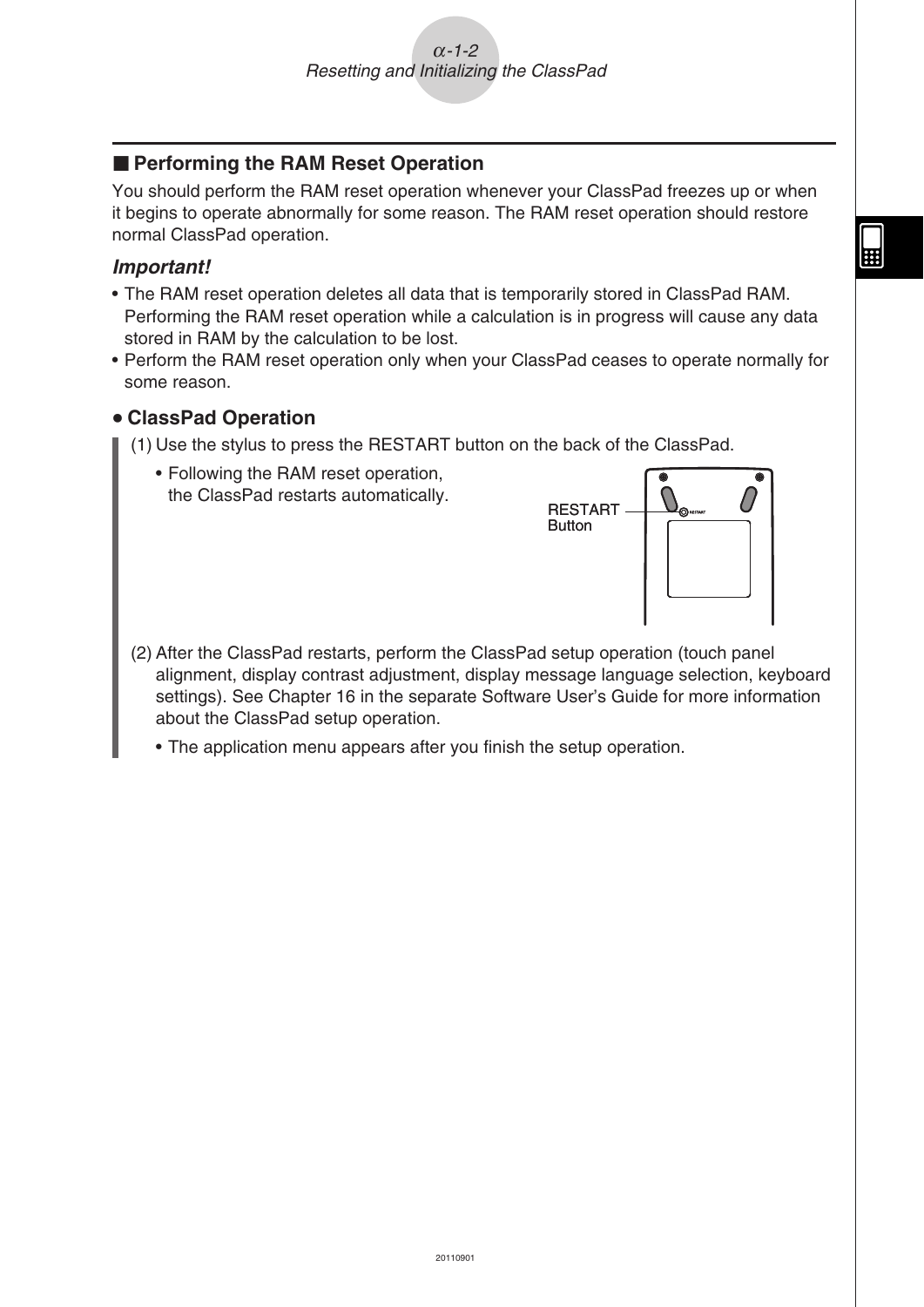## <span id="page-57-0"></span>**2 Deleting an Application**

You can delete an add-in application by deleting it from the application menu or by using the [Add-In App.] Memory Usage sheet of the System application as described in Chapter 16 in the separate Software User's Guide.

The following procedure shows how to delete an add-in application from the application menu only. For information about using the System application's [Add-In App.] tab, see Chapter 16 in the separate Software User's Guide.

#### u **To use the application menu to delete an add-in application**

- (1) Tap  $\mathbb{R}^{\text{Menu}}$  to display the application menu.
- (2) Tap the down arrow button in the menu bar, and then select [Additional] from the list that appears.
	- This displays a list of all the applications you have installed on your ClassPad.

#### (3) Tap  $\sum_{i=1}^{Settings}$ , and then tap [Delete Application] on the menu that appears.

- This causes all of the icons to be surrounded by a broken line, indicating that your ClassPad is ready to delete applications.
- To exit the delete operation at this time, tap  $ESC$  on the icon panel.
- (4) Tap the icon of the application you want to delete.
- (5) In response to the dialog box that appears, tap [OK] to delete the application, or [Cancel] to cancel without deleting anything.

#### *Tip*

- Note that you can delete only add-in applications. You cannot delete any of the ClassPad's built-in applications.
- If you prefer to view remaining memory capacity as you delete add-in applications, use the [Add-In App.] Memory Usage sheet of the System application as described in Chapter 16 in the separate Software User's Guide.

 $\blacksquare$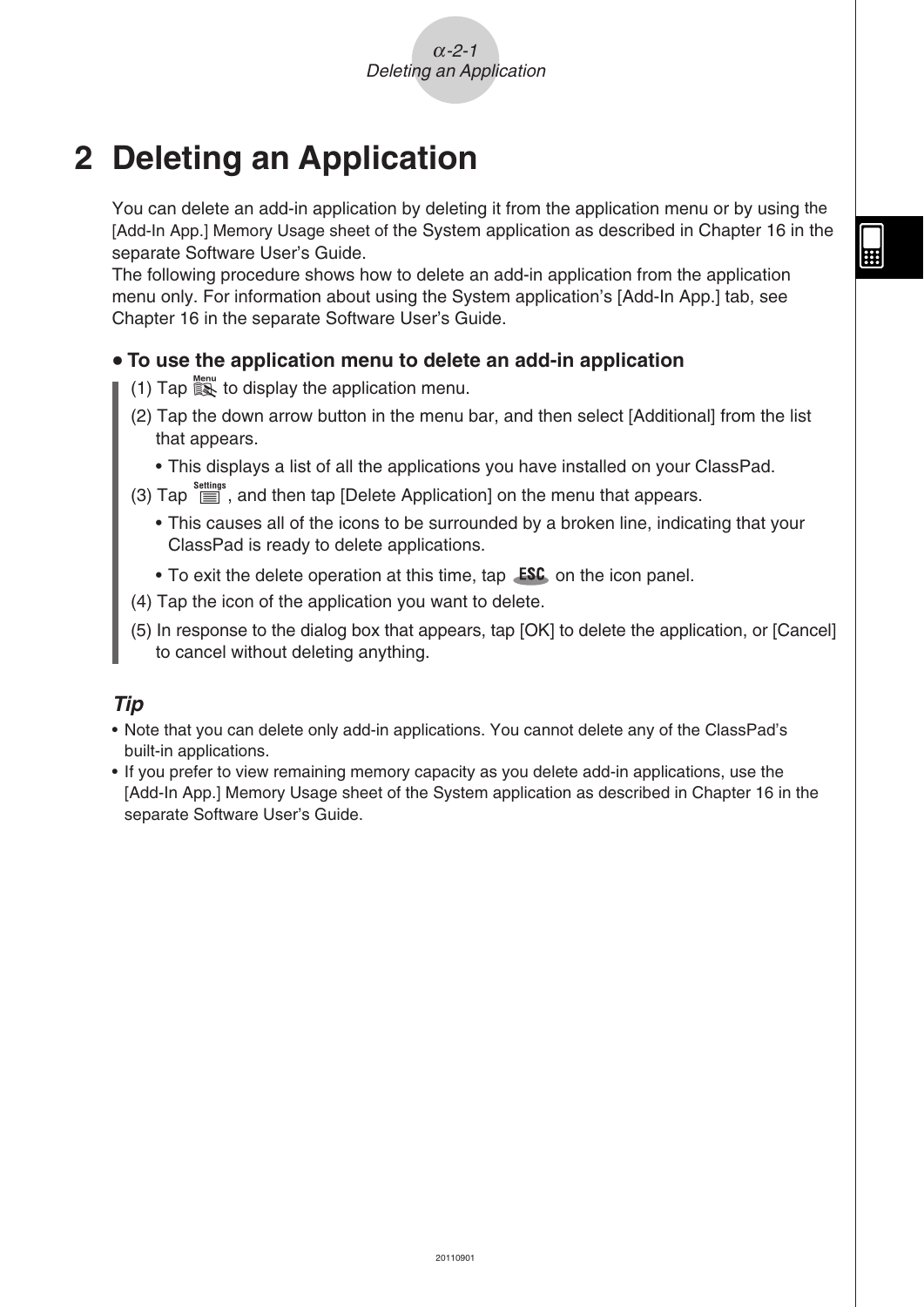

## <span id="page-58-0"></span>**3 Power Supply**

Your ClassPad is powered by four AAA-size batteries LR03 (AM4), or four nickel-metal hydride batteries.

The battery level indicator is displayed in the status bar.



#### *Important!*

- Be sure to replace batteries as soon as possible whenever the battery level indicator shows  $\Box$  (medium).
- Replace batteries immediately whenever the battery level indicator shows  $\overline{\mathbf{L}}$  (low). At this level, you will not be able to perform data communication or perform other functions.
- The following message indicates that batteries are about to go dead. Replace batteries immediately whenever this message appears.

 Batteries are extremely low! Replace batteries immediately!

If you try to continue using the calculator, it will automatically turn off. You will not be able to turn power back on until you replace batteries.

Be sure to replace batteries at least once every one year, no matter how much you use the ClassPad during that time.

The batteries that come with this ClassPad discharge slightly during shipment and storage. Because of this, they may require replacement sooner than the normal expected battery life.

#### *Backing Up Data*

ClassPad data can be converted to a VCP file or XCP file and transferred to a computer for storage. For details, see "2-5 Transferring Data between ClassPad and a Computer" and "2-6 VCP and XCP File Operations".

#### *Important!*

• When battery power is very low, your ClassPad may not turn back on when you press its  $\widehat{\text{convoff}}$  key. If this happens, immediately replace its batteries.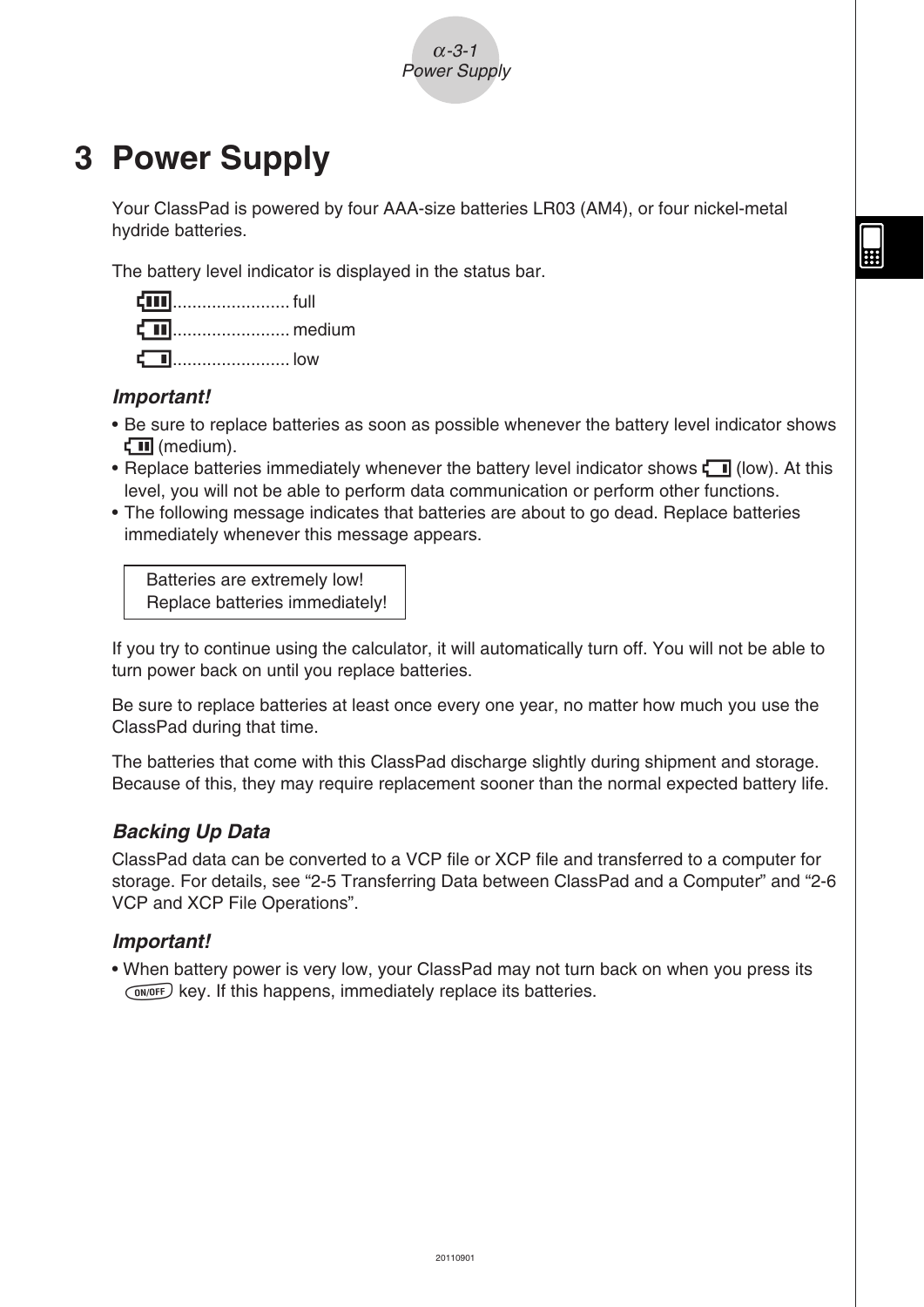### <span id="page-59-0"></span>**4 Number of Digits and Precision**

#### $\blacksquare$  **Number of Digits**

#### **Standard Mode**

The following applies when the check box next to the "Decimal Calculation" item on the Basic Format dialog box is not selected.

- Up to 611 digits are stored in memory for integer values.
- Decimal values up to 15 digits are converted to fraction format and saved in memory. When a mathematical expression cannot be converted to fraction format, the result is displayed in decimal format.
- Values stored in memory are displayed as-is, regardless of how [Number Format] settings (Normal 1, Normal 2, Fix  $0 - 9$ , Sci  $0 - 9$ ) are configured (except when a decimal value is displayed).

#### **Decimal Mode**

The following applies when the check box next to the "Decimal Calculation" item on the Basic Format dialog box is selected.

- Values stored in Ans memory and values assigned to variables have the same number of digits as defined for Standard mode values.
- Values are displayed in accordance with how [Number Format] settings (Normal 1, Normal 2, Fix  $0 - 9$ , Sci  $0 - 9$ ) are configured.
- Displayed values are rounded to the appropriate number of decimal places.
- Some applications store values using a mantissa up to 15 digits long and a 3-digit exponent.

#### **R** Precision

- Internal calculations are performed using 15 digits.
- The error for a single mathematical expression (Decimal mode calculation error) is  $\pm 1$  at the 10th digit. In the case of exponential display, calculation error is  $\pm 1$  at the least significant digit. Note that performing consecutive calculations causes error to be cumulative. Error is also cumulative for internal consecutive calculations performed for:  $\land$ (*x<sup>y</sup>*),  $\cancel{x}\sqrt{\phantom{x}}$ , *x*!, *nPr*, *nCr*, etc.
- Error is cumulative and tends to be larger in the vicinity of a function's singular point(s) and inflection point(s), and the vicinity of zero. With  $sinh(x)$  and  $tanh(x)$ , for example, the inflection point occurs when  $x = 0$ . In this vicinity, error is cumulative and precision is poor.

囲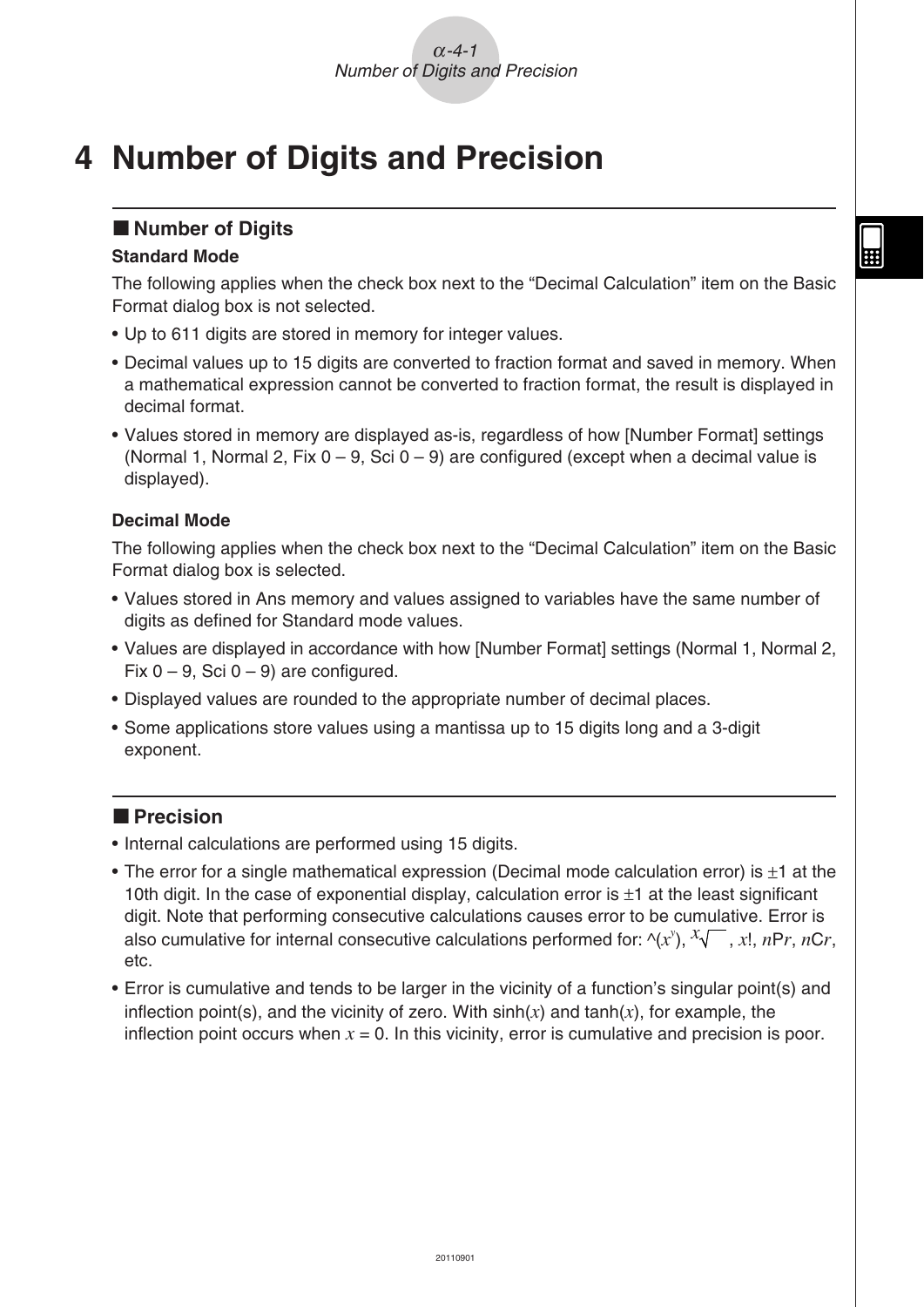## <span id="page-60-0"></span>**5 Specifications**

**Calculation range:**

 $\pm$ 1  $\times$  10<sup>-999</sup> to  $\pm$ 9.999999999  $\times$  10<sup>999</sup> and 0. Internal operations use 15-digit mantissa.

**Exponential display range:** Normal 1:  $10^{-2} > |x|, |x| \ge 10^{10}$ **Normal 2:**  $10^{-9}$  > |*x*|, |*x*|  $\geq 10^{10}$ 

**Program capacity: 515000 bytes (max.)** 

**Power supply:**

Four AAA-size batteries LR03 (AM4), or four nickel-metal hydride batteries

**Power consumption:** 0.5 W

#### **Approximate battery life:**

New alkaline batteries or fully-charged new nickel-metal hydride batteries used in an ambient temperature of 25°C.

AAA-size alkaline batteries LR03 (AM4)

230 hours (continuous display of application menu)

140 hours continuous operation (5 minutes calculation, 55 minutes display) 1 year (unused with power off)

Nickel-metal hydride batteries (recommended type only)

170 hours (continuous display of application menu / Reference)

100 hours continuous operation (5 minutes calculation, 55 minutes display / Reference)

\* Battery life can be reduced dramatically by the conditions described below.

- Continuous program calculation execution
- Manufacturer and type of battery used, differences between individual batteries
- Operating conditions (applications used)
- Calculator settings (display brightness, etc.)

#### **Auto power off:**

Power is automatically turned off if no operation is performed for a specified period (user-settable as 10 minutes or 60 minutes). The initial default setting is 10 minutes.

**Ambient temperature range:** 0°C to 40°C (32°F to 104°F)

**Dimensions:** 21 mm (H)  $\times$  84 mm (W)  $\times$  189.5 mm (D)  $^{13}/_{16}$ " (H)  $\times$  3  $^{5}/_{16}$ " (W)  $\times$  7  $^{7}/_{16}$ " (D)

**Weight:** Approx. 260 g (9.2 oz) (including batteries)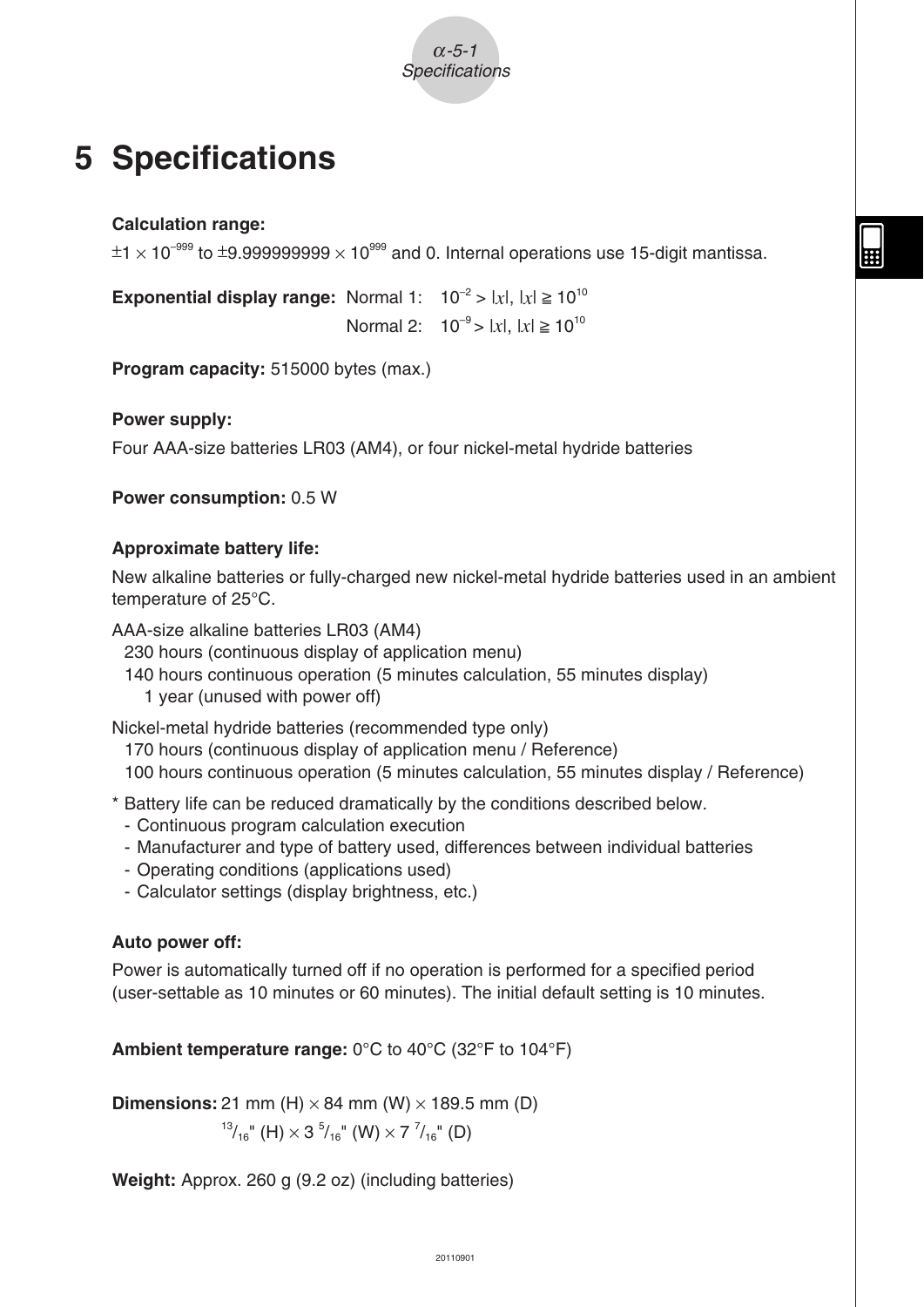

#### **Data Communication**

**Port:** 3-pin data communication port 4-pin mini USB port

**Method:** Start-stop (asynchronous), full-duplex

**Transmission speed (BPS):** 115200/38400/9600 bits/second (normal) 38400 bits/second (Send38k/Receive38k)

**Parity:** None **Bit length:** 8 bits **Stop bit:**

Send38k: 2 bits

Receive38k: 1 bit

**Flow control:** X ON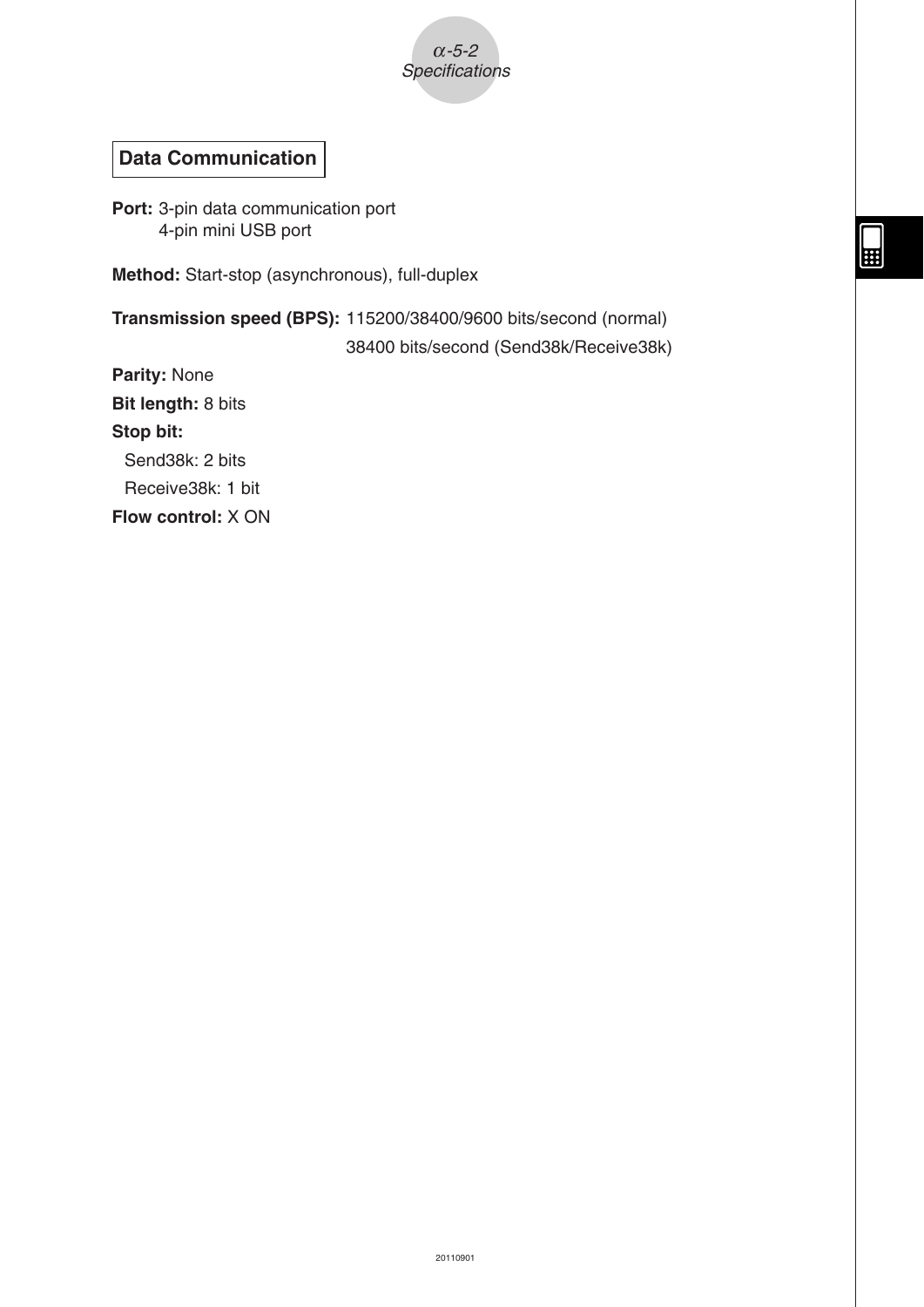### **Canadian Regulatory Information Information concernant la Réglementation Canadienne**

This Class B digital apparatus complies with Canadian ICES-003. Cet appareil numérique de la classe B est conforme à la norme NMB-003 du Canada.



Manufacturer: CASIO COMPUTER CO., LTD. 6-2, Hon-machi 1-chome, Shibuya-ku, Tokyo 151-8543, Japan Responsible within the European Union: CASIO EUROPE GmbH Casio-Platz 1, 22848 Norderstedt, Germany



This mark applies in EU countries only.